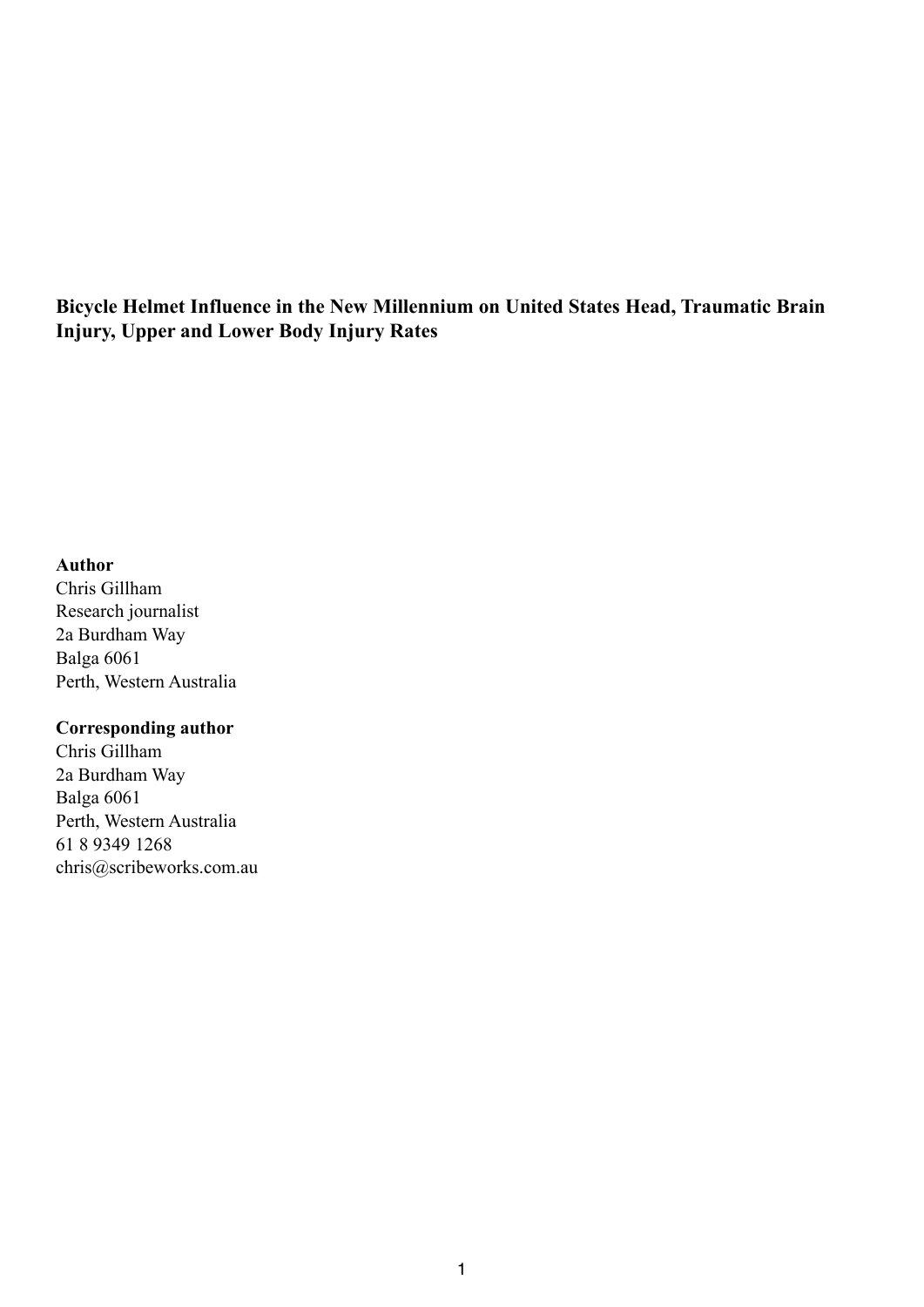# **Abstract**

This study compares cycling participation and helmet wearing survey results with bicycle-related total injuries, head injuries, traumatic brain injuries and upper/lower body injuries for all-ages, youth and adults who presented to emergency departments or were hospitalized in the United States from 2001 to 2020. Demographic increases/decreases in bicycle-related total injuries concur with participation survey trends, and this is reflected through injury trends for body parts not influenced by helmet wearing. The decrease in 0-17yo total ED presentations from 2001-2010 to 2011-2020 was greater than the decrease in head injuries but the decrease in total hospital admissions was less than the decrease in hospitalized head injuries. The TBI proportion of 0-17yo head injury ED presentations increased significantly, and to a lesser extent among hospitalized head injuries. 18yo+ head injury ED presentations increased at a significantly greater rate than total injuries from 2001-2010 to 2011-2020. 18yo+ hospital admissions more than doubled and head injuries increased 81.6%. The TBI proportion among 18yo+ ED head injuries increased by 9%, while the hospitalized head injury TBI proportion increased from 84.2% to 86.8%. Future studies should examine the relationship between cycling participation and head injuries to determine why total youth injuries including head injury declines were commensurate with participation declines, why adult total injuries including head injuries increased at rates above estimated participation trends, and why the TBI proportion of head injuries has increased despite a greater number of cyclists wearing helmets since 2001.

*Keywords: cyclist hospital admissions, cyclist emergency department presentations, cyclist head injuries, cyclist traumatic brain injuries, bicycle helmet injuries*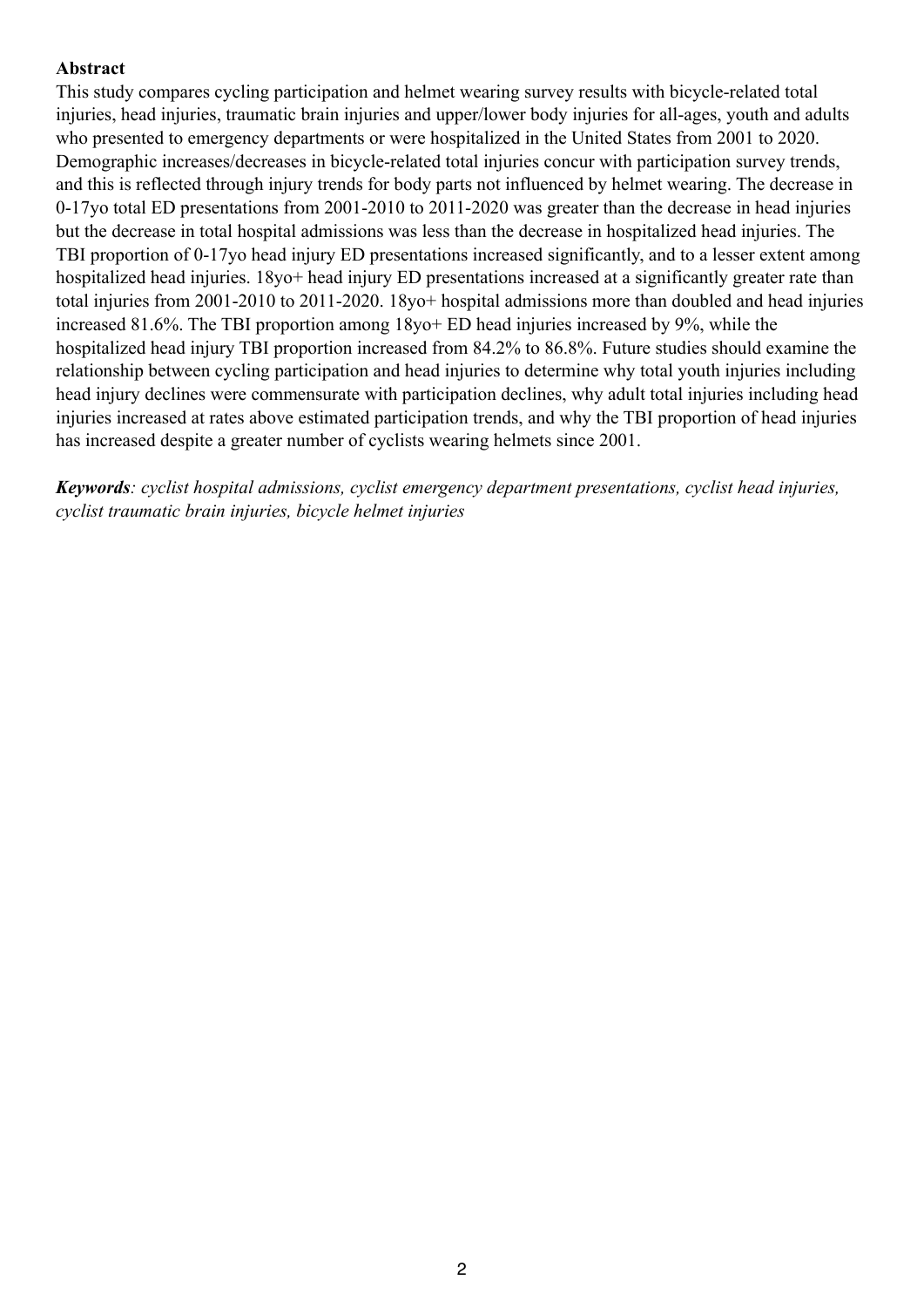# **1.1. Introduction**

The ongoing global debate about the efficacy of mandatory bicycle helmet legislation largely focuses on claims of reduced head injury risk (1, 2, 3, 4), the legislative influence on cycling participation (5, 6, 7, 8, 9) and/or the likelihood of cyclists crashing because of risk compensation when wearing a helmet (10, 11, 12, 13, 14, 15, 16).

In Australia and New Zealand, the first two countries to enforce all-age bicycle helmet laws in the 1990s, cyclist hospitalized injury numbers have increased significantly despite surveys showing a decline in cycling participation.

Thirty years after enforcement of all-age helmet laws in all Australian states and territories, public opposition remains and in 2018 the country's largest cycling organisation, the Bicycle Network, reversed its long-standing support for such laws with a recommendation for partial adult repeal. Few countries have mimicked Australia's all-age laws and over the past decade several countries (Israel, Malta, Bosnia and Herzegovina) have either fully or partially repealed all-age helmet laws, their governments mostly citing evidence that they discourage cycling.

This comprehensive analysis of United States cyclist emergency department (ED) and hospital admission injury data aims to clarify total, upper and lower body, head and traumatic brain injury rates from 2001 to 2020, comparing youth and adult trends, cycling participation and helmet wearing survey data. The database of the National Electronic Injury Surveillance System-All Injury Program (NEISS-AIP) administered by the US Consumer Product Safety Commission (17) is used to calculate the numbers and annual proportionate changes in total injuries, head injuries, traumatic brain injuries (TBI), and upper and lower body injuries among all-ages as well as 0-17yo and 18yo+ cyclists from 2001 to 2020. Decadal comparisons are made between 2001-2010 and 2011-2020 in each category.

Body injuries apart from the head, particularly lower body injuries, are in no way influenced by the wearing of a helmet during a bicycle crash and can be considered a proxy gauge mostly of participation but also overall road safety influenced by traffic laws including speed limits and blood alcohol limits, road user safety education and road or cycling infrastructure. Various studies have found reductions in head injury risk from helmet wearing ranging from 15% to 85% (18, 3). Some studies have found declines in participation following law enforcement that may counteract injury benefits by damaging public health as a result of fewer people riding bikes and instead driving motor vehicles with consequent increases in CO2 emissions and greater crash risk from increased traffic density (5, 6, 7, 8, 9).

# **1.2. Helmet law influence**

In America there are 21 states that have mandatory helmet laws for children and teenagers, as well as the District of Columbia and numerous local municipalities. School regulations and parental rules also demand helmet use by youth in non-compulsory state jurisdictions and they are worn voluntarily by many adults across America. A majority of US jurisdictions that have mandated bicycle helmets for children and teenagers did so during the late 1980s and 1990s, with youth helmet law enforcement from 2000 to 2007 in Hawaii, Louisiana, New Hampshire, New Mexico, North Carolina and the District of Columbia.

Published studies by the Centers for Disease Control and Prevention (2011) (19), Chen et al (2013) (20), Coronado et al (2015) (21) and Sarmiento et al (2021) (22) use NEISS-AIP data to calculate the epidemiology and demographic incidence of TBI, all classifying TBI as an NEISS-AIP body part of head only (NEISS disposition code 75) with diagnoses of both concussion (NEISS disposition code 52) and internal organ injury (NEISS disposition code 62). Concussions and internal organ injury to the head are also used in this study to identify TBI. The CDC, Chen et al, Coronado et al and Sarmiento et al studies considered only ED presentations whereas this study also considers hospital admissions, both for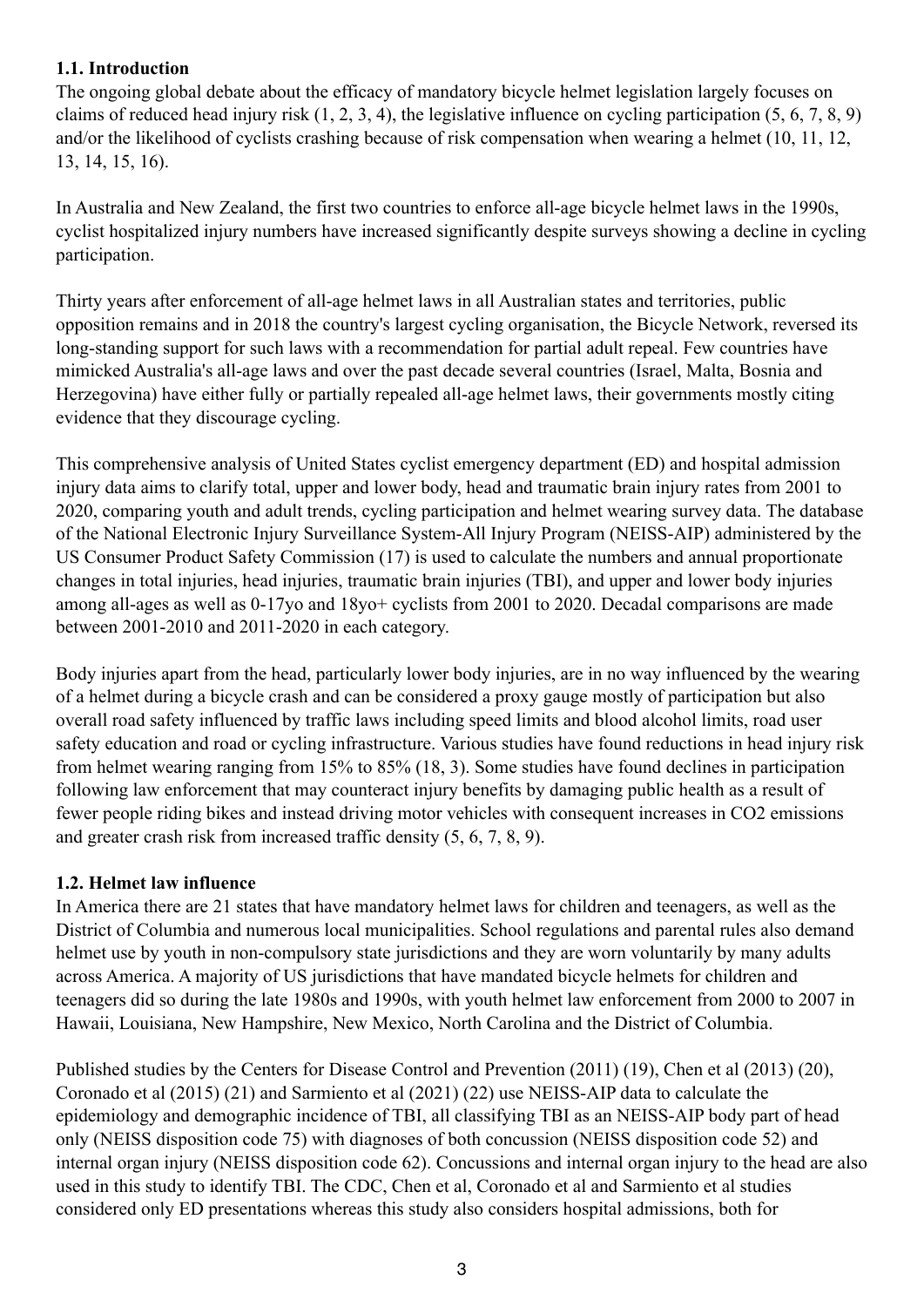comparison and as a proxy indicator of injury severity. Also, these authors base their findings on incidence per 100,000 population instead of estimated cyclist numbers based on participation surveys.

Census population data is more accurate than participation survey data but the latter is considered in this study to be a more reliable representation of injuries per participating cyclist. Population demographic proportions have changed with an ageing population but have consistently increased since 2000, whereas cycling participation surveys show a decrease among youth and an increase among adult. Injuries per 100,000 population are useful but injuries per cyclists participating is more accurate and meaningful, although this study does use a combination of population and participation ratios.

In 2013, Chen et al found among those aged 0 to 14 years, the greatest incidence of ED injuries from 2001 to 2008 occurred to the face, head, hand, arm and wrist. For those aged 15 to 64 years, the upper trunk, face and head were the most injured body parts. For those aged 65 years and older, the head, upper trunk and lower trunk had the highest incidence of injury. Overall, the body parts comprising the largest proportions of injury were the face (15.6%), head (12.6%) and upper trunk (12.1%). The top three injured body parts when the injury involved a motor vehicle were the head (15.2%), upper trunk (14.5%) and face (13.5%). Chen et al found that from 2001 to 2008, children aged 10 to 14 years represented the age group with the largest proportion of ED bicycle injuries, although these injuries were less likely to stem from a motor vehicle collision than the injuries suffered by cyclists aged 15 years and older.

Coronado et al found the NEISS-AIP database showed rates of ED-treated sports and recreation related TBI increased 62% during 2001-2012, mostly affecting the 0-19yo demographic. Males in all-age groups had the highest number of traumatic brain injuries sustained through bicycling. Alfrey et al (2020) (23) found cyclists wearing helmets were less likely to sustain a serious head injury, skull fracture or facial fractures compared to riders without helmets. However, helmets did not prevent concussions, the most common injury among patients in a bicycle crash. In their 2021 study, Sarmiento et al found there were an estimated 596,972 ED visits involving bicycle-related TBIs from 2009 to 2018, with a 27.7% decrease in the incidence per 100,000 population, a 48.7% decrease among children aged 0-17yo and a 5.5% decrease among adults.

# **1.3. Helmet wearing rates**

US bicycle helmet wearing surveys are scarce but assessments of known data suggest a significant increase in wearing rates since the 1990s. The US Consumer Product Safety Commission (1995) (24) found that in 1991 about 17.6% of all cyclists, 14.7% of 0-20yo cyclists and 21.5% of 20yo+ cyclists wore helmets all or most of the time.

Dellinger and Kresnow (2010) (25) found that in 2001-2002, 48% of children aged 5-14 years in the US always wore a helmet, 23% sometimes wore a helmet and 29% never wore a helmet. They estimated the proportion of children who always wore a helmet increased from 25% in 1994 to 48% in 2001-2002.

More recent analysis suggests that about 63% of youth and 46% of adults regularly wore a helmet when cycling in 2019 (26, 27, 28) , and a 2019 national survey reported 46% of all cyclists never wore a helmet (29). There is general consensus that youth helmet wearing rates are higher than adult helmet wearing rates, and that wearing rates among all ages increased from 2001 to 2020 either through mandate or personal choice.

# **1.4. Cycling participation**

US Census Bureau data sourced from the National Sporting Goods Association (NSGA) show a 42.5% decline in 7-17yo cycling participation from 1995 to 2009 (30). NSGA survey data (31) show 17.6 million Americans aged 7-17yo cycled at least once a year in 2000 and 10.1 million in 2014 - a 42.6% reduction. 18y+ cycling was static at 25.5 million in 2000 and in 2014.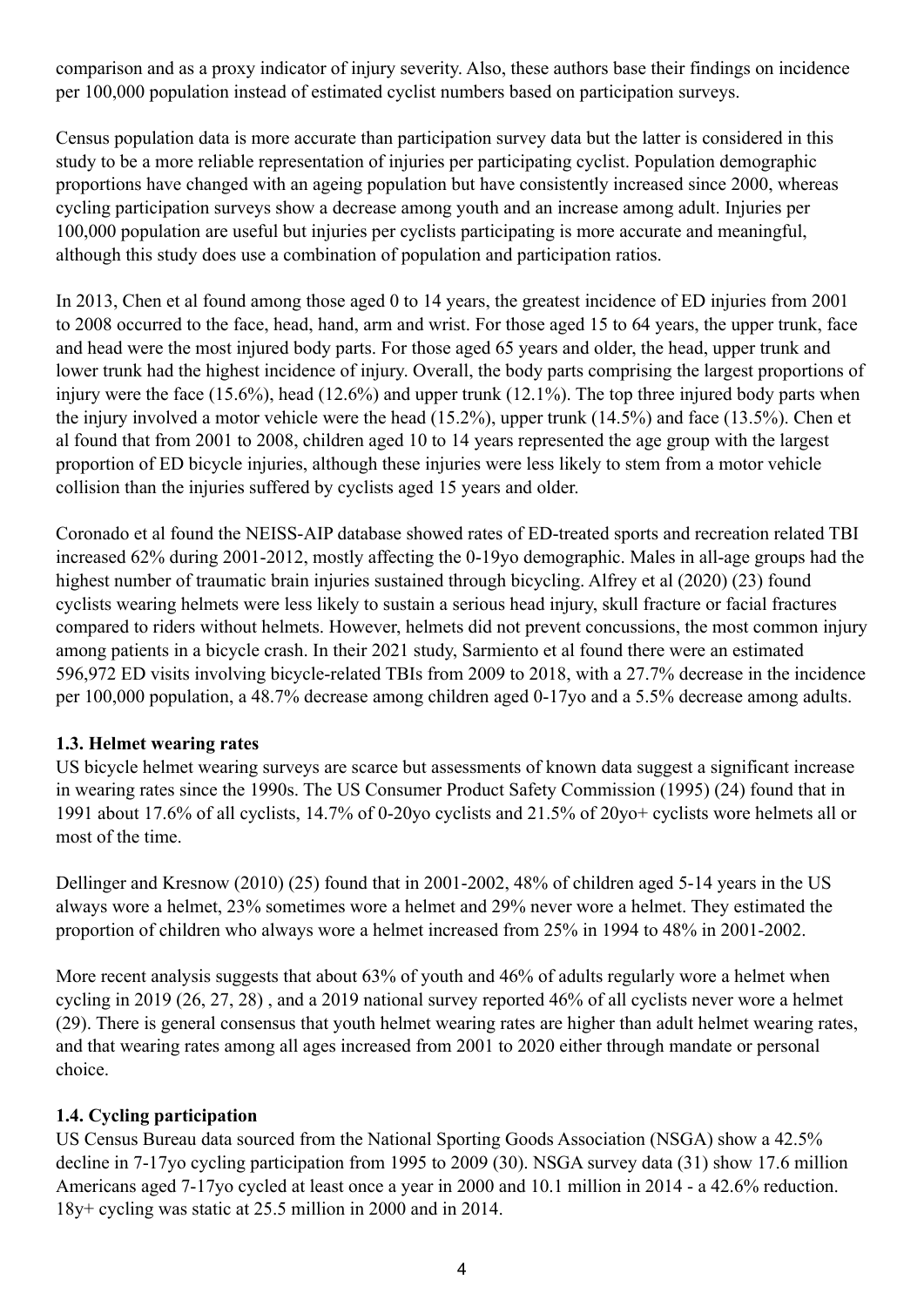National Household Travel Survey (NHTS) data (32) for bicycle trips in 1995, 2001, 2009 and 2017 suggest the demographic cycling shift may be generational, with people continuing to ride bicycles as they age including the demographic bulge of baby boomers - but the growth in adult cycling countered by a significant decline in children and teenagers riding bikes

| Age    | 1995   | 2001   | 2009   | 2017   |
|--------|--------|--------|--------|--------|
| 5-15yo | 48,012 | 41,029 | 35,297 | 16,398 |
| 16+    | 6,594  | 6,614  | 10,310 | 10,865 |

*Table 1: National Household Travel Survey bicycle trip estimates for America (per 100,000 population)* 

Gillham and Rissel (2015) (33) collated data from the US Census Bureau, the Outdoor Industry Association (OIA) and the NSGA to find cycling participation at least once per year among 7-17 year old children in the US declined 23.1% from a 1995-2003 average of 18,593,000 to a 2004-2012 average of 14,296,889. Over the same time period, 7-17 year old cyclist all-body injuries in the US declined from a 1995-2003 average of 291,970 to a 2004-2012 average of 222,869, a 23.7% decline, and concussions decreased by 2.1%.

Participation surveys by the OIA (34) suggest annual average cycling by 6-17yo youth on all surfaces decreased by 12.6% (13,697,571 to 11,174,714) and on road/paved surfaces by 18.4% (14,677,429 to 12,826,000) from 2006-2012 to 2013-2019. OIA data suggest cycling participation by the 18yo+ demographic increased on all surfaces by 22.2% (27,362,429 to 33,432,857) and on road/paved surfaces by 9.9% (25,524,000 to 28,047,143) from 2006-2012 to 2013-2019. Participation on all surfaces among 0-17yo was 17,463,000 in 2006 and 12,743,000 in 2019 (-27.0%) while participation on all surfaces among 18yo+ was 22,225,000 in 2006 and 36,140,000 in 2019 (+62.6%).

In 2020, Buehler et al (35) concluded that cycling rates in the US remained unchanged from 2001 to 2017, with a decline in 5-15yo bike riding (10 minutes per day: 4.5% in 2001, 1.9% in 2017 / 20 minutes per day: 3.2% in 2001, 1.3% in 2017 / 30 minutes per day: 2.4% in 2001, 0.9% in 2017) and an increase in the 16-44yo demographic (averaged 10 minutes per day: 1.05% in 2001, 1.5% in 2017 / averaged 20 minutes per day: 0.85% in 2001, 1.2% in 2017 / averaged 30 minutes per day: 0.65% in 2001, 1.0% in 2017).

It is generally accepted that youth cycling in the US has been in decline for the past three decades, countered by an increase in adult cycling. Regular recreational cycling has traditionally been among the most popular exercise routines of youth and there are likely health implications as these are the formative years of muscle development avoiding fat formation as people age, particularly relevant as the US has the highest levels of adult obesity among all developed countries (36) . Helmet wearing rates have increased among all-ages from 2001 to 2020, and this study compares the demographic shift in cycling participation with head and other body location injury trends during these 20 years.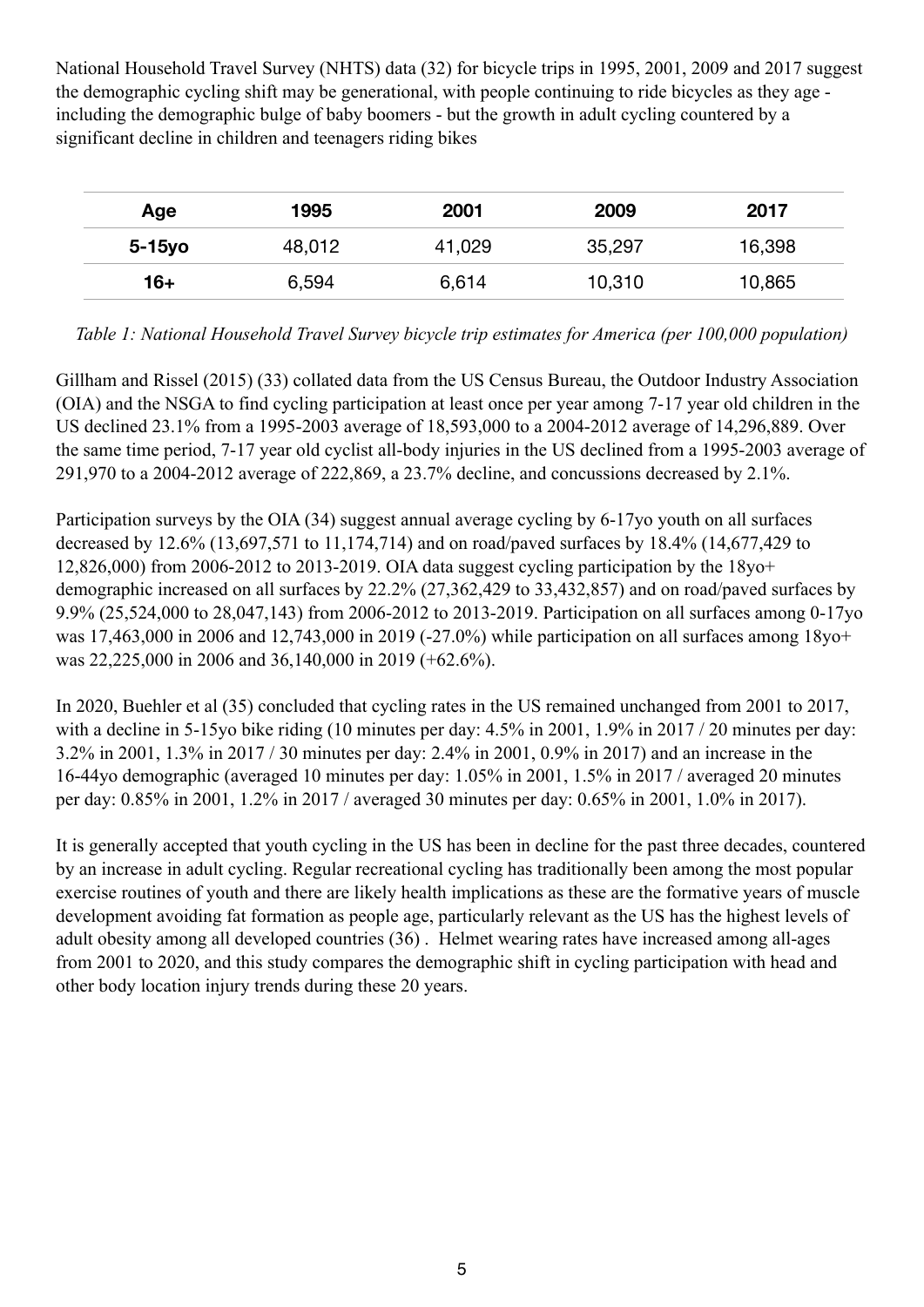#### **2.1. Materials and Methods**

The web-accessed database of the NEISS-AIP was used, selecting information on patient age, injured body part, principal diagnosis and case disposition for each year from 2001 to 2020 in both the hospitalized and emergency department categories. Only injuries coded as Bicycles & Accessories were used for the analysis. These include bicycles and accessories as well as mountain or all-terrain bicycles and accessories.

ED injuries and hospitalized injuries were collated and calculated as decadal averages for head, TBI, upper and lower body injuries among all-age, 0-17yo and 18yo+ demographics. Head only injuries (NEISS disposition code 75) do not include face (NEISS disposition code 76), eyeball (NEISS disposition code 77), mouth (NEISS disposition code 88), neck (NEISS disposition code 89) or ear (NEISS disposition code 94). TBI was an NEISS-AIP body part of head only (NEISS disposition code 75) with diagnoses of both concussion (NEISS disposition code 52) and internal organ injury (NEISS disposition code 62). Head injuries and TBI were both calculated as a percentage of total ED and/or hospital admissions for each year, and TBI was further calculated as a percentage of brain injuries each year.

Upper and lower body injuries were both calculated as a percentage of total ED and hospital admissions for each year. Lower body injuries were defined as the pubic region (NEISS disposition code 38), lower trunk (NEISS disposition code 79), knee (NEISS disposition code 35), lower leg (NEISS disposition code 36), ankle (NEISS disposition code 37), upper leg (NEISS disposition code 81), foot (NEISS disposition code 83) and toe (NEISS disposition code 93). Upper body injuries were defined as the upper trunk (NEISS disposition code 31), shoulder (NEISS disposition code 30), elbow (NEISS disposition code 32), lower arm (NEISS disposition code 33), wrist (NEISS disposition code 34), upper arm (NEISS disposition code 80), hand (NEISS disposition code 82) and finger (NEISS disposition code 92).

In total, 240 years of different injury data for youth and adults are analysed in this study, among which four years (1.7%) had missing data for hospitalized TBI as the NEISS-AIP does not provide estimates that are below 1,200 or have a Coefficient of Variation exceeding 33% in any given year. Among the 240 years, two years (0.8%) had missing data for hospitalized head injuries, again being less than 1,200 or having a Coefficient of Variation exceeding 33% in those years.

One year among the 240 years of data, or 0.4%, had missing data for hospitalized upper body injuries. One year among the 240, or 0.4%, had missing data for emergency department TBI, again due to either a low number or high CV. If any decade had a missing year or years, their decadal averages rather than totals were compared with the preceding or following decade.

Emergency department patients were categorised as those treated and released, or examined and released without treatment (NEISS disposition code 1). Hospitalised patients were categorised as those treated and transferred (NEISS disposition code 2), treated and admitted for hospitalisation (NEISS disposition code 4), and held for observation (NEISS disposition code 5).

Cycling participation data were sourced from the NSGA, the OIA and the NHTS.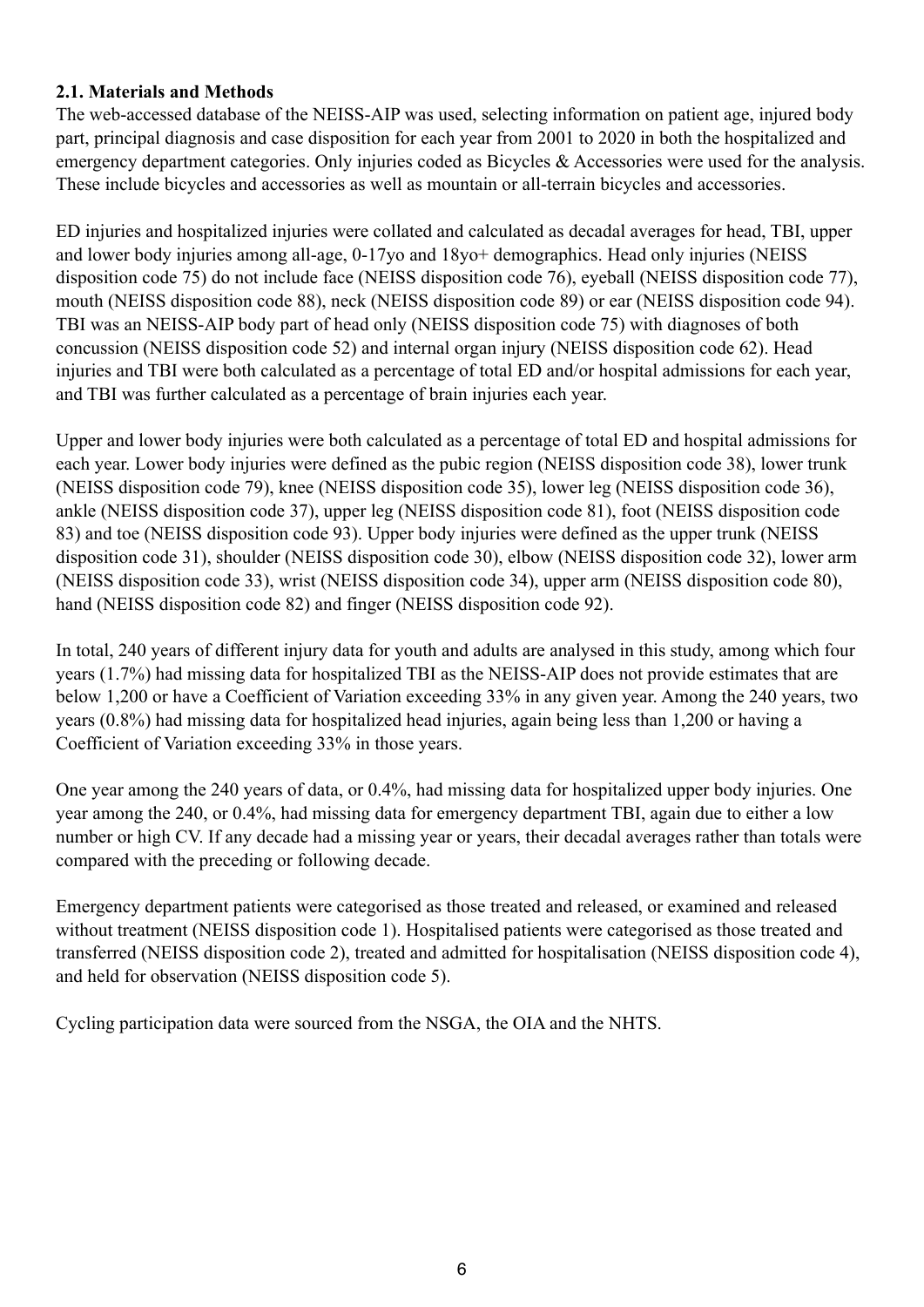### **3.1. Results**

NEISS-API data for ED presentations was collated and decadal totals compared to ascertain trends for less severe injuries to different body parts among all-ages and youth/adult demographics., with averaged results tabulated below.

|                 |                 |                  |            |               |                | All ages annual averages |               |                      |                     |                     |
|-----------------|-----------------|------------------|------------|---------------|----------------|--------------------------|---------------|----------------------|---------------------|---------------------|
| <b>ED</b>       | All<br>injuries | Head<br>injuries | <b>TBI</b> | % head<br>all | $%$ TBI<br>all | $%$ TBI<br>head          | Lower<br>body | <b>Upper</b><br>body | % lower<br>body all | % upper<br>body all |
| 2001-2010       | 401,685         | 59,333           | 37,787     | 14.8%         | 9.4%           | 63.7%                    | 143,328       | 199,031              | 35.7%               | 49.5%               |
| 2011-2020       | 365,986         | 64,607           | 50,913     | 17.7%         | 13.9%          | 78.8%                    | 133,646       | 176,074              | 36.5%               | 48.1%               |
| # change        | $-35,699$       | 5,274            | 13,126     |               |                |                          | $-9,682$      | $-22,957$            |                     |                     |
| % change        | $-8.9%$         | $+8.9%$          | $+34.7%$   | $+20.1%$      | $+48.7%$       | $+24.4%$                 | $-6.8%$       | $-11.5%$             | $+2.5%$             | $-2.6%$             |
| <b>Hospital</b> |                 |                  |            |               |                |                          |               |                      |                     |                     |
| 2001-2010       | 25,502          | 8,646            | 7,063      | 33.9%         | 27.7%          | 81.7%                    | 8,595         | 8,269                | 33.7%               | 32.4%               |
| 2011-2020       | 38,967          | 11,363           | 9,715      | 29.2%         | 24.9%          | 85.5%                    | 13,393        | 16,030               | 34.4%               | 41.1%               |
| # change        | 13,465          | 2,717            | 2,651      |               |                |                          | 4,798         | 7,761                |                     |                     |
| % change        | $+52.8%$        | $+31.4%$         | $+37.5%$   | $-13.3%$      | $-9.1%$        | $+4.9%$                  | +55.8%        | +93.9%               | $+0.3%$             | $+25.4%$            |
|                 |                 |                  |            |               |                | 0-17yo annual averages   |               |                      |                     |                     |
| ED              | All<br>injuries | Head<br>injuries | <b>TBI</b> | % head<br>all | $%$ TBI<br>all | $%$ TBI<br>head          | Lower<br>body | <b>Upper</b><br>body | % lower<br>body all | % upper<br>body all |
| 2001-2010       | 233,436         | 37,533           | 22,287     | 16.1%         | 9.5%           | 59.3%                    | 84,015        | 111,889              | 36.0%               | 47.8%               |
| 2011-2020       | 156,545         | 27,779           | 20,667     | 17.8%         | 13.2%          | 74.6%                    | 59,146        | 71,823               | 37.9%               | 46.1%               |
| # change        | $-76,891$       | $-9,753$         | $-1,620$   |               |                |                          | $-24,868$     | $-40,066$            |                     |                     |
| % change        | $-32.9%$        | $-26.0%$         | $-7.3%$    | $+10.6%$      | $+38.5%$       | $+25.8%$                 | $-29.6%$      | $-35.8%$             | $+5.3%$             | $-3.6%$             |
| <b>Hospital</b> |                 |                  |            |               |                |                          |               |                      |                     |                     |
| 2001-2010       | 10,903          | 3,872            | 3,044      | 35.5%         | 27.9%          | 78.6%                    | 3,153         | 3,878                | 28.8%               | 35.7%               |
| 2011-2020       | 8,099           | 2,460            | 2,076      | 30.4%         | 25.6%          | 84.4%                    | 2,572         | 3,313                | 31.7%               | 41.2%               |
| # change        | $-2,804$        | $-1,412$         | $-968$     |               |                |                          | $-581$        | $-565$               |                     |                     |
| % change        | $-25.7%$        | $-36.5%$         | $-31.8%$   | $-14.9%$      | $-9.3%$        | $+3.6%$                  | $-18.4%$      | $-14.6%$             | $+10.1%$            | $+15.4%$            |
|                 |                 |                  |            |               |                | 18yo+ annual averages    |               |                      |                     |                     |
| <b>ED</b>       | All<br>injuries | Head<br>injuries | <b>TBI</b> | % head<br>all | $%$ TBI<br>all | $%$ TBI<br>head          | Lower<br>body | <b>Upper</b><br>body | % lower<br>body all | % upper<br>body all |
| 2001-2010       | 168,249         | 21,801           | 15,946     | 13.0%         | 9.5%           | 73.1%                    | 59,313        | 87,136               | 35.2%               | 52.0%               |
| 2011-2020       | 209,441         | 36,828           | 30,241     | 17.6%         | 14.4%          | 82.1%                    | 74,499        | 104,249              | 35.6%               | 49.9%               |
| # change        | 41,192          | 15,027           | 14,295     |               |                |                          | 15,186        | 17,114               |                     |                     |
| % change        | +24.5%          | +68.9%           | +89.6%     | $+37.6%$      | $+56.2%$       | $+15.6%$                 | $+25.6%$      | $+19.6%$             | $+1.1%$             | $-4.0%$             |
| <b>Hospital</b> |                 |                  |            |               |                |                          |               |                      |                     |                     |
| 2001-2010       | 14,599          | 4,889            | 4,114      | 33.5%         | 28.2%          | 84.1%                    | 5,443         | 4,490                | 37.9%               | 29.7%               |
| 2011-2020       | 30,868          | 8,877            | 7,709      | 28.8%         | 25.0%          | 86.8%                    | 10,821        | 12,709               | 34.5%               | 40.2%               |
| # change        | 16,269          | 3,988            | 3,595      |               |                |                          | 5,378         | 8,219                |                     |                     |
| % change        | $+111.4%$       | $+81.6%$         | $+87.4%$   | $-10.2%$      | $-3.8%$        | $+4.2%$                  | +98.8%        | +183.0%              | $-9.0%$             | $+35.4%$            |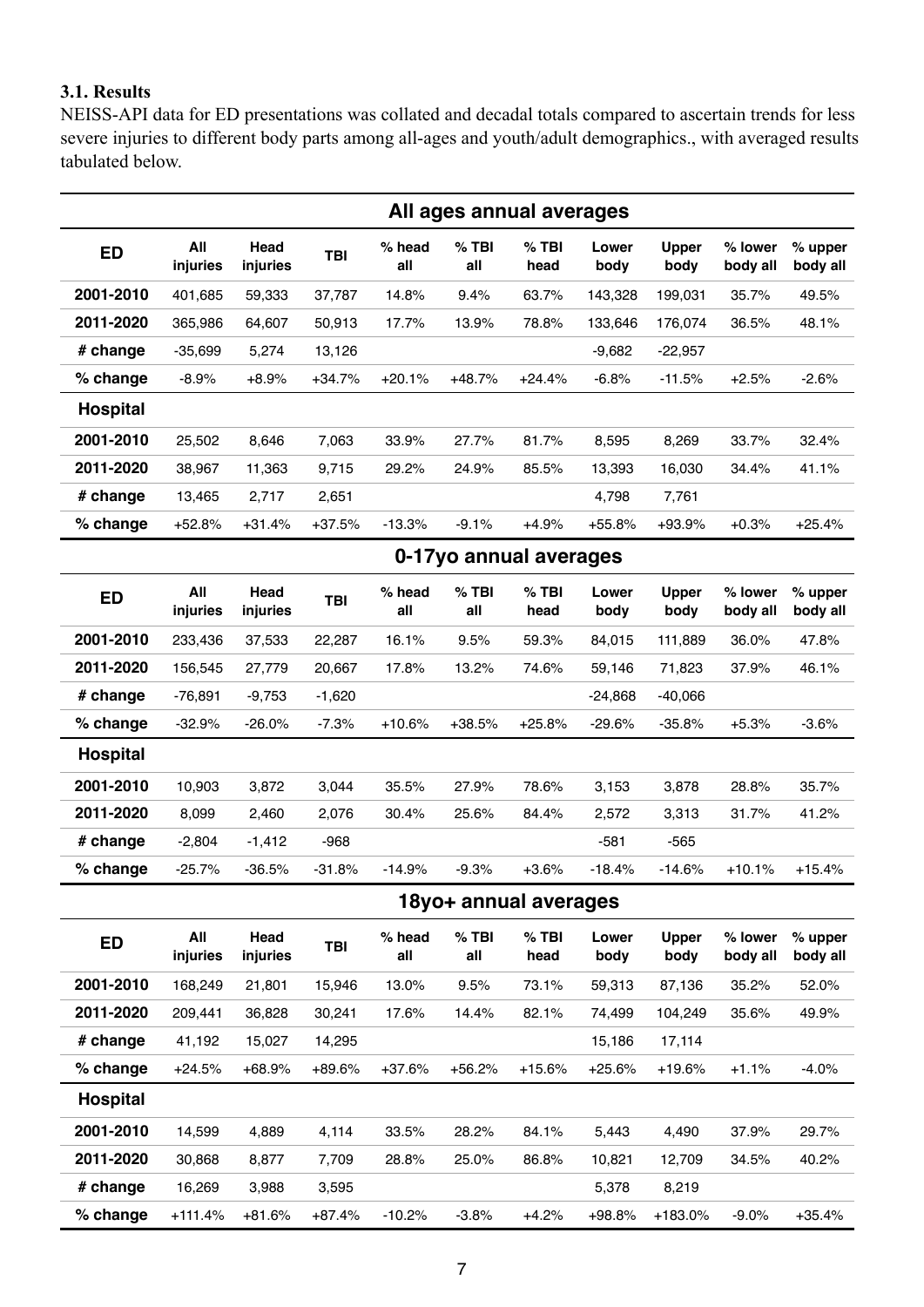# **3.2. Emergency Department head injuries**

NEISS-AIP estimates for all-age cyclist injuries show an overall reduction of 356,988 total injuries presenting at US hospital emergency departments from 2001-2010 to 2011-2020, but a 52,739 increase in head injuries and a 131,256 increase in TBI. As a proportion of total injuries presenting to ED between these decades, head injuries increased 20.1% and TBI increased 48.7%. As a proportion of head injuries presenting to ED, TBI increased 24.4% from 2001-2010 to 2011-2020 (Appendix Table 2).

Among the 0-17yo demographic there was an overall reduction of 768,906 total injuries presenting at US hospital emergency departments from 2001-2010 to 2011-2020, including a 97,533 reduction in head injuries and a 16,203 reduction in TBI. As a proportion of total injuries presenting to ED between these decades, 0-17yo head injuries increased 10.6% and TBI increased 38.5%. As a proportion of head injuries presenting to ED, TBI increased 25.8% (Appendix Table 3).

Among the 18yo+ demographic there was an overall increase of 411,921 total injuries presenting at US hospital emergency departments from 2001-2010 to 2011-2020, including a 150,271 increase in head injuries and a 158,896 increase in TBI. As a proportion of total injuries presenting to ED between these decades, 18yo+ head injuries increased 37.6% and TBI increased 56.2%. As a proportion of head injuries presenting to ED, TBI increased 15.6% (Appendix Table 4).

# **3.3. Emergency Department non-head injuries**

Among all ages there was a 356,988 decrease in cyclist total injuries, including a 96,820 decrease in lower body injuries and a 229,571 decrease in upper body injuries, presenting to US hospital emergency departments between 2001-2010 and 2011-2020. As a proportion of total injuries presenting to ED between these decades, all-age lower body injuries increased 2.5% and upper body injury presentations decreased 2.6% (Appendix Table 5).

Among the 0-17yo demographic there was a 768,906 decrease in cyclist total injuries, including a 248,683 decrease in lower body injuries and a 400,661 decrease in upper body injuries, presenting to US hospital emergency departments between 2001-2010 and 2011-2020. As a proportion of total injuries presenting to ED between these decades, 0-17yo lower body injury presentations increased 5.3% and upper body injury presentations decreased 3.6% (Appendix Table 6).

Among the 18yo+ demographic there was a 411,921 increase in cyclist total injuries, including a 151,862 increase in lower body injuries and a 171,139 increase in upper body injuries, presenting to US hospital emergency departments between 2001-2010 and 2011-2020. As a proportion of total injuries presenting to ED between these decades, 18yo+ lower body injury presentations increased 1.1% and the proportion of upper body injuries decreased 4.0% (Appendix Table 7).

# **3.4. Hospital admission head injuries**

NEISS-API data for hospital admissions was collated and decadal totals compared to ascertain trends for more severe injuries to different body parts among all-ages and youth/adult demographics.

NEISS-AIP estimates for all-age cyclist injuries show a 134,651 increase in total injuries admitted to US hospitals from 2001-2010 to 2011-2020, including a 27,174 increase in head injuries and a 26,511 increase in TBI. As a proportion of total hospitalized injuries between these decades, head injuries decreased 13.3% and TBI decreased 9.1%. As a proportion of head injuries admitted to hospital, TBI increased 4.9% (Appendix Table 8).

Among the 0-17yo demographic there was a 28,044 decrease in cyclist total injuries admitted to US hospitals from 2001-2010 to 2011-2020, including a 14,121 decrease in head injuries and an 11,757 decrease in TBI. As a proportion of total injuries admitted to hospital between these decades, 0-17yo head injuries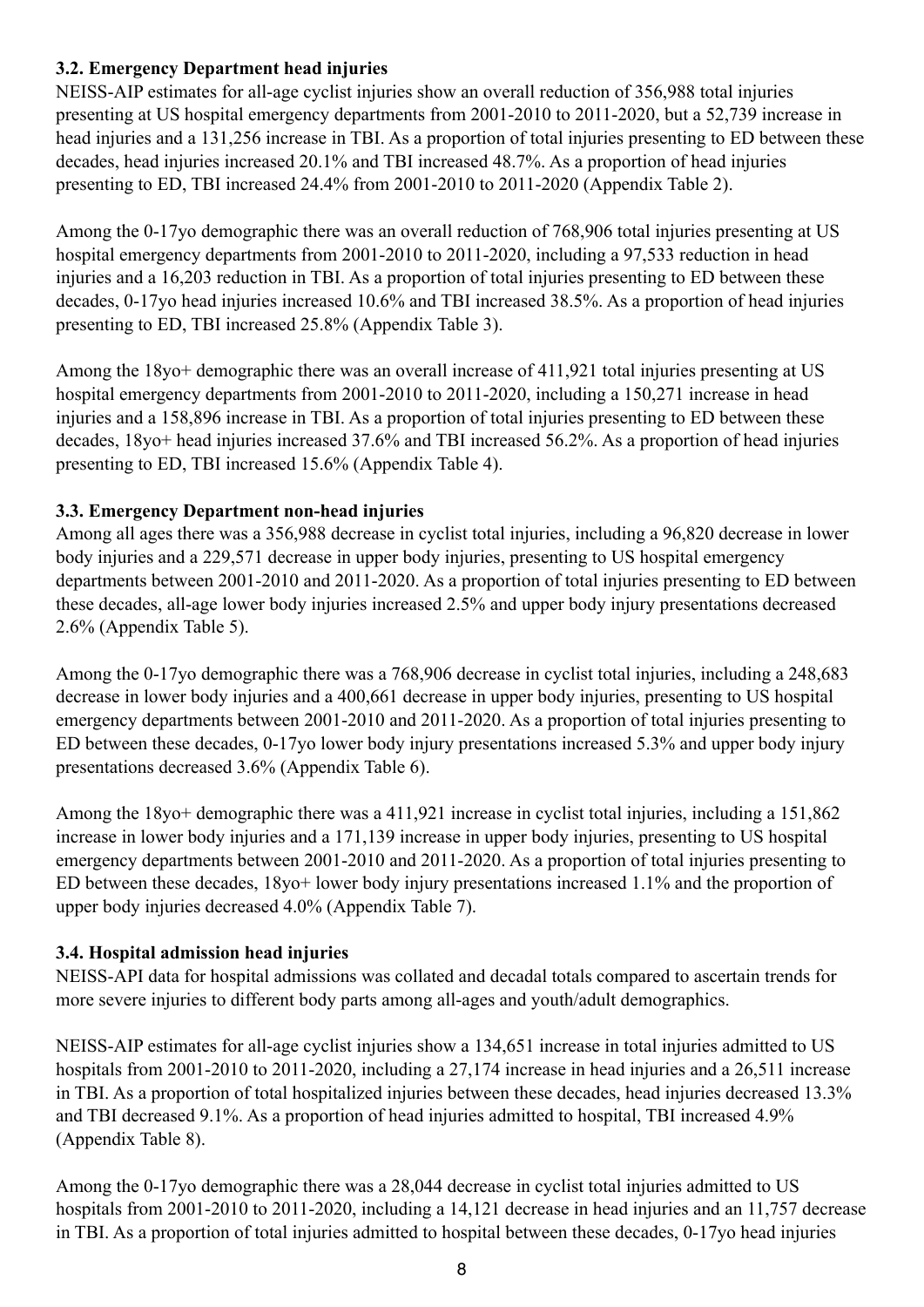decreased 14.9% and TBI decreased 9.3%. As a proportion of head injuries admitted to hospital, TBI increased 3.6% (Appendix Table 9).

Among the 18yo+ demographic there was a 162,693 increase in cyclist total injuries admitted to US hospitals from 2001-2010 to 2011-2020, including a 49,658 increase in head injuries and a 48,295 increase in TBI. As a proportion of total injuries admitted to hospital between these decades, 18yo+ head injuries decreased 10.2% and TBI decreased 3.8%. As a proportion of head injuries admitted to hospital, TBI increased 4.2% (Appendix Table 10).

# **3.5. Hospital admission non-head injuries**

Among all ages there was a 134,651 increase in cyclist total injuries admitted to US hospitals from 2001-2010 to 2011-2020, including a 47,976 increase in lower body injuries and a 77,609 increase in upper body injuries. As a proportion of total injuries admitted to hospital between these decades, all-age lower body injuries increased 0.3% and upper body injuries increased 25.4% (Appendix Table 11).

Among the 0-17yo demographic there was a 28,044 decrease in cyclist total injuries admitted to US hospitals from 2001-2010 to 2011-2020, including a 5,811 decrease in lower body injuries and a 5,654 decrease in upper body injuries. As a proportion of total injuries admitted to hospital between these decades, 0-17yo lower body injuries increased 10.1% and upper body injuries increased 15.4% (Appendix Table 12).

Among the 18yo+ demographic there was a 162,693 increase in cyclist total injuries admitted to US hospitals from 2001-2010 to 2011-2020, including a 53,780 increase in lower body injuries and an 86,675 increase in upper body injuries. As a proportion of total injuries admitted to hospital between these decades, 18yo+ lower body injuries decreased 9.0% and upper body injuries increased 35.4%. (Appendix Table 13)

### **4.1. Discussion**

The NEISS-AIP data suggest there was an annual average 8.9% decrease in all-age US hospital emergency department cyclist presentations for total injuries from 2001-2010 to 2011-2020, but a 52.8% increase in hospital admissions. With a decline in the number of cyclists presenting to ED for mostly minor injuries but an increase in the number either transported by ambulance or transferred from ED for hospital admission, this indicates an increase in injury severity.

There was an 8.9% annual average increase in all-age cyclist hospital emergency department presentations for head injuries from 2001-2010 to 2011-2020, and a 31.4% increase in hospital admissions for head injuries. All age cyclist hospital emergency department presentations for TBI increased 34.7% from 2001-2010 to 2011-2020, and hospital admissions for TBI increased 37.5%.

The 8.9% head and 34.7% TBI increases in annual average ED presentations, compared to the 8.9% decrease in total ED injuries, represent a proportionate increase of 20.1% in head injuries and 48.7% increase in TBI for patients not admitted to hospital. However, the 31.4% head and 37.5% TBI increases in hospital admissions are less than the 52.8% increase in total injury admissions, representing a proportionate decrease of 13.3% in head injuries and a 9.1% decrease in TBI.

Among cyclists with head injuries, the annual average proportion of emergency department presentations with TBI increased by 24.4% from 2001-2010 to 2011-2020, and the proportion of hospital admissions with TBI increased by 4.9%. TBI represented 63.7% of the average annual number of all-age ED head injuries in 2001-2010 (59,333/37,787) and 78.8% of all-age ED head injuries in 2011-2020 (64,607/50,913). TBI represented 81.7% of the average annual number of all-age hospitalized head injuries in 2001-2010 (8,646/7,063) and 85.5% of all-age hospitalized head injuries in 2011-2020 (11,363/9,715).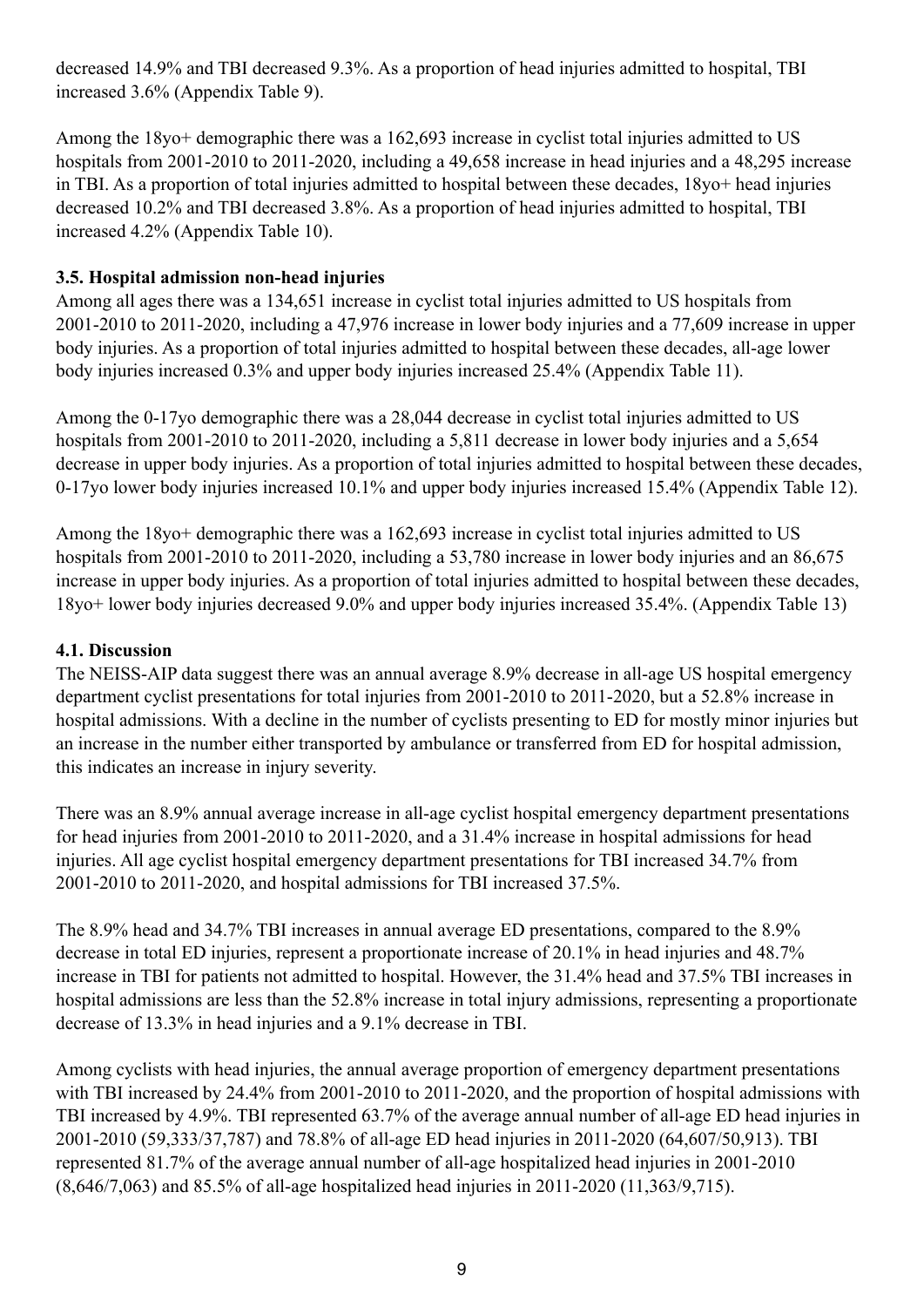# **4.2. Helmet efficacy**

These results raise questions about the efficacy and possible drawbacks of bicycle helmets which over the two decades saw an increase in the number of US cyclists of all ages wearing them, mostly through laws among youth and voluntary wearing among adults.

It is possible that TBI increased proportionally because of a decrease in external head wounds such as fractures. However, the NEISS has only two years that estimate cyclist head fractures presenting to ED (5,264 in 2019, 6,999 in 2020) and three years estimating cyclist head fractures admitted to hospital (1,392 in 2012, 5,764 in 2019, 6,445 in 2020). In all other years, it's likely there were either less than 1,200 cases or the Coefficient of Variation exceeded 33% so that no estimates are returned.

The 8.9% increase in all-age ED head injuries and 31.4% increase in all-age hospitalized head injuries, compared to the 34.7% ED increase in TBI and 37.5% hospitalized increase in TBI from 2001-2010 to 2011-2020, along with fractures seemingly increasing in the 2011-2020 decade, suggests TBI did increase as a greater proportion of total head injuries suffered by cyclists. The available data show ED skull fractures increased 33.0% and hospitalized skull fractures increased 11.8% from 2019 to 2020, whereas ED presentations for TBI increased 12.9% and hospitalized TBI increased 8.3%. These years overlap the COVID-19 pandemic and associated lockdowns resulting in increased cycling and reduced commuter motor vehicle traffic. The increased TBI proportion of all-age head injuries from 2001-2010 to 2011-2020 coincided with increased helmet wearing among cyclists and this does not indicate they have reduced the risk of intracranial brain injury, possibly due to their wider head impact area accelerating rotational brain injury (37).

Among all ages there were an annual average 35,699 fewer US emergency department total injury presentations, 5,274 more head injury presentations and 13,126 more TBI presentations in 2011-2020 than in 2001-2010. Among all ages there were an annual average 13,465 more total injury hospital admissions, 2,717 more head injury admissions and 2,651 more TBI admissions in 2011-2020 than in 2001-2010.

From 2001-2010 to 2011-2020 there was an annual average decrease of 9,682 all-age lower body injuries and 22,957 fewer upper body injuries presenting to emergency departments. However, there was an annual average increase of 4,798 all-age lower body injuries and 7,761 upper body injuries admitted to hospital. The larger decrease in upper than lower body injury ED presentations differs with claims that bicycle helmets increase the odds of upper body injury, but the smaller increase in lower than upper body hospital admissions suggests an increase in upper body injury severity.

An analysis of 0-17yo and 18yo+ injuries allows a comparison of youth demographics with higher helmet wearing incidence but reduced cycling participation, and adult demographics with lower helmet wearing incidence but increased cycling participation.

# **4.3. 0-17yo injuries**

The 0-17yo cyclist demographic had an annual average 76,891 fewer total injury ED presentations from 2001-2010 to 2011-2020, a 32..9% decrease which may be indicative of helmet protection, reduced youth cycling participation and/or improved vehicle traffic regulations and infrastructure that are beneficial to the safety of children and teenagers riding bicycles.

There were 9,753 fewer head injuries but this 26.0% decrease was less than the 32.9% decrease in total injuries, suggesting that helmet protection was not a significant influence. However, 0-17yo total injury hospital admissions declined by an annual average 2,804, or 25.7%, while head injury hospital admissions declined by 1,412, or 36.5%, suggesting helmets reduced head injury severity. Head injuries represented 35.5% of total injury hospital admissions in 2001-2010 (10,903/3,872) and 30.4% in 2011-2020 (8,099/2,460).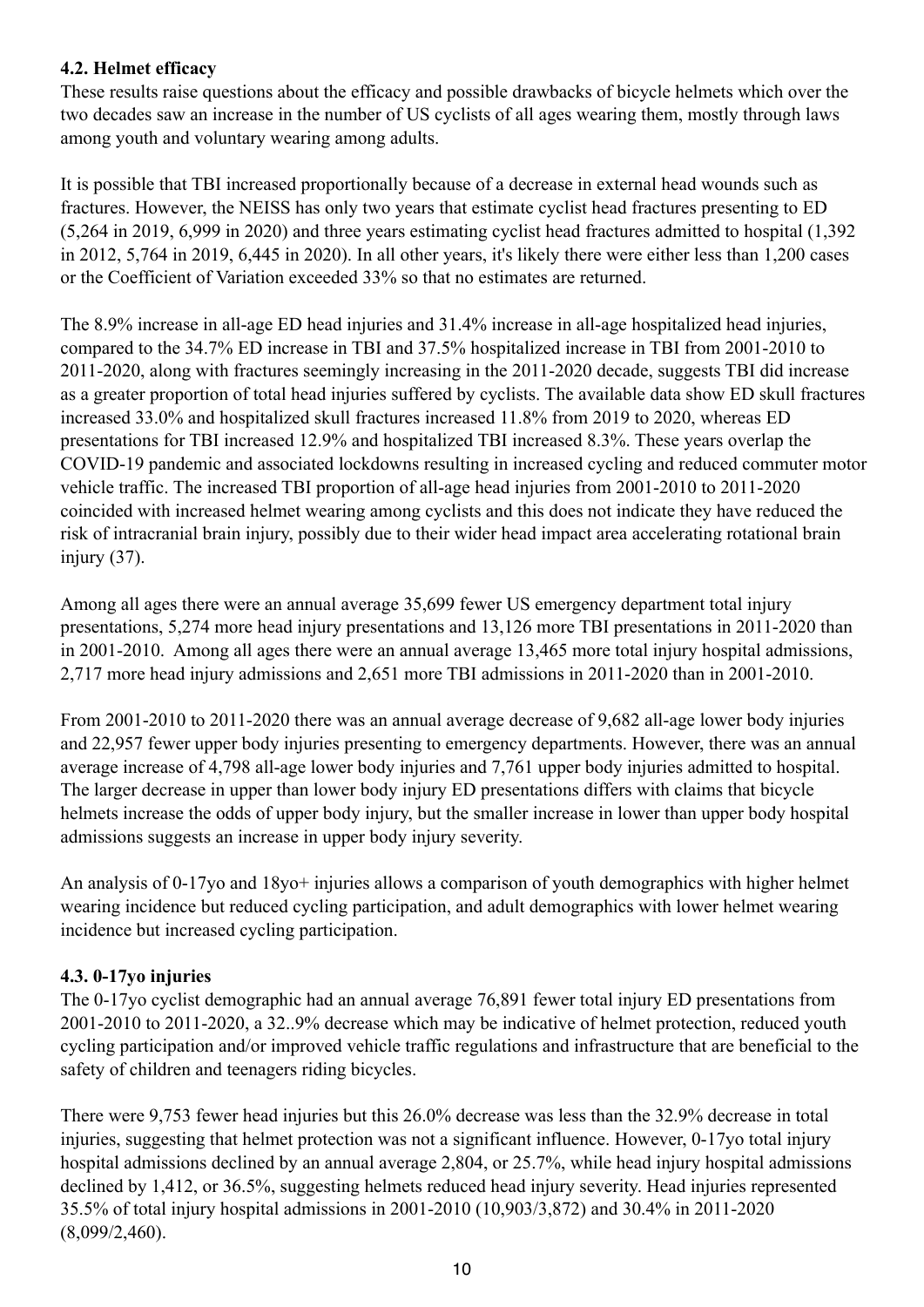TBI represented 59.3% of 0-17yo ED head injuries in 2001-2010 (37,533/22,287) and 74.6% of 0-17yo ED head injuries in 2011-2020 (27,779/20,667). TBI represented 78.6% of 0-17yo hospitalized head injuries in 2001-2010 (3,872/3,044) and 76.0% of 0-17yo hospitalized head injuries in 2011-2020 (2,460/2,076).

0-17yo annual average lower body injury ED presentations decreased by 24,868, or 29.6%, from 2001-2010 to 2011-2020, while upper body injuries decreased by 40,066, or 35.8%. Lower body injuries are not influenced by helmet wearing except for risk compensation possibly increasing crash frequency, and the non-head injury data suggest a participation decline commensurate with cycling survey numbers.

The greater number and percentage decrease in upper body injuries, while suggesting reduced participation, does not support claims that helmets increase upper body injury risk - particularly among youth who have a higher helmet wearing proportion than adults. However, this contention is not supported by NEISS-AIP 0-17yo hospital admission data showing lower body injuries decreased by an annual average 581 from 2001-2010 to 2011-2020, an 18.4% decrease, while upper body injuries decreased 565, or 14.6%. The data for hospitalized cyclists also suggest that upper body injuries have played a greater role than lower body injuries in replacing the lower proportionate share of head injuries:

**2001-2010** head : 35.5% (10,903/3,872); lower body : 28.9% (10,903/3,153); upper body : 35.6% (10,903/3,878)

**2011-2020** head : 30.4% (8,099/2,460); lower body : 31.8% (8,099/2,572); upper body : 40.9% (8,099/3,313)

The decline in 0-17yo total hospitalized injuries should be compared with estimates of youth cycling participation, with OIA surveys suggesting average annual cycling by 6-17yo youth decreased 12.6% on all surfaces and by 18.4% on road/paved surfaces from 2006-2012 to 2013-2019. Participation among 0-17yo on all surfaces declined 27.0% from the year 2006 to the year 2019.

NSGA surveys suggest a 42.6% reduction in 7-17yo cycling at least once a year from 2000 to 2014 (17.6 million to 10.1 million), and NHTS surveys suggest 5-15yo cycling per 100,000 population decreased 60.0% from 2001 to 2017 (41,029 to 16,398) (38).

This compares with a 32.9% decrease in total 0-17yo ED presentations and a 26.0% decrease in head injuries from 2001-2010 to 2011-2020, with a 25.7% decrease in total hospital admissions and a 36.5% decrease in hospitalized head injuries. It is likely the reduction in youth total injuries and head injuries was due to an equal or similar reduction in youth cycling participation.

Comparing OIA participation and NEISS injury figures for the 6-17yo demographic from 2006-2012 to 2013-2019, total injuries per 100,000 bicycle riders declined 16.8% and head injuries per 100,000 riders declined 22.7% (Appendix Table 15).

# **4.4. 18yo+ injuries**

The 18yo+ cyclist demographic had an annual average 41,192 more total injury ED presentations in 2011-2020 than 2001-2010, a 24.5% increase which may be indicative of increased adult cycling participation.

OIA surveys suggest that within the 18yo+ adult demographic, cycling on all surfaces increased 22.2% and on road/paved surfaces by 9.9% from 2006-2012 to 2013-2019, with a 62.6% increase from the year 2006 to the year 2019. NSGA survey data suggest 18yo+ cycling participation was unchanged between those years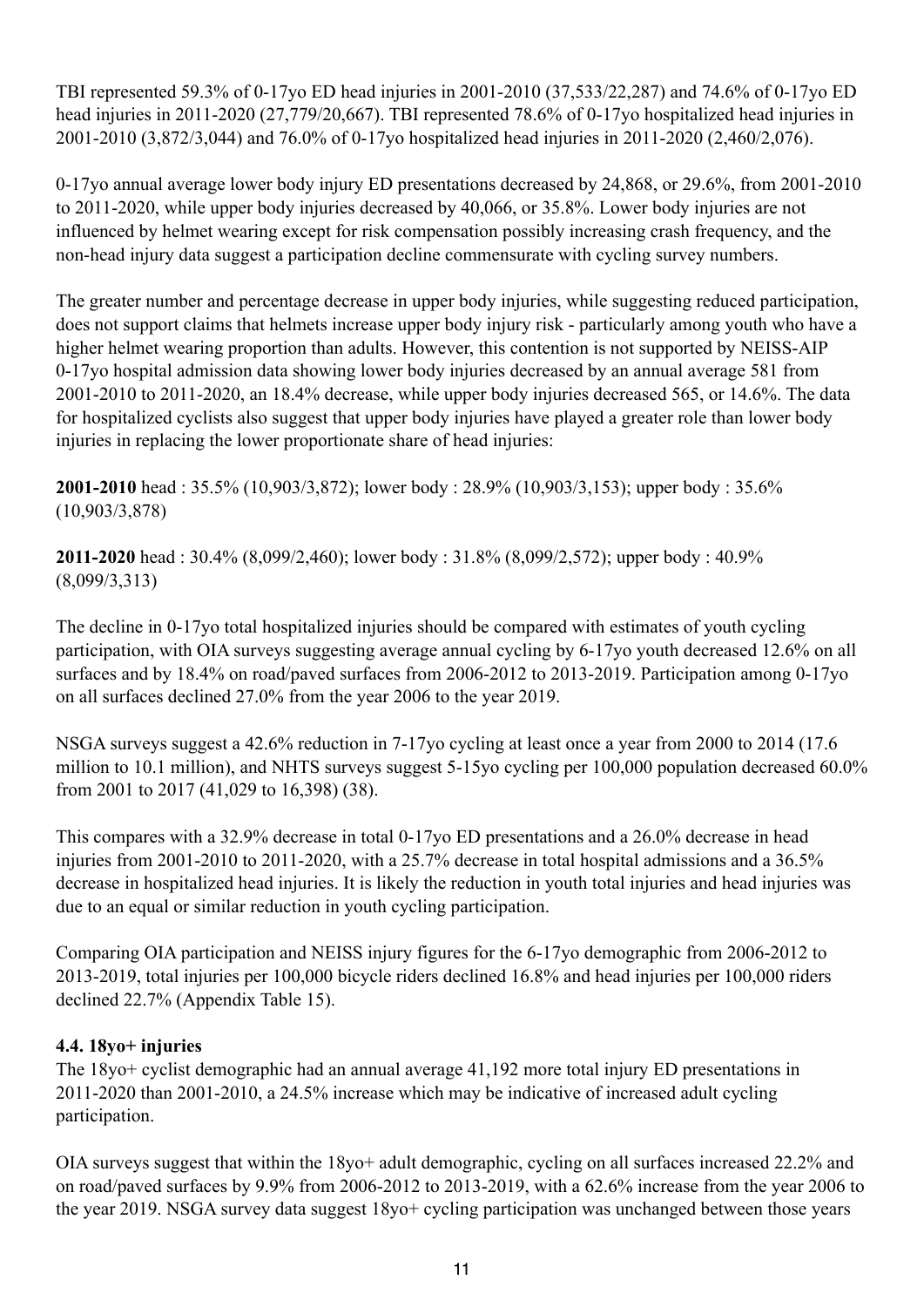at 25.5 million. NHTS data show that from 2001 to 2017 among the 16yo+ demographic there was a 64.3% increase (6,614 to 10,865) in cycling per 100,000 population.

There were an annual average 15,027 more 18yo+ head injuries from 2001-2010 to 2011-2020, and this 68.9% increase was substantially more than the 24.5% increase in total injuries, despite a greater proportion of adult cyclists wearing helmets in 2011-2020 than 2001-2010. However, 18yo+ total injury hospital admissions increased by an annual average 16,269, or 111.4%, while head injury hospital admissions increased by 3,988, or 81.6%, suggesting helmets reduced head injury severity. Head injuries represented 33.5% of 18yo+ annual average total injury hospital admissions in 2001-2010 (14,599/4,889) and 28.8% in 2011-2020 (30,868/8,877).

TBI represented an annual average 73.1% of 18yo+ ED head injuries in 2001-2010 (15,946/21,801) and 82.1% in 2011-2020 (36,828/30,241). TBI represented 84.1% of 18yo+ hospitalized head injuries in 2001-2010 (4,889/4,114) and 86.8% in 2011-2020 (8,887/7,709).

Annual average 18yo+ lower body injury ED presentations increased by 15,186, or 25.6%, from 2001-2010 to 2011-2020, while upper body injuries increased by 17,114, or 19.6%. With lower body injuries not influenced by helmet wearing, their 25.6% increase probably reflects increased adult cycling participation. Again, the greater percentage increase in lower than upper body injuries does not support claims that helmets increase upper body injury risk.

However, NEISS-AIP 18yo+ hospital admission estimates show annual average lower body cyclist injuries increased 5,378 from 2001-2010 to 2011-2020, a 98.8% increase, while upper body injuries increased 8,219, or 183.0%. With the proportion of adult helmet wearing increasing from 2001-2010 to 2011-2020, this supports claims that helmets increase the risk of upper body injuries and also suggests increased upper body injury severity.

The estimates for hospitalized cyclists also suggest that the upper body injury proportion of total 18yo+ total injuries has increased significantly while the lower body proportion has declined:

**2001-2010** head : 33.5% (14,599/4,889); lower body : 37.3% (14,599/5,443); upper body : 30.8% (14,599/4,490)

**2011-2020** head : 28.8% (30,868/8,877); lower body : 35.1% (30,868/10,821); upper body : 41.2% (30,868/12,709)

Comparing OIA participation and NEISS injury figures for the 18yo+ demographic from 2006-2012 to 2013-2019, total injuries per 100,000 bicycle riders increased 33.3% and head injuries per 100,000 riders increased 16.2%. (Appendix Table 16)

Alternatively comparing NHTS participation and NEISS injury figures for different demographics in 2001 and 2017: total injuries among 5-15yo per 100,000 bicycle riders increased 47.6% and head injuries per 100,000 riders increased 8.6%; total injuries among 16yo+ per 100,000 bicycle riders increased 62.9% and head injuries per 100,000 riders increased 67.9% (Appendix Table 17).

These results are similar to a 2019 study in which Kirkpatrick et al (41) compared NEISS data with NSGA participation survey results within the 18yo+ demographic, finding per participant injuries rose from 701/100,000 in 1997 to 1,164/100,000 in 2013, a 66.0% increase, concluding that there was an increased risk of injury for younger riders but injuries among older riders increased due to greater participation.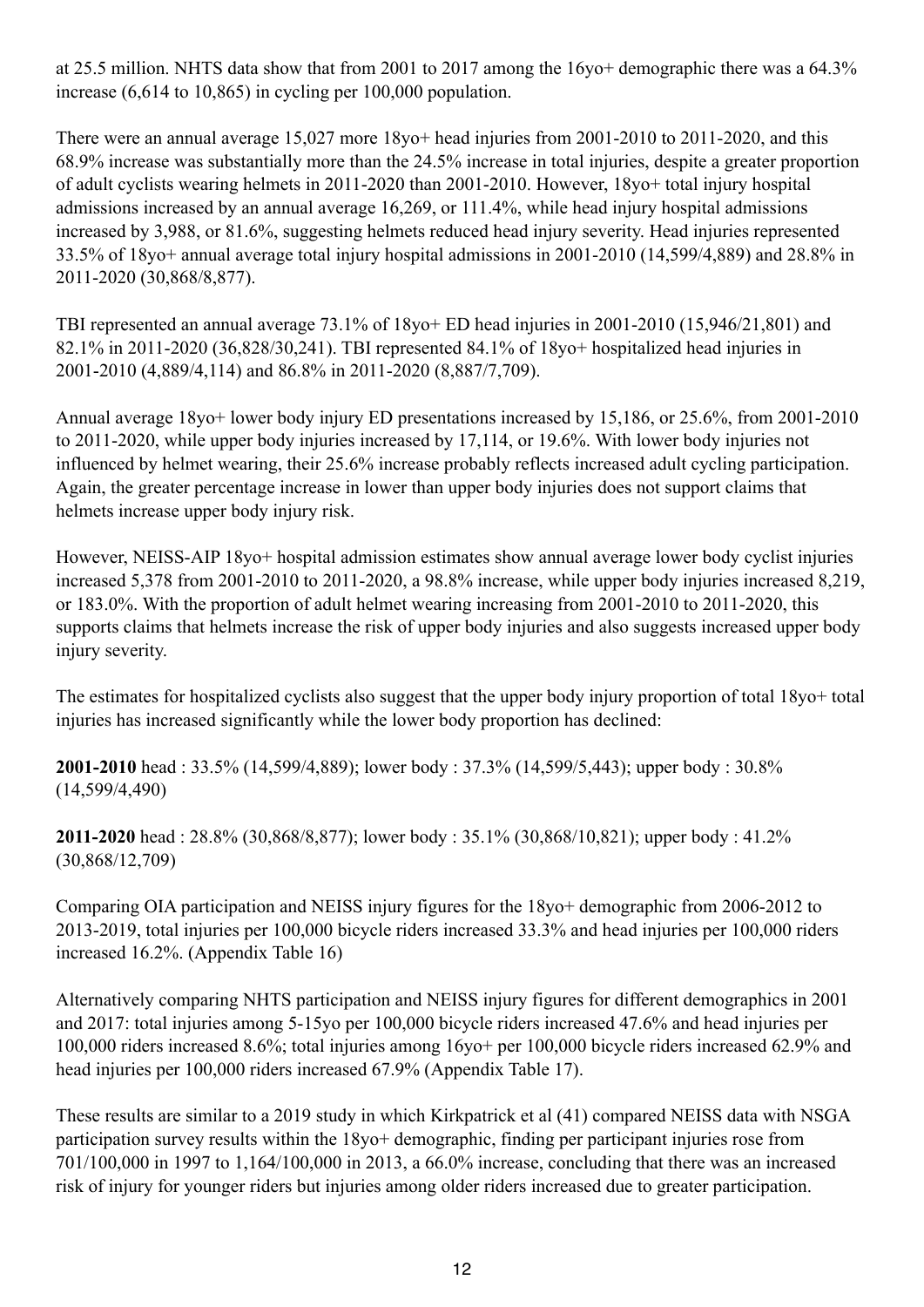# **4.5. Analysis**

The percentage decline in 0-17yo head injuries in emergency departments is 6.9% less than the decline in total injuries from 2001-2010 to 2011-2020, and the percentage decline in TBI is 25.6% less. The decline in 0-17yo head injury hospital admissions is 10.8% more than the decline in total injuries, and the decline in TBI is 6.1% more.

However, the 18.4% decline in 0-17yo hospitalized lower body injuries and 14.6% decline in hospitalized upper body injuries suggest a majority of all body part injury trends are due to reduced youth cycling participation. The greater proportion of hospitalized upper body injuries in 2011-2020 than 2001-2010 also suggests a change in youth bicycle crash characteristics. The 25.8% increase in the 0-17yo TBI proportion of head injuries in ED from 2001-2010 to 2011-2020 suggests greater intracranial injury risk, partly supported by the 3.6% increase in 0-17yo TBI proportion of hospitalized head injuries.

The increase in 18yo+ head injuries in emergency departments is 44.4% more than the increase in total injuries from 2001-2010 to 2011-2020, and the increase in TBI is 65.1% more. The increase in 18yo+ head injury hospital admissions is 29.8% less than the increase in total injuries, and the increase in TBI is 24.0% less. A 25.6% increase in 18yo+ lower body injuries and 19.6% increase in upper body injuries presenting to ED suggests a majority of all body part injury trends are due to increased adult cycling participation. The significantly greater proportion of hospitalized 18yo+ upper body injuries in 2011-2020 than 2001-2010 also suggests a change in adult bicycle crash characteristics.

The 15.6% increase in the 18yo+ TBI proportion of head injuries in ED from 2001-2010 to 2011-2020 suggests greater intracranial injury risk, as does the 4.2% increase in the 18yo+ TBI proportion of hospitalized head injuries.

NEISS-AIP injury data can be interpreted in various ways to estimate increased helmet use influence on head, TBI, upper and lower body injury trends, but the bulk of evidence including participation surveys and non-head injuries suggests an increase in the crash/injury ratio per cyclist but a decrease in head injury severity, and an increase in the risk of TBI among cyclists who suffer a head injury during a crash. This indicates either a change in the US cycling environment or greater risk-taking by cyclists, possibly due to increased helmet wearing, resulting in a smaller proportion of head injuries but a greater total number of head, upper and lower body injuries. The NEISS-AIP data also suggest helmets exacerbate TBI and upper body injuries more among adults than child or teenage cyclists, potentially due to the greater height and body mass of adults.

Confounding factors that may influence cyclist injuries include the Affordable Care Act enforced in 2014 which mandates personal health insurance and restricts the ability of insurers to alter premiums based on the health of the individual, although it's not know how this might affect the risk compensation of cyclists, with or without helmets.

Total registered vehicles in the US increased 22.4% from 2000 to 2019 (225,821,241 to 276,491,174) (39), potentially increasing the risk of collision with cyclists. However and despite the automobile increase, the number of motor vehicle occupant deaths declined 15.3% from 2000-2009 to 2010-2019 (411,649 to 348,591), the number of motor vehicle occupant injuries declined 7.5% (27,250,000 to 25,218,000), and the number of motor vehicle crashes increased 0.3% (61,014,000 to 61,184,000).

Sports utility vehicles (SUVs) represented 8.6% of US automobile sales in 2020 and the proportion of these vehicles on US roads has increased significantly since 2000. Studies have shown they pose a safety risk to pedestrians because of their higher front ends (40), and it's likely there is a similar risk to cyclists. In recent years, an increasing number of motor vehicles including SUVs have provided pedestrian detection technology with automatic braking. The decrease in American motor vehicle occupant deaths and injuries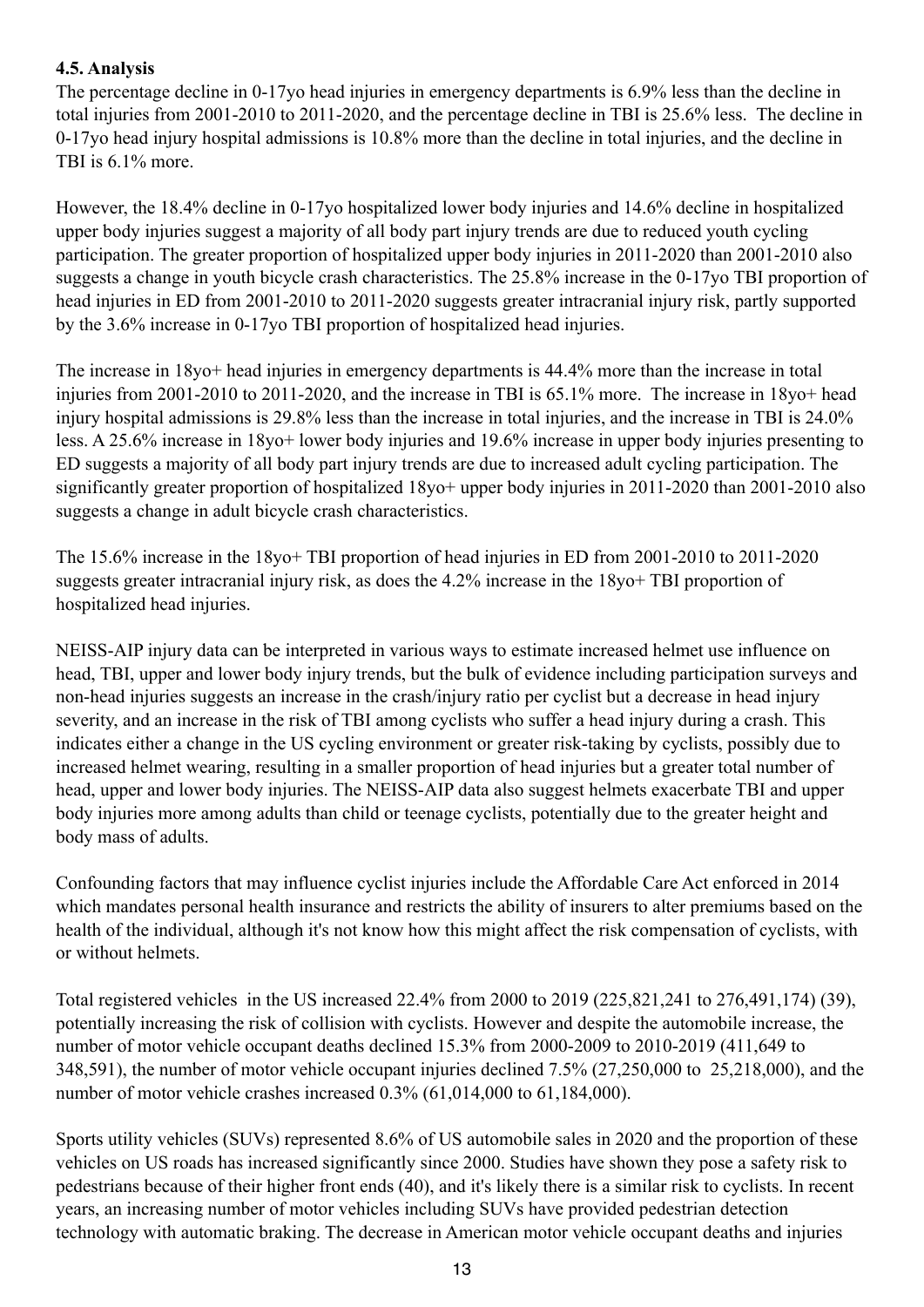over the past 20 years suggests that improved vehicle safety features and tougher drink driving, speed and other laws in different states have improved road safety for motorists, and these improvements should also benefit other road users including cyclists. For example, data from the National Highway Traffic Safety Administration (NHTSA) (42) show the US suffered 13,324 alcohol-impaired traffic fatalities in 2000 and 10,142 in 2019, a 23.9% reduction.

Data from the Web-based Injury Statistics Query and Reporting System (WISQARS) administered by the Centers for Disease Control and Prevention (Appendix Table 14) show the crude rate per 100,000 population of 5-15yo hospitalized cyclist injuries declined 42.4% from 2001-2009 to 2011-2019, with 5-15yo vehicle occupant injuries declining 54.8% and 5-15yo pedestrian injuries declining 25.5%. In the 16yo+ demographic, the crude rate per 100,000 population for hospitalized cyclists increased 80.2%, declined 7.4% for vehicle occupants and increased 55.2% for pedestrians. These trends suggest improved safety for vehicle occupants but reduced safety for other road users. Cyclists aged 5-15yo had a greater injury decline than pedestrians in the same demographic, although all surveys suggest this is related to a significant reduction in youth cycling participation. Among the 16yo+ demographic, cyclists suffered a significantly greater injury increase than pedestrians and at a significantly greater rate than the adult cycling participation increase revealed by surveys. These trends suggest increased helmet wearing by adult cyclists from 2001 to 2019 has had little impact on total injuries when compared to other road users, and raise questions about a possibly increased accident rate per cyclist.

#### **5.1. Conclusions**

Future studies should analyse cyclist total injuries and head injuries and their association with helmet use in the context of participation among different cyclist demographics, while US hospital emergency department presentation and admission data suggest further examination is required to establish whether helmets increase the risk of traumatic brain injury.

Proxy cycling participation trends can be roughly calculated from NEISS-AIP estimates of injuries to nonhead body parts, particularly the lower body where injuries are not influenced by helmet wearing. The decline in total youth injuries is similar to the decline in youth participation, and the accuracy of participation survey estimates is reinforced by the 29.6% reduction in annual average 0-17yo ED lower body injuries from 2001-2010 to 2011-2020. For example, Outdoor Industry Association surveys show 6-17yo cycling participation declined 27.0% from 2006 to 2019.

However, NHTS data suggest a 60.0% decline in 5-15yo cycling per 100,000 population from 2001 to 2017. A decline of this magnitude would suggest a greater decline in youth participation than the decline in ED or hospitalized injuries of all types. If accurate, this would indicate an increased rate of accidents and/or injuries per cyclist.

The reason for the youth cycling participation decline is contentious, with competing beliefs whether it's caused by helmet laws and parent/school helmet wearing coercion or by competing indoor interests centred on computers and the internet. However, the NEISS-AIP hospital admission estimates suggest majority helmet use by children and teenage cyclists reduces head injury severity, with annual average total 0-17yo hospitalized injuries declining by 25.7% from 2001-2010 to 2011-2020 but head injuries declining by 36.5% and lower body injury hospital admissions only declining by 18.4%.

The annual average head injury proportion of total 0-17yo hospital admissions decreased 14.9% from 2001-2010 to 2011-2020 but the upper body proportion decreased less than the lower body proportion, suggesting a slight change in body area injury risk when children and teenagers crash their bicycles.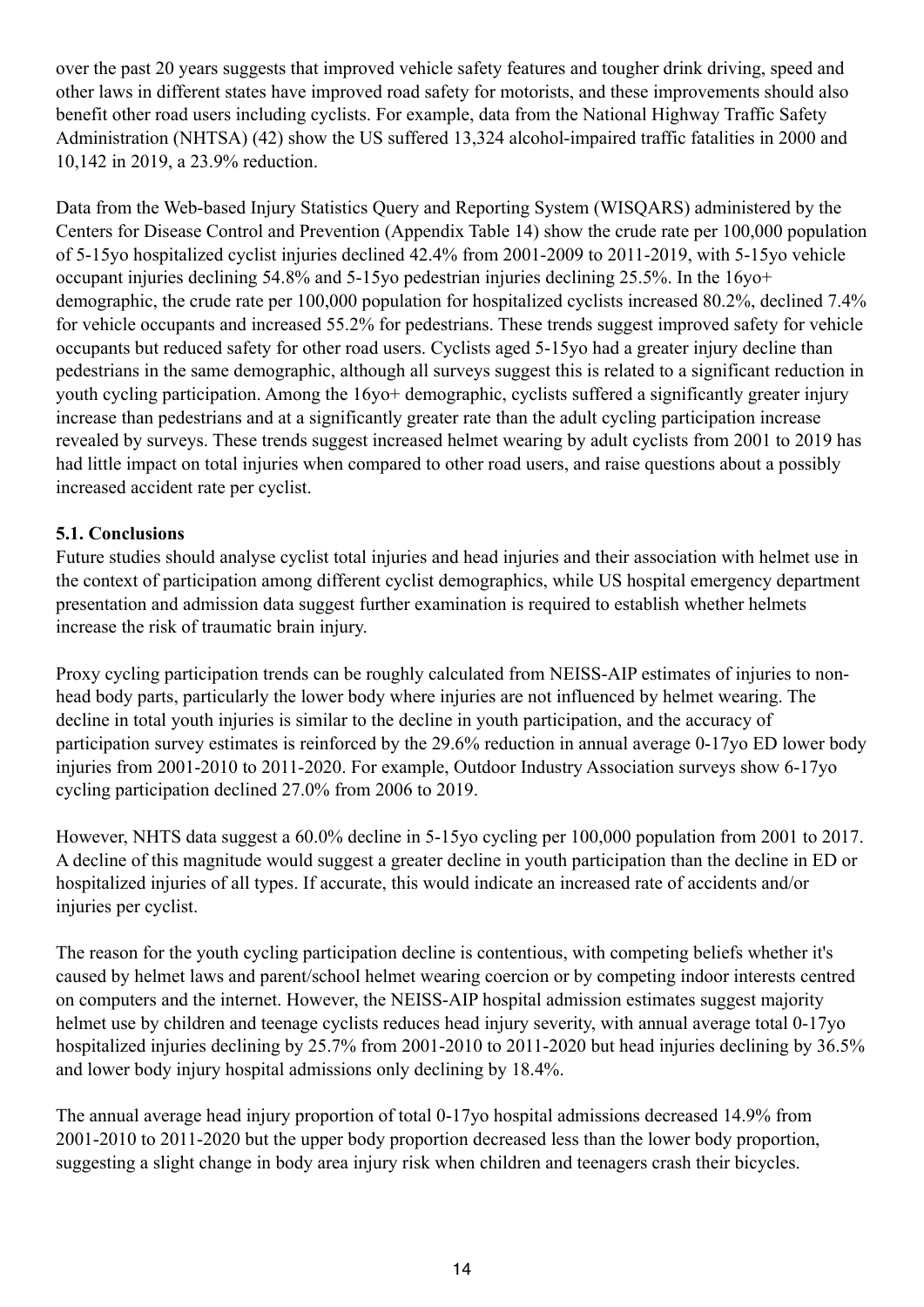Within emergency departments, these results were effectively reversed for  $18y0+$  cyclist injuries due to increased participation, with annual average total ED injury presentations up 24.5% from 2001-2010 to 2011-2020, similar to the lower body injury increase of 25.6%, but head injuries increasing 68.9%.

However, 18yo+ annual average hospital admissions increased 111.4%, considerably more than survey estimates of increased adult cycling participation.. For example, OIA survey data show 18yo+ cycling participation on all surfaces increased 22.2% from 2006-2012 to 2013-2019, or a 62.6% increase from the year 2006 to the year 2019. NHTS data show a 64.3% increase in cycling per 100,000 population among the 16yo+ demographic from 2001 to 2017. This suggests increased injury occurrence and severity among adult cyclists. 18yo+ head injury annual average hospital admissions increased 81.6% from 2001-2010 to 2011-2020, while lower body injuries increased 98.8%. Both are less than the total injury increase but still well above participation estimates.

The annual average 18yo+ head injury proportion of total hospital admissions decreased 4.7% from 2001-2010 to 2011-2020 (33.5% to 28.8%) while the upper body proportion increased 10.4% (30.8% to 41.2%) and the lower body proportion decreased 2.2% (37.3% to 35.1%). This reinforces the suggestion of an increase in upper body injuries possibly related to helmet use. The trend may be influenced by unknown factors such as bicycle design, cycling infrastructure or adult cycling trends of more or fewer people riding in vehicular traffic environments, but adds support to claims that helmet use increases the likelihood of upper body injuries.

A finding of concern is that the TBI proportion of head injured patients increased among all-ages by 24.4% with ED presentations and by 4.9% with hospital admissions from 2001-2010 to 2011-2020. Among 0-17yo, the TBI proportion of head injuries increased 25.8% for ED presentations and 3.6% for hospital admissions. Among 18yo+, the TBI proportion of head injuries increased 15.6% for ED presentations and 4.2% for hospital admissions.

Other studies (3, 4, 22, 23, 36) have found that helmets either reduce or have little influence on TBI. However, this study suggests they increase the likelihood as TBI is estimated as a proportion of head injuries only and isn't influenced by the number or trends in total injuries, head injuries, population or cycling participation. The finding adds weight to claims that bicycle helmets increase intracranial injury risk due to additional centrifugal force from a wider helmet impact area that increases rotational brain movement when the head suffers a glancing blow during a bicycle crash.

It is also noteworthy that from 2017-2018 to 2019-2020, ED presentations decreased 2.6% for total all-age injuries but increased 14.2% for head injuries and 16.7% for TBI, while hospital admissions increased 16.5% for total all-age injuries, 26.1% for head injuries and 38.0% for TBI, with a possible COVID-19 participation influence in 2020.

Overall, NEISS-AIP injury estimates show little improvement and for adults a probable worsening in head and traumatic brain injuries suffered by US cyclists over a 20 year timespan during which helmet use increased, and further studies should consider relevant cycling participation, helmet wearing and body part injury data when evaluating the efficacy of helmet use whilst cycling. These results suggest claims that child cyclist head injury reductions are indicative of helmet efficacy are not necessarily accurate or mindful of other factors, and should be considered by legislators wishing to mandate bicycle helmets.

The findings of this study raise questions for subsequent studies into the generational shift in US cycling participation, whether this is related to mandatory bicycle helmets for youth, whether there is a consequent impact on public health, whether increased helmet wearing among all generations is causing increased accidents and injuries per cyclist , and whether helmets provide adequate head injury prevention to warrant their mandatory use.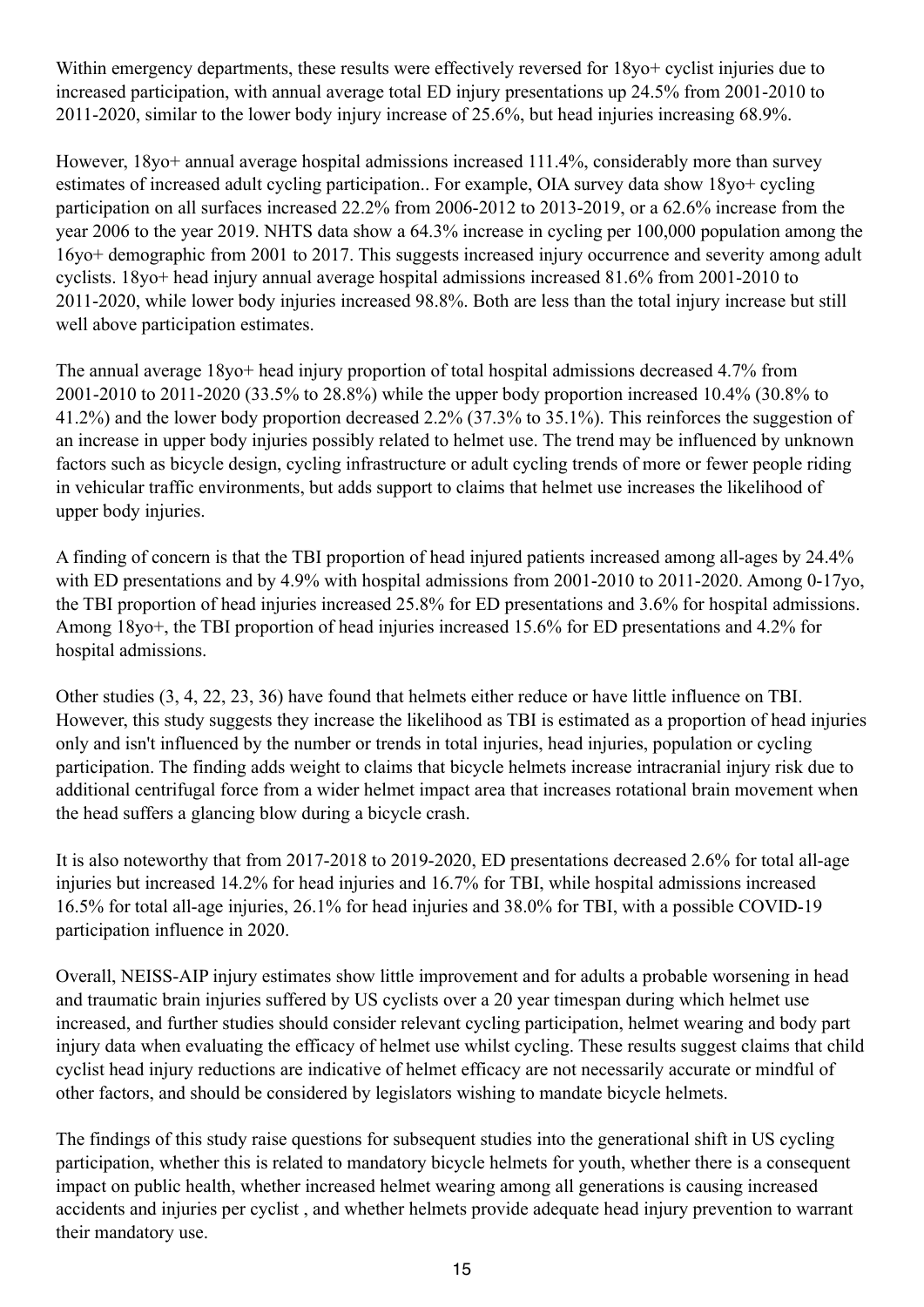#### **6.1 Limitations**

Cycling participation estimates are sourced to the US Census Bureau, the National Household Travel Survey, the National Sporting Goods Association and the Outdoor Industry Association. Although each source was roughly in agreement on numbers and trends for all demographics since the 1990s, their accuracy cannot be validated. NHTS estimates of reduced 5-15yo cycling per 100,000 population are particularly large and thus questionable. Helmet wearing estimates are based on the few national surveys conducted since the 1990s. Although calculated averages are unreliable, all sources show an increase in helmet wearing over that time.

NEISS-AIP is based on a nationally representative probability sample of hospitals in the US and its territories, and weighted by the inverse probability of selection to provide national estimates. The NEISS-AIP database includes data from 66 of the 100 NEISS-AIP hospitals, which are representative of the 5,000 hospitals that have a minimum of six beds and a 24-hour ED in the United States and its territories. The NEISS-AIP collects data on nonfatal injuries treated in US emergency departments and each NEISS-AIP case is assigned an inverse probability weight, which represents the inverse of the probability of the case being selected into the sample.

The NEISS-AIP database does not provide patient data on severity of injury or follow-up care. Hospital admissions rather than ED presentations are in this study considered indicative of more severe injuries to the head, lower and upper body. The fact that only bicycling injuries treated in EDs are included within NEISS-AIP implies that the total number of bicycling injuries to different body parts is likely to be an underestimate as injuries treated at home, in urgent care clinics and in GP offices are not reported. The NEISS-AIP is also considered to underestimate the number of TBI cases in hospital emergency departments. The NEISS-AIP does not provide detailed or consistent information on patient use of safety equipment such as helmets, so the effect of helmet use on head injury status could not be assessed.

Due to inadequate data within NEISS-AIP, reliable information on crash/injury locale or motor vehicle involvement is not considered in this study and it is not known if this unreported information could cause bias. NEISS-AIP data consists of the principal diagnosis and primary body part. Some cases for which TBI was a secondary diagnosis, such as skull fractures with an underlying TBI, may not be included. This study does not examine race/ethnicity or socioeconomic differences that may be associated with limited neighbourhood bicycle safety infrastructure that increases or decreases the risk of bicycle-related injuries.

Head injuries in this study exclude face, eyeballs, mouth, neck and ears, with the exception of Table 17. These body parts may be influenced by the presence or otherwise of a helmet in a crash and potentially underestimate any trends in overall head injuries.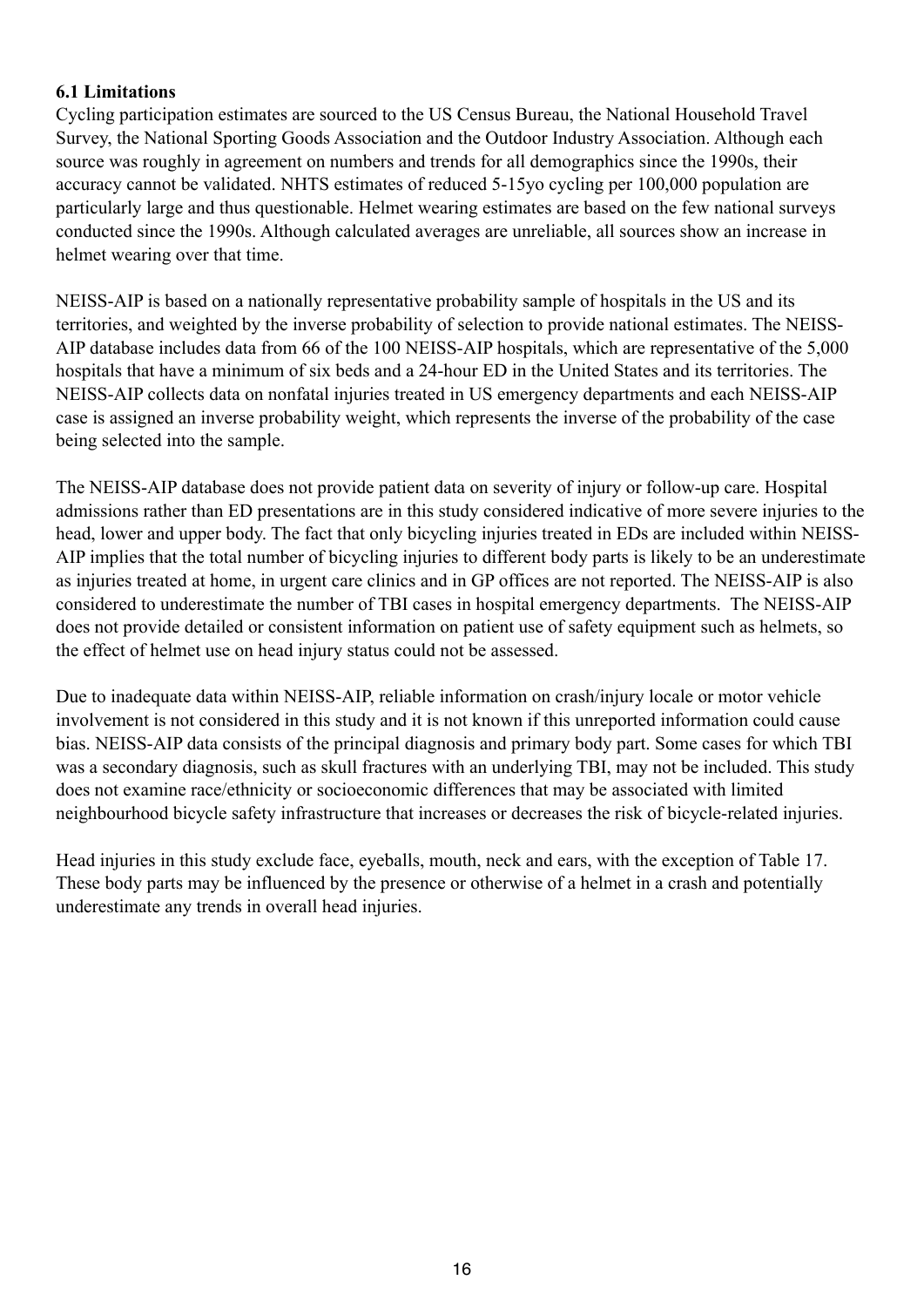This research did not receive any specific grant from funding agencies in the public, commercial or not-forprofit sectors.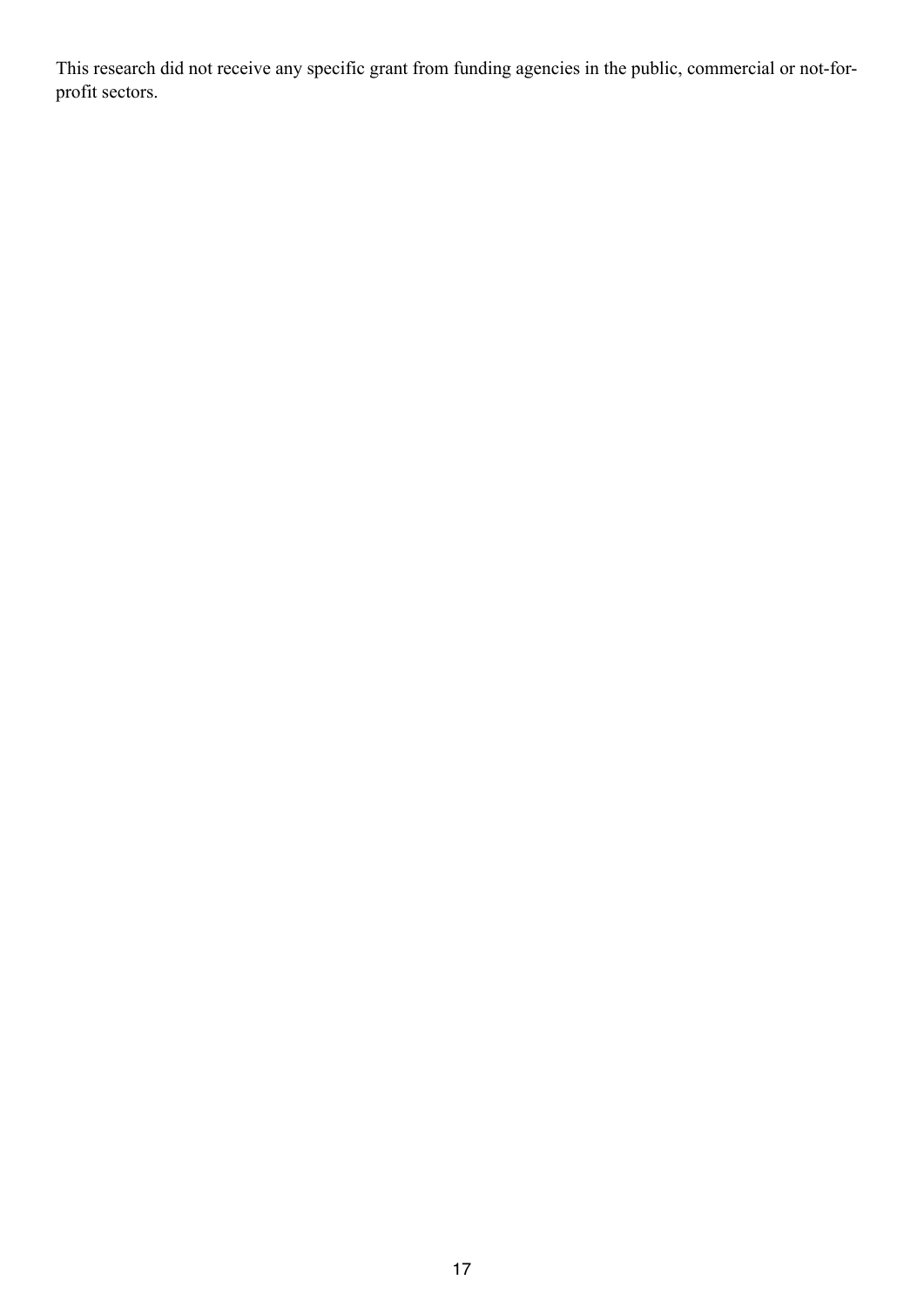### **7.1 References**

1. S. Thomas, C. Acton, J. Nixon, D. Battistutta, W. R. Pitt, R. Clark (1994). Effectiveness of bicycle helmets in preventing head injury in children: case-control study. British Medical Journal, DOI: 10.1136/ bmj.308.6922.173. Accessed June 8, 2021.

2. D.L.Robinson (1996). Head injuries and bicycle helmet laws. Accident Analysis & Prevention, Volume 28, Issue 4, July 1996, Pages 463-475, [https://doi.org/10.1016/0001-4575\(96\)00016-4.](https://doi.org/10.1016/0001-4575(96)00016-4) Accessed June 8, 2021.

3. D C Thompson 1 , F P Rivara, R Thompson (1999). Helmets for preventing head and facial injuries in bicyclists. The Cochrane Database of Systematic Reviews, 1999 Oct; 1999(4): CD001855, DOI: 10.1002/14651858.CD001855. Accessed June 8, 2021.

4. Jake Olivier, Prudence Creighton (2016). Bicycle injuries and helmet use: a systematic review and metaanalysis. International Journal of Epidemiology, Volume 46, Issue 1, February 2017, Pages 278–292, [https://](https://doi.org/10.1093/ije/dyw153) [doi.org/10.1093/ije/dyw153.](https://doi.org/10.1093/ije/dyw153) Accessed June 8, 2021.

5. Chris Rissel , Li Ming Wen (2011). The possible effect on frequency of cycling if mandatory bicycle helmet legislation was repealed in Sydney, Australia: a cross sectional survey. Health Promotion Journal of Australia, 2011 Dec;22(3):178-83. DOI: 10.1071/he11178. Accessed June 8, 2021.

6. D.L.Robinson (1996). Head injuries and bicycle helmet laws. Accident Analysis & Prevention, volume 28, issue 4, July 1996, pages 463-475, [https://doi.org/10.1016/0001-4575\(96\)00016-4](https://doi.org/10.1016/0001-4575(96)00016-4). Accessed June 8, 2021.

7. Cycling UK (2019) Cycle helmets: An overview of the evidence, [https://www.cyclinguk.org/sites/default/](https://www.cyclinguk.org/sites/default/files/document/2020/01/helmets-evidence_cuk_brf_0.pdf) [files/document/2020/01/helmets-evidence\\_cuk\\_brf\\_0.pdf.](https://www.cyclinguk.org/sites/default/files/document/2020/01/helmets-evidence_cuk_brf_0.pdf) Accessed June 8, 2021.

8. D L Robinson (2006). No clear evidence from countries that have enforced the wearing of helmets. British Medical Association, Mar 25 2006; 332(7543): 722–725, DOI: 10.1136/bmj.332.7543.722-a. Accessed June 5, 2021.

9. Piet de Jong (2012). The health impact of mandatory bicycle helmet laws. Risk Analysis, May 2012;32(5):782-90. DOI: 10.1111/j.1539-6924.2011.01785.x. Accessed June 8, 2021.

10. Antoine Messiah, Aymery Constant, Benjamin Contrand, Marie-Line Felonneau, Emmanuel Lagarde (2012). Risk compensation: a male phenomenon? Results from a controlled intervention trial promoting helmet use among cyclists. American Journal of Public Health, DOI: 10.2105/AJPH.2012.300711. Accessed June 7, 2021.

11. Igor Radun, Jenni Radun, Mahsa Esmaeilikia, Timo Lajunen (2018). Risk compensation and bicycle helmets: A false conclusion and uncritical citations. Transportation Research Part F: Traffic Psychology and Behaviour, Volume 58, October 2018, Pages 548-555, [https://doi.org/10.1016/j.trf.2018.06.038.](https://doi.org/10.1016/j.trf.2018.06.038) Accessed June 7, 2021.

12. Aslak Fyhri, Torkel Bjørnskau, Agathe Backer-Grøndahl (2012). Bicycle helmets – A case of risk compensation? Transportation Research Part F: Traffic Psychology and Behaviour, Volume 15, Issue 5, September 2012, Pages 612-624,<https://doi.org/10.1016/j.trf.2012.06.003>. Accessed June 7, 2021.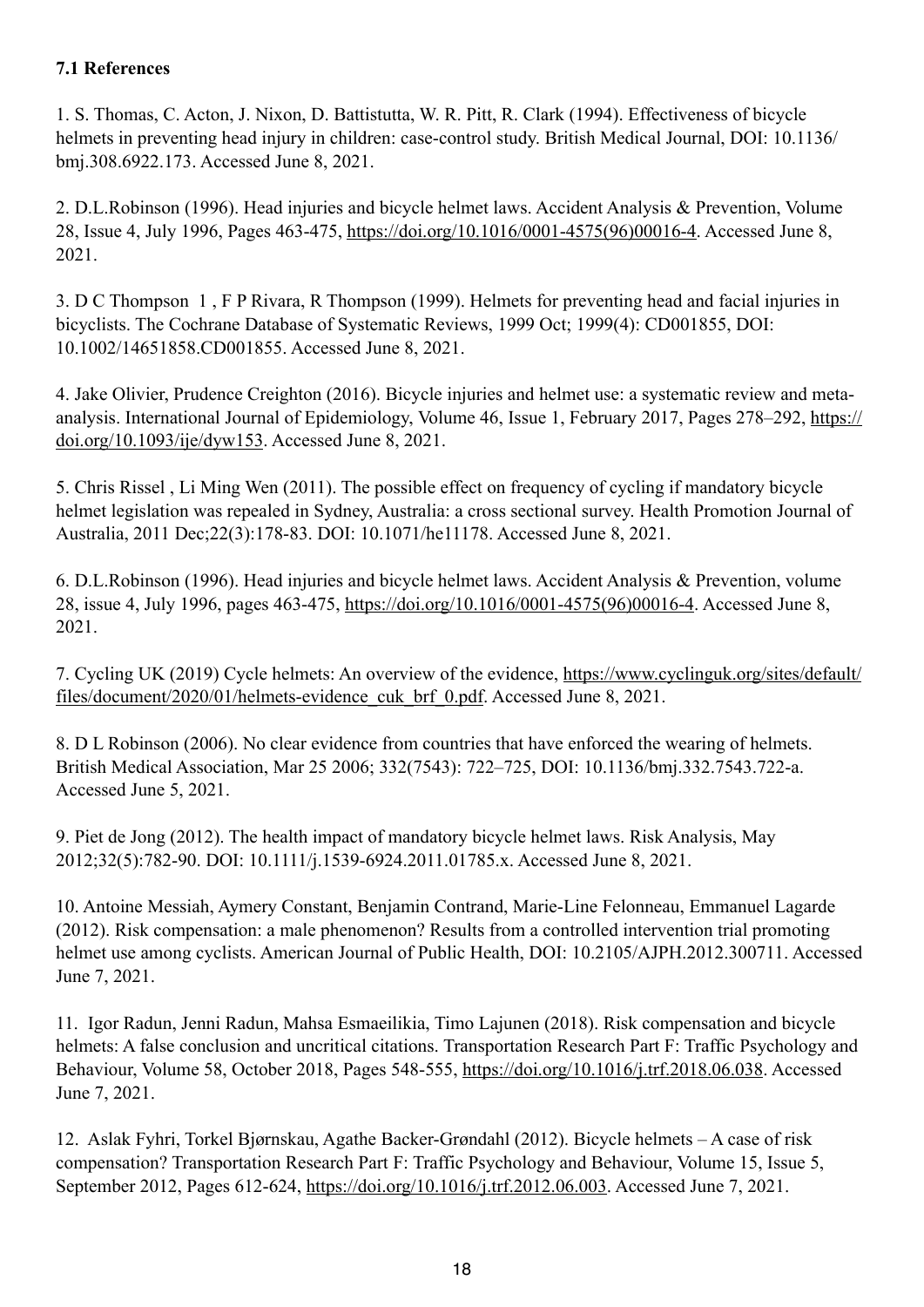13. J Adams, M Hillman (2001). The risk compensation theory and bicycle helmets. Injury Prevention, <http://dx.doi.org/10.1136/ip.7.2.89>. Accessed June 7, 2021.

14. Ross Owen Phillips, Aslak Fyhri, Fridulv Sagberg (2011). Risk compensation and bicycle helmets. Risk Analysis, Volume 31, Issue 8, August 2011, pages 1187-1195, DOI: 10.1111/j.1539-6924.2011.01589.x. Accessed June 7, 2021.

15. D L Robinson, BSc, PhD; R M Keatinge, MA MB BChir, MFPHM, MRCGP, MBA (2008). Risk compensation, contradictions and confusion,<https://www.cyclehelmets.org/papers/r688.pdf>. Accessed June 7, 2021.

16. Mahsa Esmaeilikia, Igor Radun, Raphael Grzebieta, Jake Olivier (2019). Bicycle helmets and risky behaviour: A systematic review. Transportation Research Part F: Traffic Psychology and Behaviour, volume 60, January 2019, pages 299-310, <https://doi.org/10.1016/j.trf.2018.10.026>. Accessed June 8, 2021.

17. National Electronic Injury Surveillance System, US Consumer Product Safety Commission. [https://](https://www.cpsc.gov/cgibin/NEISSQuery/home.aspx) [www.cpsc.gov/cgibin/NEISSQuery/home.aspx.](https://www.cpsc.gov/cgibin/NEISSQuery/home.aspx) Accessed June 8, 2021.

18. Rune Elvik (2011). Publication bias and time-trend bias in meta-analysis of bicycle helmet efficacy: a reanalysis of Attewell, Glase and McFadden, 2001. Accident Analysis and Prevention, May 2011;43(3):1245-51, DOI: 10.1016/j.aap.2011.01.007. Accessed June 8, 2021.

19. Centers for Disease Control and Prevention (2011). Nonfatal Traumatic Brain Injuries Related to Sports and Recreation Activities Among Persons Aged ≤19 Years - United States, 2001--2009. Morbidity and Mortality Weekly Report, 2011 Oct 7;60(39):1337-42, [https://www.cdc.gov/mmwr/preview/mmwrhtml/](https://www.cdc.gov/mmwr/preview/mmwrhtml/mm6039a1.htm) [mm6039a1.htm.](https://www.cdc.gov/mmwr/preview/mmwrhtml/mm6039a1.htm) Accessed June 8, 2021.

20. William S. Chen, Roger Y. Dunn, Allison J. Chen, James G. Linakis, PhD, MD (2013). Epidemiology of Nonfatal Bicycle Injuries Presenting to United States Emergency Departments, 2001–2008. Society for Academic Emergency Medicine,<https://doi.org/10.1111/acem.12146>. Accessed July 7, 2021. Accessed June 8, 2021.

21. Victor G Coronado, Tadesse Haileyesus, Tabitha A Cheng, Jeneita M Bell, Juliet Haarbauer-Krupa, Michael R Lionbarger, Javier Flores-Herrera, Lisa C McGuire, Julie Gilchrist (2015). Trends in Sports- and Recreation-Related Traumatic Brain Injuries Treated in US Emergency Departments: The National Electronic Injury Surveillance System-All Injury Program (NEISS-AIP) 2001-2012. The Journal of Head Trauma Rehabilitation, May-Jun 2015;30(3):185-97, DOI: 10.1097/HTR.0000000000000156. Accessed June 8, 2021.

22. Sarmiento K, Haileyesus T, Waltzman D, Daugherty J. Emergency Department Visits for Bicycle-Related Traumatic Brain Injuries Among Children and Adults - United States, 2009–2018. MMWR Morbidity and Mortality Weekly Report 2021;70:693–697, [http://dx.doi.org/10.15585/mmwr.mm7019a1.](http://dx.doi.org/10.15585/mmwr.mm7019a1) Accessed June 8, 2021.

23. Edward J.Alfrey MD, Michelle Tracy RN MSNd, Justin R.Alfrey BS, Meaghan Carroll RN MSN, Erik D.Aranda-Wikman BA, MPA, Tarun Arora MD, John Maa MD, James Minnis MD, MPH (2021). Helmet Usage Reduces Serious Head Injury Without Decreasing Concussion After Bicycle Riders Crash. Journal of Surgical Research, [https://doi.org/10.1016/j.jss.2020.08.009.](https://doi.org/10.1016/j.jss.2020.08.009) Accessed June 7, 2021.

24. Gregory B Rodgers, US Consumer Product Safety Commission (1995). Accident Analysis & Prevention, March 1995, 27(1):43-56, DOI: 10.1016/0001-4575(94)00044-m. Accessed June 8, 2021.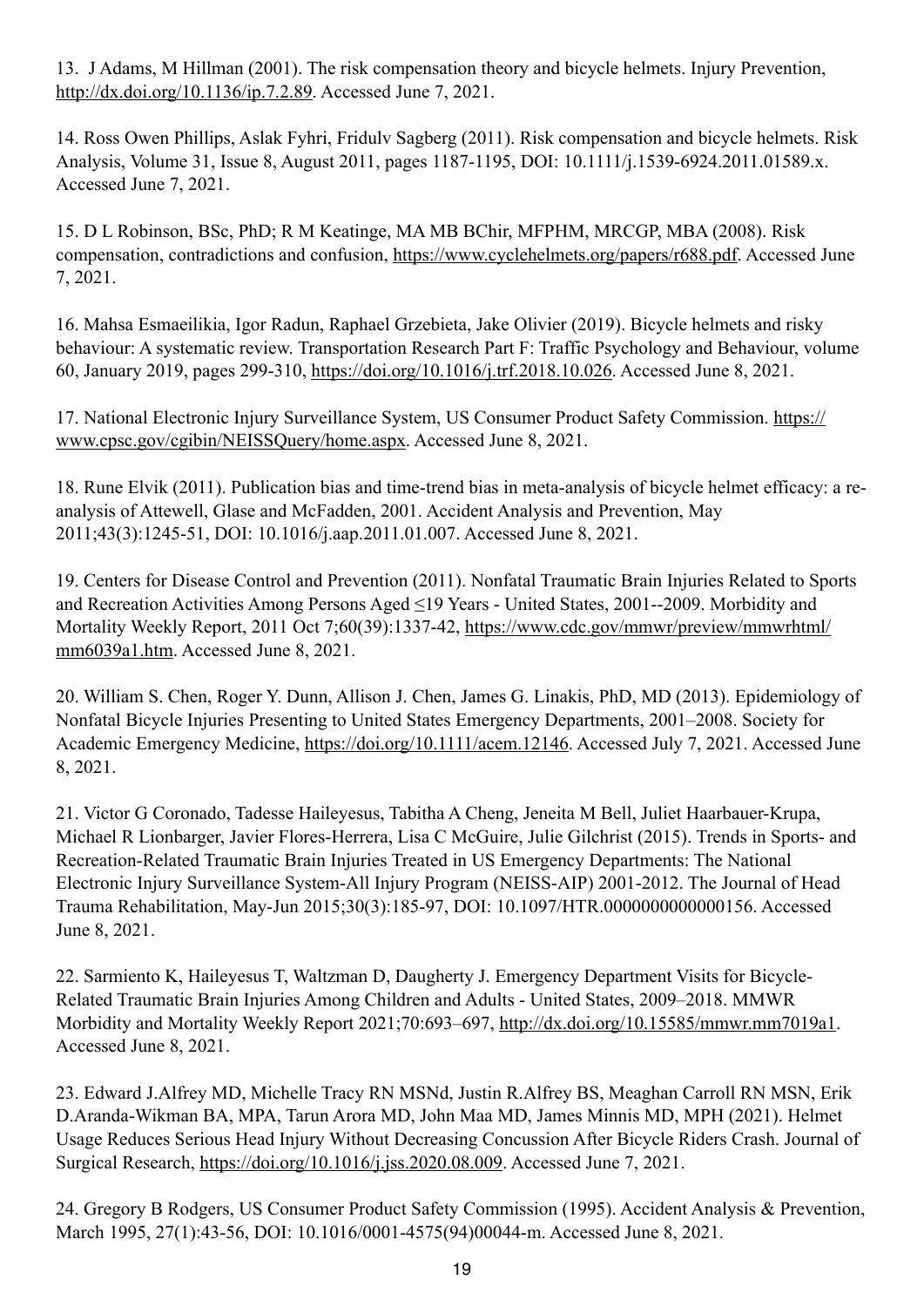25. Ann M Dellinger 1 , Marcie-jo Kresnow (2010). Bicycle helmet use among children in the United States: the effects of legislation, personal and household factors. Journal of Safety Research, volume 41, issue 4, August 2010, pages 375-380,<https://doi.org/10.1016/j.jsr.2010.05.003>. Accessed June 10, 2021.

26. Dawn Royal, Darby Miller-Steiger (2008). U.S. Department of Transportation National Survey of Bicyclist and Pedestrian Attitudes and Behaviour. [https://one.nhtsa.gov/Driving-Safety/Research-&-](https://one.nhtsa.gov/Driving-Safety/Research-&-Evaluation/National-Survey-of-Bicyclist-and-Pedestrian-Attitudes-and-Behavior) [Evaluation/National-Survey-of-Bicyclist-and-Pedestrian-Attitudes-and-Behavior.](https://one.nhtsa.gov/Driving-Safety/Research-&-Evaluation/National-Survey-of-Bicyclist-and-Pedestrian-Attitudes-and-Behavior) Accessed June 8 2021.

27. Bicycle Retailer and Industry News (2019), NTSB recommends states require helmet use for all cyclists. [https://www.bicycleretailer.com/industry-news/2019/11/05/ntsb-recommends-states-require-helmet-use-all](https://www.bicycleretailer.com/industry-news/2019/11/05/ntsb-recommends-states-require-helmet-use-all-cyclists#.YLcpMy2PDOa)[cyclists#.YLcpMy2PDOa](https://www.bicycleretailer.com/industry-news/2019/11/05/ntsb-recommends-states-require-helmet-use-all-cyclists#.YLcpMy2PDOa). Accessed June 8, 2021.

28. Amy Jewett, Laurie F.Beck, Christopher Taylor, Grant Baldwin (2016). Bicycle helmet use among persons 5 years and older in the United States, 2012. Journal of Safety Research, volume 59, December 2016, pages 1-7,<https://doi.org/10.1016/j.jsr.2016.09.001>. Accessed June 8, 2021.

29. Ivan Cheung, PhD, National Transportation Safety Board (2019). Mitigating Head Injury. [https://](https://www.ntsb.gov/news/events/Documents/2019-DCA18SS002-BMG-4-MitigatingHeadInjury.pdf) [www.ntsb.gov/news/events/Documents/2019-DCA18SS002-BMG-4-MitigatingHeadInjury.pdf](https://www.ntsb.gov/news/events/Documents/2019-DCA18SS002-BMG-4-MitigatingHeadInjury.pdf). Accessed 8 June, 2021.

30. US Census Bureau Participation in Selected Sports Activities 1995 to 2009. [http://www.cycle](http://www.cycle-helmets.com/us-census-bike-riding-1995-2009.pdf)[helmets.com/us-census-bike-riding-1995-2009.pdf](http://www.cycle-helmets.com/us-census-bike-riding-1995-2009.pdf). Accessed June 8, 2021.

31. National Sporting Goods Administration, https://www.nsga.org. Accessed June 6, 2021.

32. National Household Travel Survey, https://nhts.ornl.gov/det/Extraction3.aspx. Accessed June 4, 2021.

33. C. Gillham, C. Rissel (2015). Children's cycling participation, injuries, fatalities and helmet legislation in the United States. World Transport Policy and Practice, volume 21.1 January 2015, http://www.ecologica.co.uk/pdf/wtpp21.1.pdf. Accessed June 10, 2021.

34. Outdoor Industry Association. https://outdoorindustry.org/oia-participation/. Accessed May 28, 2021.

35. Ralph Buehler, John Pucher, Adrian Bauman (2020). Physical activity from walking and cycling for daily travel in the United States, 2001–2017: Demographic, socioeconomic, and geographic variation. Journal of Transport & Health, volume 16, March 2020, 100811, <https://doi.org/10.1016/j.jth.2019.100811>. Accessed June 13, 2021.

36. OECD Obesity Update 2017. <https://www.oecd.org/health/obesity-update.htm>

37. W.J. Curnow (2003). The efficacy of bicycle helmets against brain injury. Accident Analysis & Prevention, April 2003, 35(2):287-92, DOI:10.1016/S0001-4575(02)00012-X. Accessed June 8, 2021.

38. Collation of 1995, 2001, 2009 and 2017 results of National Household Travel Surveys and US population.<http://www.cycle-helmets.com/nhts-surveys-table.xlsx>

39. Bureau of Transportation Statistic. https://www.bts.gov. Accessed October 12, 2021.

40. Robert J. Schneider (2020). United States Pedestrian Fatality Trends, 1977 to 2016. SAGE Journals, July 2020, https://journals.sagepub.com/doi/10.1177/0361198120933636. Accessed October 14, 2021.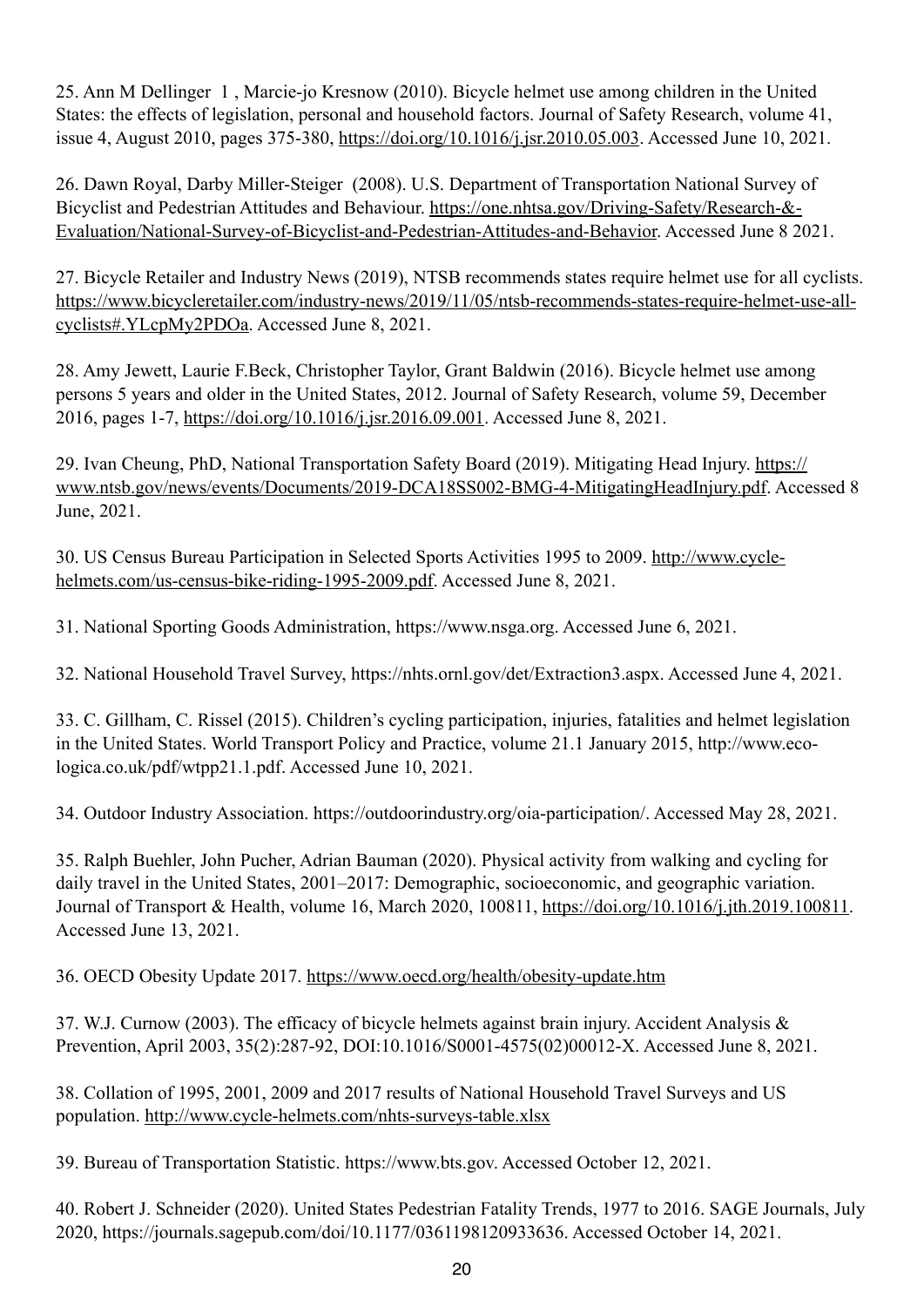41. Kirkpatrick B Fergus, Thomas Sandford, Jason Vargo, Benjamin N Breyer (2019). Trends in bicyclerelated injuries, hospital admissions, and deaths in the USA 1997-2013, Traffic Injury Prevention. 2019. DOI: 10.1080/15389588.2019. Accessed October 16, 2021.

42. National Highway Traffic Safety Administration. https://www.nhtsa.gov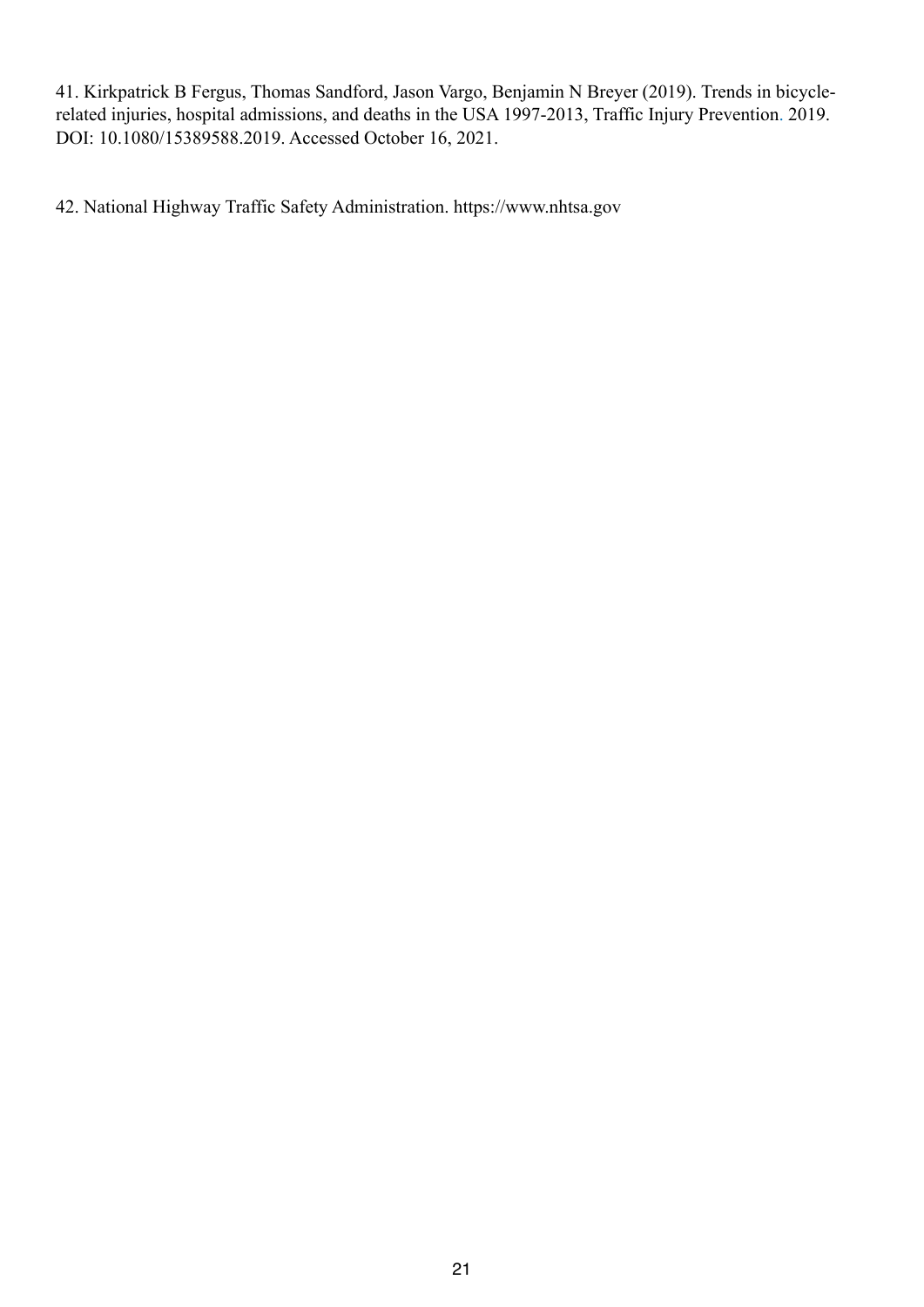# **Appendix**

| All ages | <b>AII ED</b><br>injuries | Head<br>injuries             | <b>TBI</b> | $%$ head<br>all ED | $%$ TBI<br>all ED | $%$ TBI<br>head |
|----------|---------------------------|------------------------------|------------|--------------------|-------------------|-----------------|
| 2001     | 430,254                   | 60,172                       | 34,879     | 14.0               | 8.1               | 58.0            |
| 2002     | 404,538                   | 54,317                       | 30,885     | 13.4               | 7.6               | 56.9            |
| 2003     | 405,961                   | 55,202                       | 33,505     | 13.6               | 8.3               | 60.7            |
| 2004     | 410,586                   | 58,783                       | 35,796     | 14.3               | 8.7               | 60.9            |
| 2005     | 373,146                   | 53,152                       | 33,242     | 14.2               | 8.9               | 62.5            |
| 2006     | 369,892                   | 53,649                       | 34,626     | 14.5               | 9.4               | 64.5            |
| 2007     | 393,692                   | 54,487                       | 35,619     | 13.8               | 9.0               | 65.4            |
| 2008     | 395,451                   | 60,335                       | 39,249     | 15.3               | 9.9               | 65.1            |
| 2009     | 417,986                   | 72,604                       | 48,809     | 17.4               | 11.7              | 67.2            |
| 2010     | 415,342                   | 70,629                       | 51,263     | 17.0               | 12.3              | 72.6            |
| 2011     | 419,893                   | 70,143                       | 53,009     | 16.7               | 12.6              | 75.6            |
| 2012     | 424,819                   | 71,493                       | 56,618     | 16.8               | 13.3              | 79.2            |
| 2013     | 398,107                   | 70,520                       | 56,752     | 17.7               | 14.3              | 80.5            |
| 2014     | 391,223                   | 67,897                       | 52,482     | 17.4               | 13.4              | 77.3            |
| 2015     | 378,099                   | 69,283                       | 55,068     | 18.3               | 14.6              | 79.5            |
| 2016     | 357,775                   | 60,419                       | 46,882     | 16.9               | 13.1              | 77.6            |
| 2017     | 340,951                   | 56,671                       | 43,738     | 16.6               | 12.8              | 77.2            |
| 2018     | 312,511                   | 53,676                       | 43,164     | 17.2               | 13.8              | 80.4            |
| 2019     | 318,239                   | 59,806                       | 47,638     | 18.8               | 15.0              | 79.7            |
| 2020     | 318,243                   | 66,161                       | 53,778     | 20.8               | 16.9              | 81.3            |
|          |                           | % changes 2001-10 to 2011-20 |            |                    |                   |                 |
|          | $-8.9%$                   | $+8.9%$                      | $+34.7%$   | $+20.1%$           | $+48.7%$          | $+24.4%$        |

*Table 2: United States cyclist total injury, head only and traumatic brain injury emergency department presentations, all-ages, 2001-2020. Source: NEISS-AIP*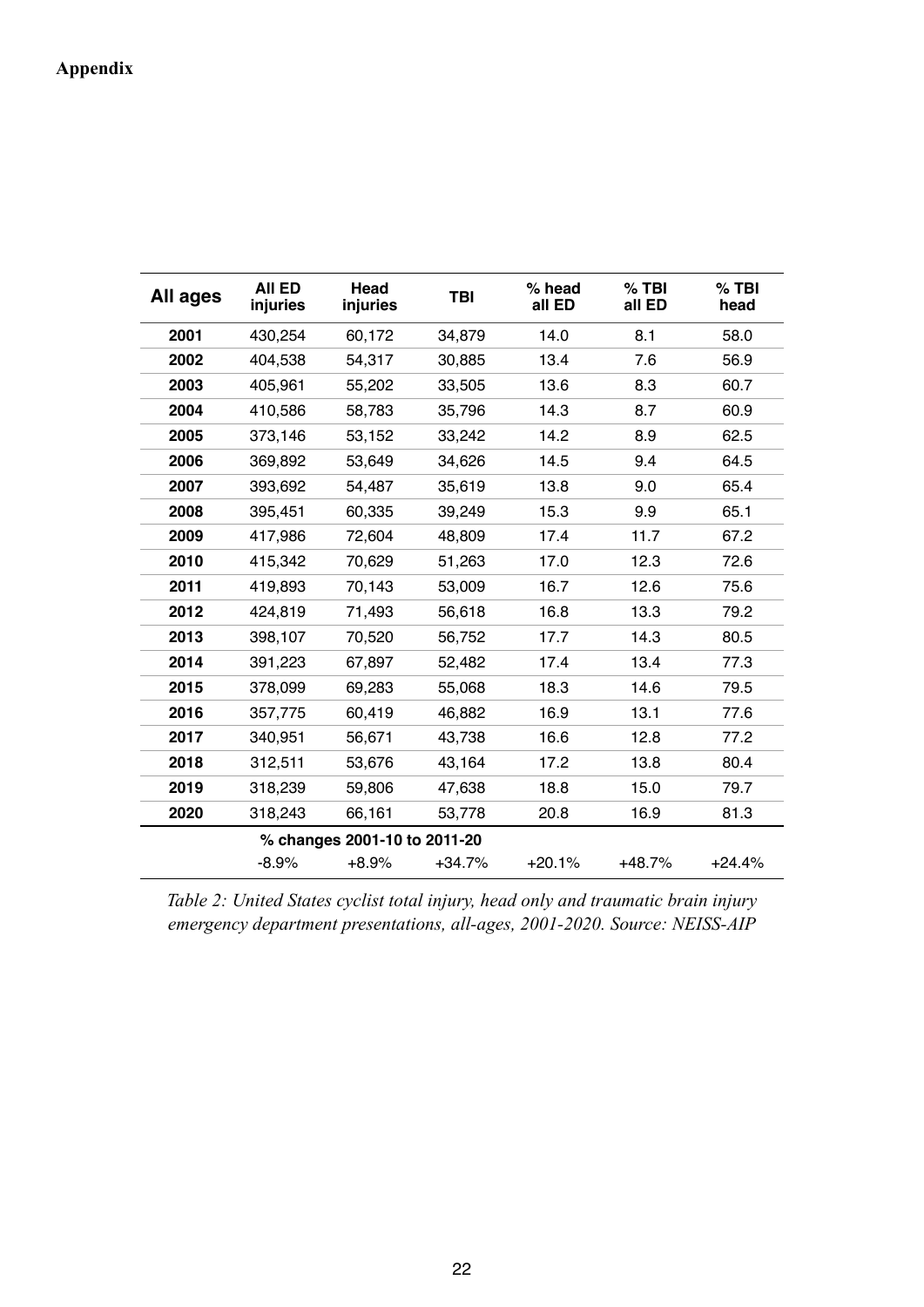| $0-17y$ o | All ED<br>injuries | Head<br>injuries             | <b>TBI</b> | % head<br>all ED | $%$ TBI<br>all ED | $%$ TBI<br>head |
|-----------|--------------------|------------------------------|------------|------------------|-------------------|-----------------|
| 2001      | 265,614            | 41,989                       | 23,441     | 15.8             | 8.8               | 55.8            |
| 2002      | 255,380            | 39,388                       | 21,234     | 15.4             | 8.3               | 53.9            |
| 2003      | 257,097            | 37,474                       | 22,403     | 14.6             | 8.7               | 59.8            |
| 2004      | 257,637            | 39,948                       | 22,538     | 15.5             | 8.7               | 56.4            |
| 2005      | 224,585            | 34,923                       | 20,927     | 15.6             | 9.3               | 59.9            |
| 2006      | 209,658            | 32,828                       | 18,166     | 15.7             | 8.7               | 55.3            |
| 2007      | 219,249            | 32,782                       | 19,690     | 15.0             | 9.0               | 60.1            |
| 2008      | 207,327            | 34,616                       | 20,798     | 16.7             | 10.0              | 60.1            |
| 2009      | 223,558            | 40,767                       | 25,990     | 18.2             | 11.6              | 63.8            |
| 2010      | 214,253            | 40,611                       | 27,684     | 19.0             | 12.9              | 68.2            |
| 2011      | 206,186            | 36,334                       | 25,969     | 17.6             | 12.6              | 71.5            |
| 2012      | 202,514            | 34,475                       | 25,582     | 17.0             | 12.6              | 74.2            |
| 2013      | 181,215            | 32,547                       | 24,945     | 18.0             | 13.8              | 76.6            |
| 2014      | 177,274            | 30,882                       | 22,134     | 17.4             | 12.5              | 71.7            |
| 2015      | 156,457            | 27,622                       | 20,376     | 17.7             | 13.0              | 73.8            |
| 2016      | 147,296            | 25,011                       | 18,516     | 17.0             | 12.6              | 74.0            |
| 2017      | 135,163            | 23,659                       | 16,969     | 17.5             | 12.6              | 71.7            |
| 2018      | 117,994            | 21,328                       | 16,537     | 18.1             | 14.0              | 77.5            |
| 2019      | 120,357            | 21,795                       | 16,740     | 18.1             | 13.9              | 76.8            |
| 2020      | 120,996            | 24,140                       | 18,900     | 20.0             | 15.6              | 78.3            |
|           |                    | % changes 2001-10 to 2011-20 |            |                  |                   |                 |
|           | $-32.9%$           | $-26.0%$                     | $-7.3%$    | $+10.6%$         | $+38.5%$          | $+25.8%$        |

*Table 3: United States cyclist total injury, head only and traumatic brain injury emergency department presentations, 0-17yo, 2001-2020. Source: NEISS-AIP*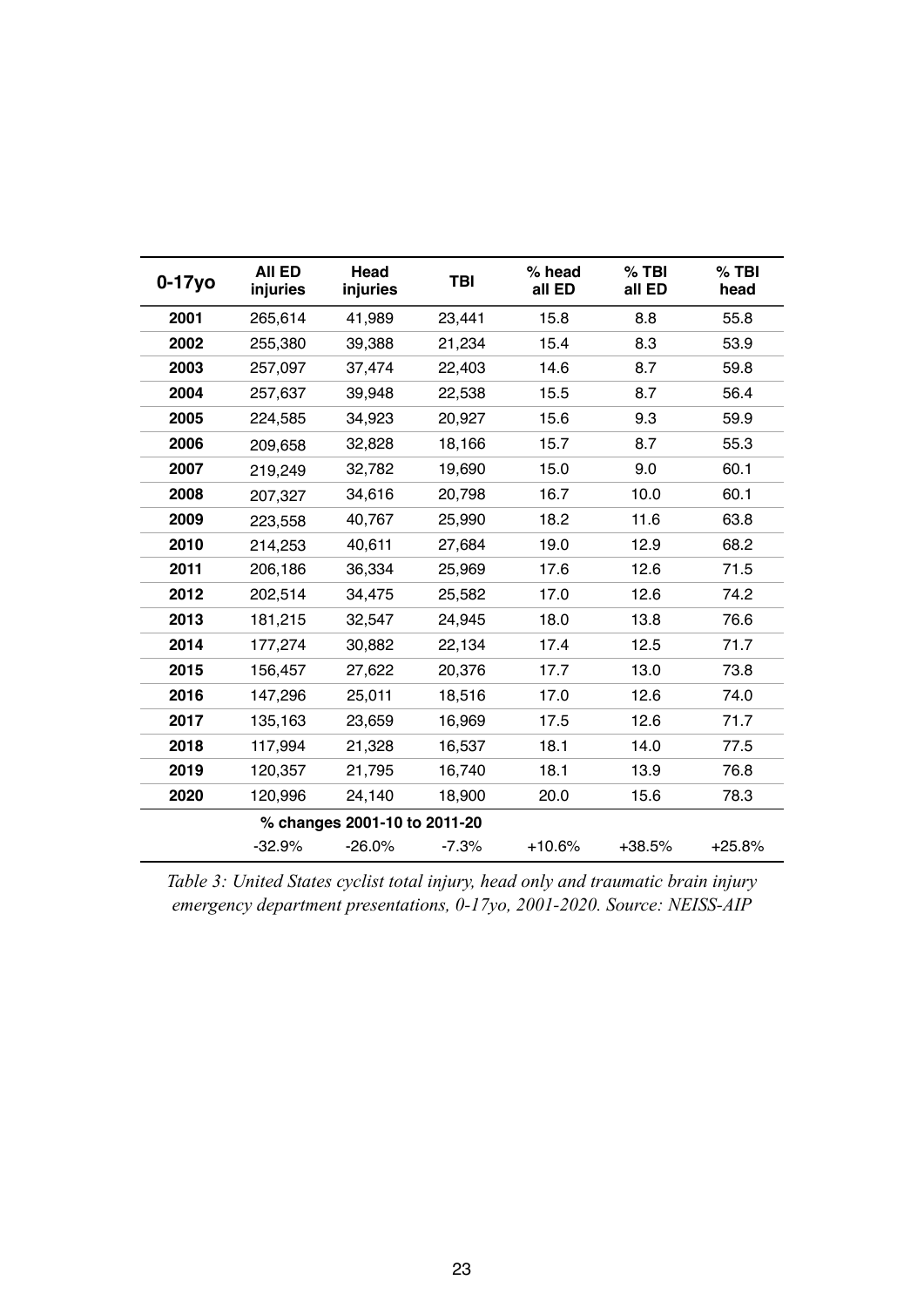| 18yo+ | <b>AII ED</b><br>injuries | Head<br>injuries             | <b>TBI</b> | % head<br>all ED                                                    | $%$ TBI<br>all ED | $%$ TBI<br>head |
|-------|---------------------------|------------------------------|------------|---------------------------------------------------------------------|-------------------|-----------------|
| 2001  | 164,640                   | 18,183                       | $\star$    | 11.0                                                                | $\star$           | $\star$         |
| 2002  | 149,158                   | 14,929                       | 9,651      | 10.0                                                                | 6.5               | 64.6            |
| 2003  | 148,864                   | 17,728                       | 11,103     | 11.9                                                                | 7.5               | 62.6            |
| 2004  | 152,949                   | 18,835                       | 13,242     | 12.3                                                                | 8.7               | 70.3            |
| 2005  | 148,561                   | 18,229                       | 12,316     | 12.3                                                                | 8.3               | 67.6            |
| 2006  | 160,234                   | 20,821                       | 16,461     | 13.0                                                                | 10.3              | 79.1            |
| 2007  | 174,443                   | 21,705                       | 15,929     | 12.4                                                                | 9.1               | 73.4            |
| 2008  | 188,124                   | 25,719                       | 18,410     | 13.7                                                                | 9.8               | 71.6            |
| 2009  | 194,428                   | 31,838                       | 22,819     | 16.4                                                                | 11.7              | 71.7            |
| 2010  | 201,089                   | 30,018                       | 23,579     | 14.9                                                                | 11.7              | 78.5            |
| 2011  | 213,708                   | 33,810                       | 27,040     | 15.8                                                                | 12.7              | 80.0            |
| 2012  | 222,305                   | 37,018                       | 31,037     | 16.7                                                                | 14.0              | 83.8            |
| 2013  | 216,892                   | 37,973                       | 31,807     | 17.5                                                                | 14.7              | 83.8            |
| 2014  | 213,949                   | 37,014                       | 30,348     | 17.3                                                                | 14.2              | 82.0            |
| 2015  | 221,642                   | 41,662                       | 34,693     | 18.8                                                                | 15.7              | 83.3            |
| 2016  | 210,479                   | 35,408                       | 28,366     | 16.8                                                                | 13.5              | 80.1            |
| 2017  | 205,788                   | 33,011                       | 26,769     | 16.0                                                                | 13.0              | 81.1            |
| 2018  | 194,518                   | 32,349                       | 26,626     | 16.6                                                                | 13.7              | 82.3            |
| 2019  | 197,883                   | 38,010                       | 30,898     | 19.2                                                                | 15.6              | 81.3            |
| 2020  | 197,247                   | 42,021                       | 34,822     | 21.3                                                                | 17.7              | 82.9            |
|       |                           | % changes 2001-10 to 2011-20 |            |                                                                     |                   |                 |
|       | $+24.5%$                  | $+68.9%$                     | $+89.6%$   | $+37.6%$                                                            | $+56.2%$          | $+15.6%$        |
|       |                           |                              |            | * signifies less than 1,200 or Coefficient of Variation exceeds 33% |                   |                 |

*Table 4: United States cyclist total injury, head only and traumatic brain injury emergency department presentations, 18yo+, 2001-2020. Source: NEISS-AIP*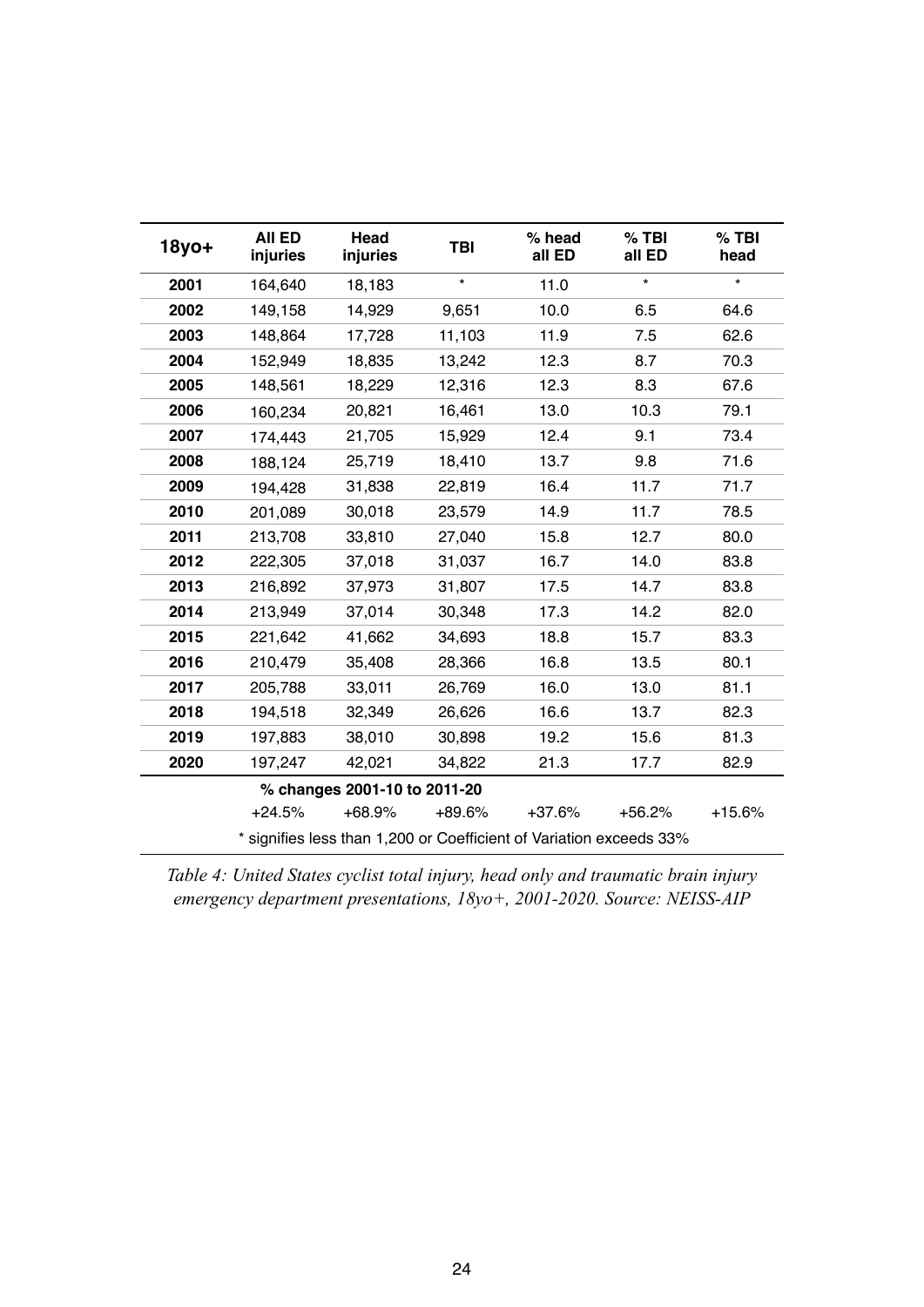| All ages | <b>AII ED</b><br>injuries | Lower<br>body<br>injuries    | <b>Upper</b><br>body<br>injuries                                                     | % lower<br>body<br>all ED | % upper<br>body<br>all ED |
|----------|---------------------------|------------------------------|--------------------------------------------------------------------------------------|---------------------------|---------------------------|
| 2001     | 430,254                   | 153,297                      | 216,802                                                                              | 35.6                      | 50.4                      |
| 2002     | 404,538                   | 146,345                      | 203,876                                                                              | 36.2                      | 50.4                      |
| 2003     | 405,961                   | 142,042                      | 208,717                                                                              | 35.0                      | 51.4                      |
| 2004     | 410,586                   | 144,160                      | 207,658                                                                              | 35.1                      | 50.6                      |
| 2005     | 373,146                   | 133,197                      | 186,812                                                                              | 35.7                      | 50.1                      |
| 2006     | 369,892                   | 133,159                      | 183,085                                                                              | 36.0                      | 49.5                      |
| 2007     | 393,692                   | 142,638                      | 196,567                                                                              | 36.2                      | 49.9                      |
| 2008     | 395,451                   | 145,810                      | 189,321                                                                              | 36.9                      | 47.9                      |
| 2009     | 417,986                   | 144,898                      | 200,484                                                                              | 34.7                      | 48.0                      |
| 2010     | 415,342                   | 147,729                      | 196,984                                                                              | 35.6                      | 47.4                      |
| 2011     | 419,893                   | 149,494                      | 200,256                                                                              | 35.6                      | 47.7                      |
| 2012     | 424,819                   | 153,565                      | 199,761                                                                              | 36.1                      | 47.0                      |
| 2013     | 398,107                   | 142,032                      | 185,555                                                                              | 35.7                      | 46.6                      |
| 2014     | 391,223                   | 141,440                      | 181,887                                                                              | 36.2                      | 46.5                      |
| 2015     | 378,099                   | 134,082                      | 174,733                                                                              | 35.5                      | 46.2                      |
| 2016     | 357,775                   | 130,954                      | 166,418                                                                              | 36.6                      | 46.5                      |
| 2017     | 340,951                   | 122,813                      | 161,468                                                                              | 36.0                      | 47.4                      |
| 2018     | 312,511                   | 111,895                      | 146,940                                                                              | 35.8                      | 47.0                      |
| 2019     | 318,239                   | 128,788                      | 168,762                                                                              | 40.5                      | 53.0                      |
| 2020     | 318,243                   | 121,392                      | 174,955                                                                              | 38.1                      | 55.0                      |
|          |                           | % changes 2001-10 to 2011-20 |                                                                                      |                           |                           |
|          | $-8.9%$                   | $-6.8%$                      | $-11.5%$                                                                             | $+2.5%$                   | $-2.6%$                   |
|          |                           |                              | Lower body = pubic region, lower trunk, knee, lower leg, ankle, upper leg, foot, toe |                           |                           |
|          |                           |                              | Upper body = shoulder, elbow, lower arm, wrist, upper arm, hand, finger, upper trunk |                           |                           |

*Table 5: United States cyclist lower and upper body injury emergency department presentations, all-ages, 2001-2020. Source: NEISS-AIP*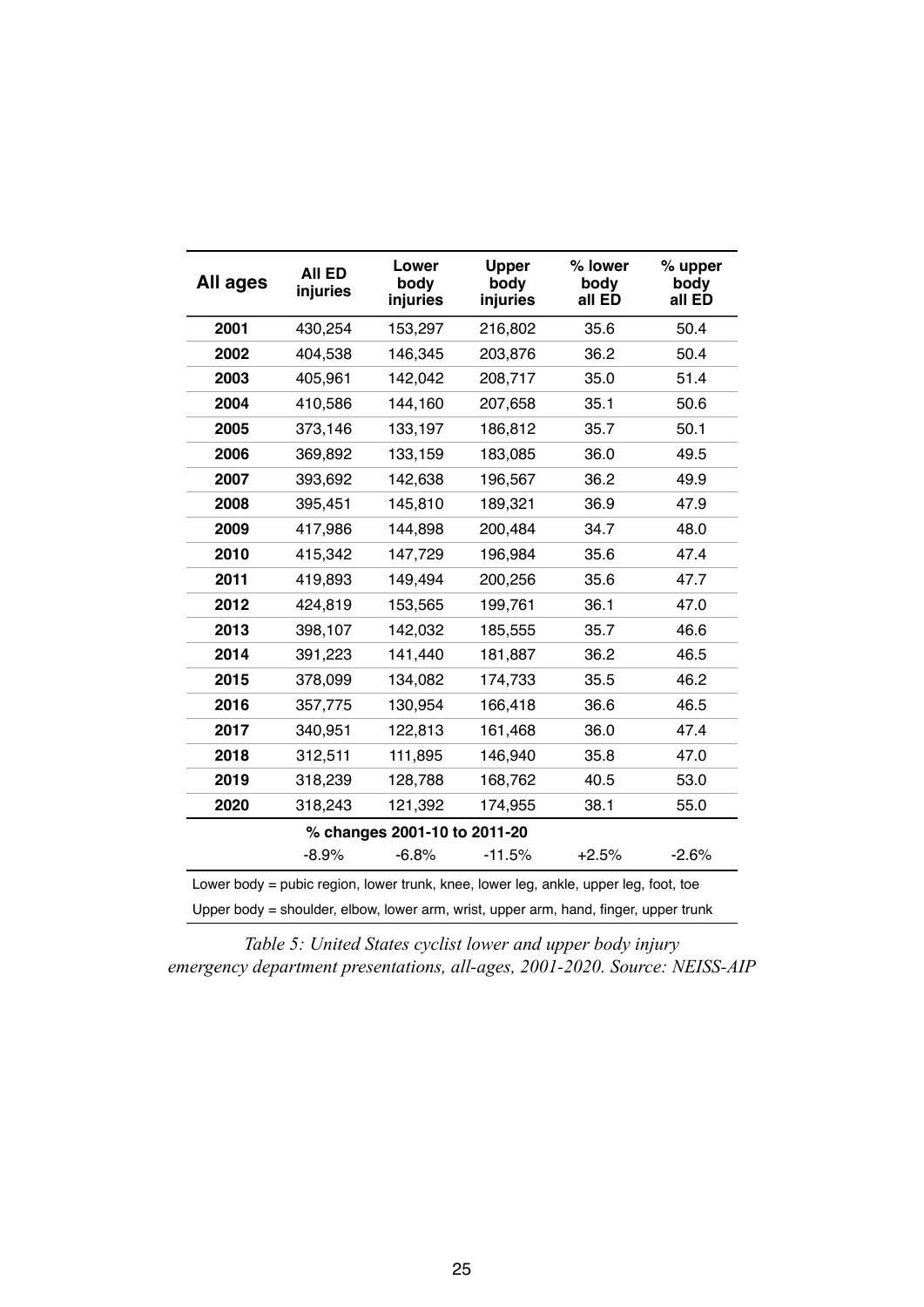| $0-17y$ o | <b>AII ED</b><br>injuries                                                            | Lower<br>body<br>injuries    | <b>Upper</b><br>body<br>injuries | % lower<br>body<br>all ED | % upper<br>body<br>all ED |
|-----------|--------------------------------------------------------------------------------------|------------------------------|----------------------------------|---------------------------|---------------------------|
| 2001      | 265,614                                                                              | 96,973                       | 126,652                          | 36.5                      | 47.7                      |
| 2002      | 255,380                                                                              | 92,220                       | 123,772                          | 36.1                      | 48.5                      |
| 2003      | 257,097                                                                              | 90,961                       | 128,661                          | 35.4                      | 50.0                      |
| 2004      | 257,637                                                                              | 90,252                       | 127,437                          | 35.0                      | 49.5                      |
| 2005      | 224,585                                                                              | 80,137                       | 109,525                          | 35.7                      | 48.8                      |
| 2006      | 209,658                                                                              | 77,494                       | 99,336                           | 37.0                      | 47.4                      |
| 2007      | 219,249                                                                              | 79,917                       | 106,550                          | 36.5                      | 48.6                      |
| 2008      | 207,327                                                                              | 77,948                       | 94,763                           | 37.6                      | 45.7                      |
| 2009      | 223,558                                                                              | 79,393                       | 103,398                          | 35.5                      | 46.3                      |
| 2010      | 214,253                                                                              | 74,851                       | 98,792                           | 34.9                      | 46.1                      |
| 2011      | 206,186                                                                              | 73,863                       | 95,989                           | 35.8                      | 46.6                      |
| 2012      | 202,514                                                                              | 76,451                       | 91,588                           | 37.8                      | 45.2                      |
| 2013      | 181,215                                                                              | 68,309                       | 80,359                           | 37.7                      | 44.3                      |
| 2014      | 177,274                                                                              | 68,560                       | 77,831                           | 38.7                      | 43.9                      |
| 2015      | 156,457                                                                              | 58,489                       | 70,346                           | 37.4                      | 45.0                      |
| 2016      | 147,296                                                                              | 55,518                       | 66,768                           | 37.7                      | 45.3                      |
| 2017      | 135,163                                                                              | 50,753                       | 60,751                           | 37.5                      | 44.9                      |
| 2018      | 117,994                                                                              | 44,362                       | 52,304                           | 37.6                      | 44.3                      |
| 2019      | 120,357                                                                              | 49,287                       | 59,976                           | 41.0                      | 49.8                      |
| 2020      | 120,996                                                                              | 45,871                       | 62,313                           | 37.9                      | 51.5                      |
|           |                                                                                      | % changes 2001-10 to 2011-20 |                                  |                           |                           |
|           | $-32.9%$                                                                             | $-29.6%$                     | $-35.8%$                         | $+5.3%$                   | $-3.6%$                   |
|           | Lower body = pubic region, lower trunk, knee, lower leg, ankle, upper leg, foot, toe |                              |                                  |                           |                           |
|           | Upper body = shoulder, elbow, lower arm, wrist, upper arm, hand, finger, upper trunk |                              |                                  |                           |                           |

*Table 6: United States cyclist lower and upper body injury emergency department presentations, 0-17yo, 2001-2020. Source: NEISS-AIP*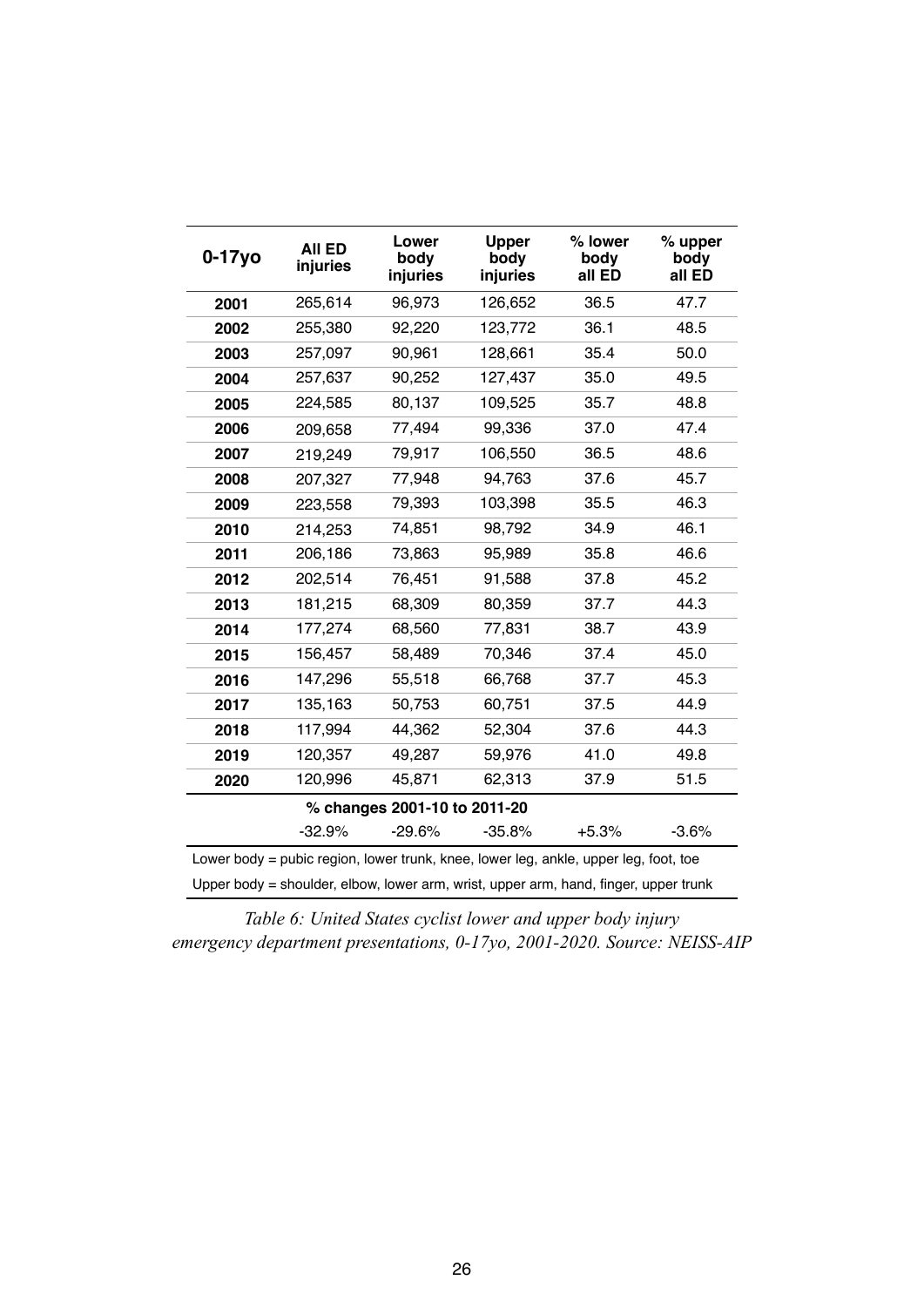| $18y0+$ | <b>AII ED</b><br>injuries                                                            | Lower<br>body<br>injuries    | <b>Upper</b><br>body<br>injuries | % lower<br>body<br>all ED | % upper<br>body<br>all ED |
|---------|--------------------------------------------------------------------------------------|------------------------------|----------------------------------|---------------------------|---------------------------|
| 2001    | 164,640                                                                              | 56,324                       | 90,133                           | 34.2                      | 54.7                      |
| 2002    | 149,158                                                                              | 54,125                       | 80,104                           | 36.3                      | 53.7                      |
| 2003    | 148,864                                                                              | 51,080                       | 80,055                           | 34.3                      | 53.8                      |
| 2004    | 152,949                                                                              | 53,909                       | 80,206                           | 35.2                      | 52.4                      |
| 2005    | 148,561                                                                              | 53,060                       | 77,272                           | 35.7                      | 52.0                      |
| 2006    | 160,234                                                                              | 55,665                       | 83,748                           | 34.7                      | 52.3                      |
| 2007    | 174,443                                                                              | 62,721                       | 90,017                           | 36.0                      | 51.6                      |
| 2008    | 188,124                                                                              | 67,862                       | 94,543                           | 36.1                      | 50.3                      |
| 2009    | 194,428                                                                              | 65,505                       | 97,085                           | 33.7                      | 49.9                      |
| 2010    | 201,089                                                                              | 72,878                       | 98,192                           | 36.2                      | 48.8                      |
| 2011    | 213,708                                                                              | 75,631                       | 104,267                          | 35.4                      | 48.8                      |
| 2012    | 222,305                                                                              | 77,113                       | 108,173                          | 34.7                      | 48.7                      |
| 2013    | 216,892                                                                              | 73,723                       | 105,196                          | 34.0                      | 48.5                      |
| 2014    | 213,949                                                                              | 72,879                       | 104,056                          | 34.1                      | 48.6                      |
| 2015    | 221,642                                                                              | 75,593                       | 104,387                          | 34.1                      | 47.1                      |
| 2016    | 210,479                                                                              | 75,436                       | 99,635                           | 35.8                      | 47.3                      |
| 2017    | 205,788                                                                              | 72,060                       | 100,717                          | 35.0                      | 48.9                      |
| 2018    | 194,518                                                                              | 67,533                       | 94,635                           | 34.7                      | 48.7                      |
| 2019    | 197,883                                                                              | 79,502                       | 108,786                          | 40.2                      | 55.0                      |
| 2020    | 197,247                                                                              | 75,521                       | 112,642                          | 38.3                      | 57.1                      |
|         |                                                                                      | % changes 2001-10 to 2011-20 |                                  |                           |                           |
|         | $+24.5%$                                                                             | $+25.6%$                     | $+19.6%$                         | $+1.1%$                   | $-4.0%$                   |
|         | Lower body = pubic region, lower trunk, knee, lower leg, ankle, upper leg, foot, toe |                              |                                  |                           |                           |
|         | Upper body = shoulder, elbow, lower arm, wrist, upper arm, hand, finger, upper trunk |                              |                                  |                           |                           |

*Table 7: United States cyclist lower and upper body injury emergency department presentations, 18yo+, 2001-2020. Source: NEISS-AIP*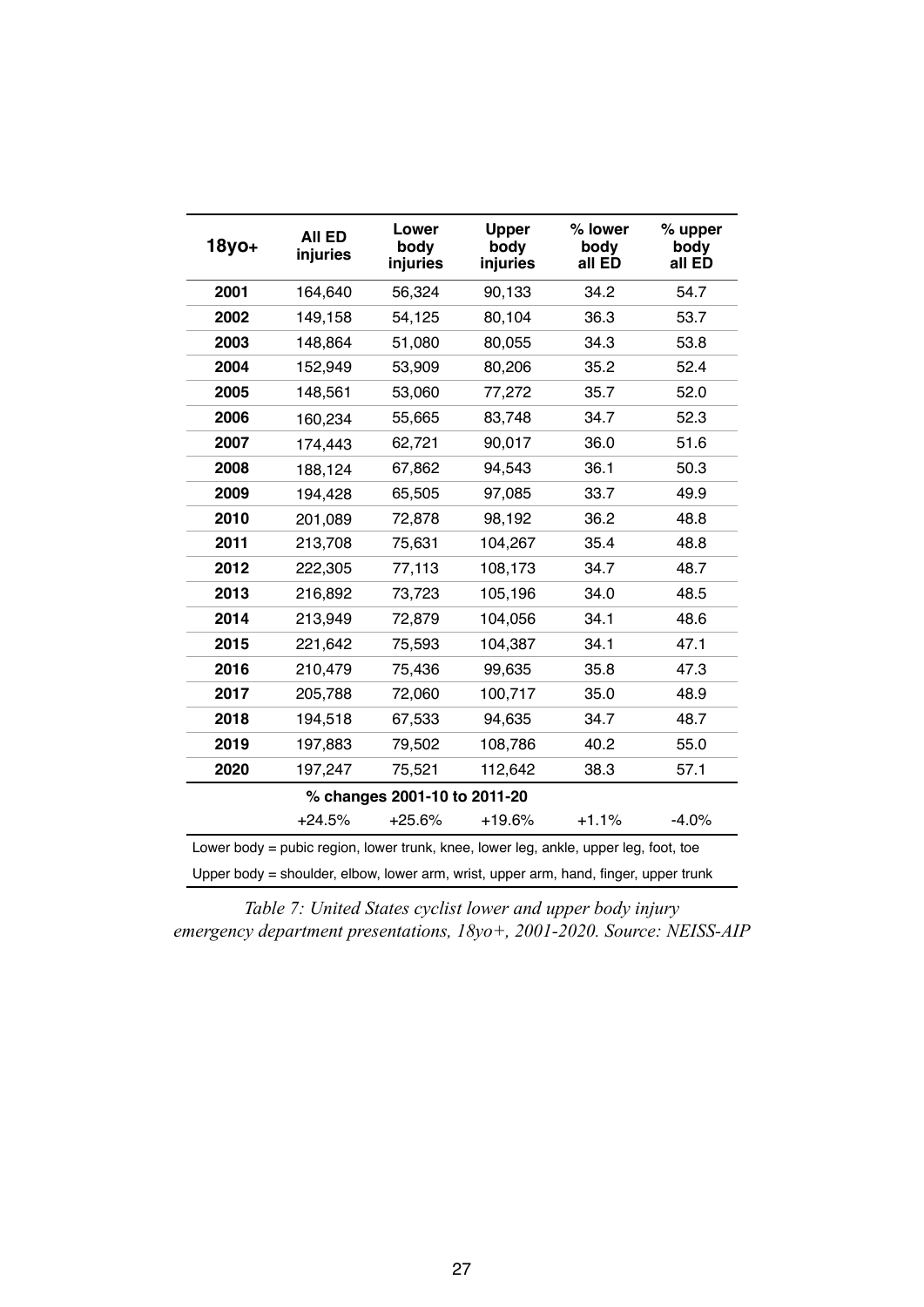| All ages | All<br>hospital<br>injuries | Head<br>injuries             | <b>TBI</b> | % head<br>all<br>hospital | $%$ TBI<br>all<br>hospital | $%$ TBI<br>head |
|----------|-----------------------------|------------------------------|------------|---------------------------|----------------------------|-----------------|
| 2001     | 21,024                      | 6,873                        | 4,998      | 32.7                      | 23.8                       | 72.7            |
| 2002     | 22,816                      | 7,473                        | 5,581      | 32.8                      | 24.5                       | 74.7            |
| 2003     | 24,193                      | 7,719                        | 6,399      | 31.9                      | 26.4                       | 82.9            |
| 2004     | 24,205                      | 8,724                        | 7,010      | 36.0                      | 29.0                       | 80.4            |
| 2005     | 23,910                      | 8,990                        | 7,343      | 37.6                      | 30.7                       | 81.7            |
| 2006     | 25,689                      | 9,256                        | 7,618      | 36.0                      | 29.7                       | 82.3            |
| 2007     | 25,898                      | 8,813                        | 7,309      | 34.0                      | 28.2                       | 82.9            |
| 2008     | 26,802                      | 8,697                        | 7,406      | 32.4                      | 27.6                       | 85.2            |
| 2009     | 29,110                      | 9,880                        | 8,342      | 33.9                      | 28.7                       | 84.4            |
| 2010     | 31,376                      | 10,035                       | 8,628      | 32.0                      | 27.5                       | 86.0            |
| 2011     | 32,085                      | 10,804                       | 9,417      | 33.7                      | 29.4                       | 87.2            |
| 2012     | 35,810                      | 10,575                       | 8,646      | 29.5                      | 24.1                       | 81.8            |
| 2013     | 36,990                      | 12,227                       | 10,483     | 33.1                      | 28.3                       | 85.7            |
| 2014     | 34,059                      | 10,197                       | 8,717      | 29.9                      | 25.6                       | 85.5            |
| 2015     | 36,861                      | 11,168                       | 9,234      | 30.3                      | 25.1                       | 82.7            |
| 2016     | 36,769                      | 11,436                       | 9,408      | 31.1                      | 25.6                       | 82.3            |
| 2017     | 39,346                      | 11,020                       | 9,250      | 28.0                      | 23.5                       | 83.9            |
| 2018     | 42,456                      | 9,871                        | 8,076      | 23.2                      | 19.0                       | 81.8            |
| 2019     | 43,768                      | 12,475                       | 11,482     | 28.5                      | 26.2                       | 92.0            |
| 2020     | 51,530                      | 13,861                       | 12,432     | 26.9                      | 24.1                       | 89.7            |
|          |                             | % changes 2001-10 to 2011-20 |            |                           |                            |                 |
|          | $+52.8%$                    | $+31.4%$                     | $+37.5%$   | $-13.3%$                  | $-9.1%$                    | $+4.9%$         |

*Table 8: United States cyclist total injury, head only and traumatic brain injury hospital admissions, all-ages, 2001-2020. Source: NEISS-AIP*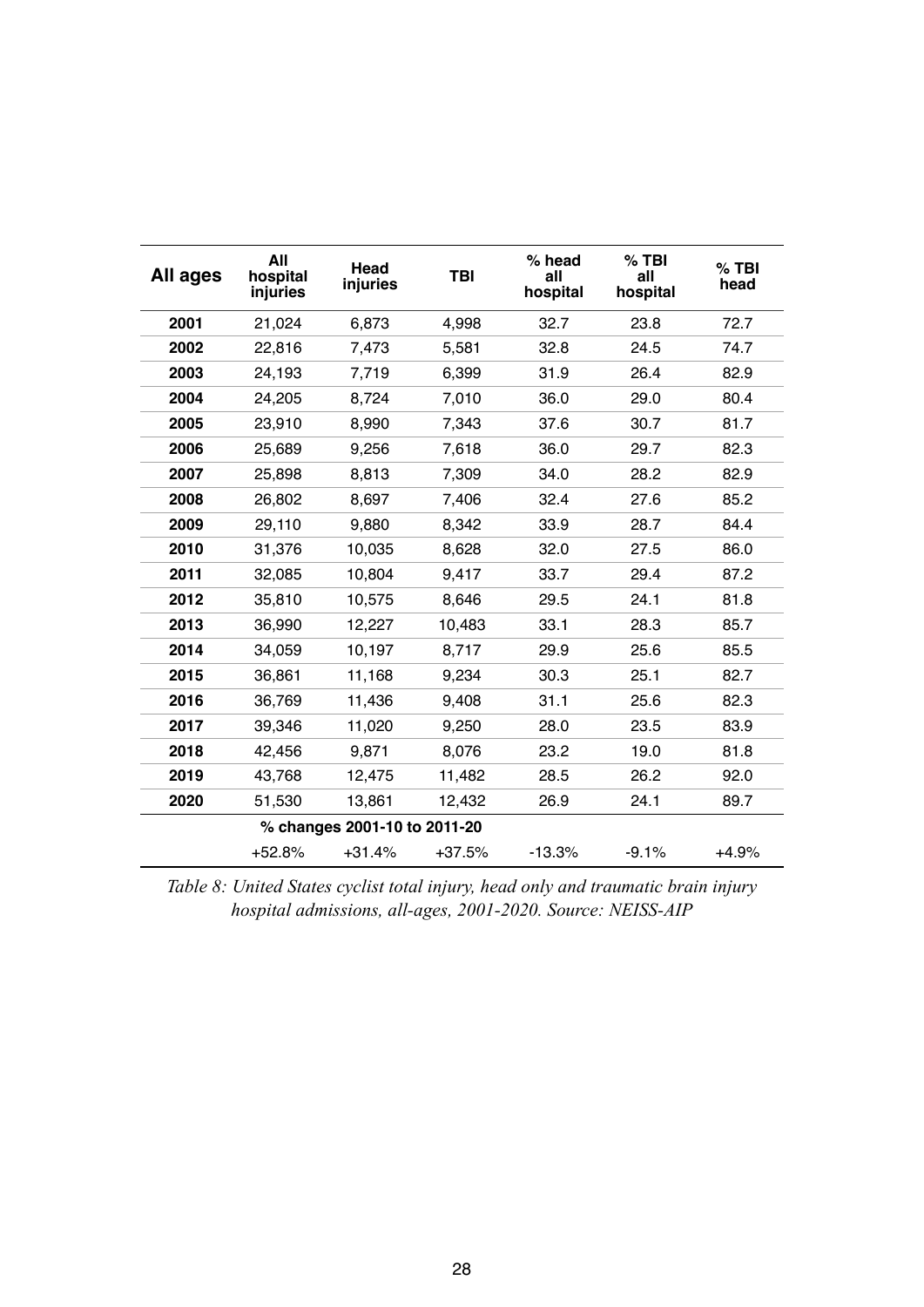| $0-17y$ o | All<br>hospital<br>injuries | Head<br>injuries             | <b>TBI</b> | % head<br>all<br>hospital                                           | $%$ TBI<br>all<br>hospital | $%$ TBI<br>head |
|-----------|-----------------------------|------------------------------|------------|---------------------------------------------------------------------|----------------------------|-----------------|
| 2001      | 10,969                      | 3,776                        | 2,734      | 34.4                                                                | 24.9                       | 72.4            |
| 2002      | 11,815                      | 3,764                        | 2,681      | 31.9                                                                | 22.7                       | 71.2            |
| 2003      | 13,121                      | 4,193                        | 3,612      | 32.0                                                                | 27.5                       | 86.1            |
| 2004      | 12,226                      | 5,012                        | 4,024      | 41.0                                                                | 32.9                       | 80.3            |
| 2005      | 11,033                      | 4,027                        | 3,112      | 36.5                                                                | 28.2                       | 77.3            |
| 2006      | 11,234                      | 4,352                        | 3,355      | 38.7                                                                | 29.9                       | 77.1            |
| 2007      | 10,121                      | 3,411                        | 2,733      | 33.7                                                                | 27.0                       | 80.1            |
| 2008      | 9,454                       | 3,653                        | 2,750      | 38.6                                                                | 29.1                       | 75.3            |
| 2009      | 9,753                       | 3,589                        | 2,947      | 36.8                                                                | 30.2                       | 82.1            |
| 2010      | 9,307                       | 2,945                        | 2,495      | 31.6                                                                | 26.8                       | 84.7            |
| 2011      | 10,509                      | 3,606                        | 2,949      | 34.3                                                                | 28.1                       | 81.8            |
| 2012      | 10,094                      | 2,656                        | 1,740      | 26.3                                                                | 17.2                       | 65.5            |
| 2013      | 8,063                       | 2,433                        | 2,099      | 30.2                                                                | 26.0                       | 86.3            |
| 2014      | 8,278                       | 2,387                        | 1,973      | 28.8                                                                | 23.8                       | 82.7            |
| 2015      | 7,707                       | 3,371                        | 2,629      | 43.7                                                                | 34.1                       | 78.0            |
| 2016      | 7,448                       | 2,633                        | 1,879      | 35.4                                                                | 25.2                       | 71.4            |
| 2017      | 6,448                       | 1,402                        | $\star$    | 21.7                                                                | $\star$                    | $\star$         |
| 2018      | 6,244                       | 1,733                        | 1,578      | 27.8                                                                | 25.3                       | 91.1            |
| 2019      | 6,563                       | 1,808                        | 1,692      | 27.5                                                                | 25.8                       | 93.6            |
| 2020      | 9,635                       | 2,572                        | 2,147      | 26.7                                                                | 22.3                       | 83.5            |
|           |                             | % changes 2001-10 to 2011-20 |            |                                                                     |                            |                 |
|           | $-25.7%$                    | $-36.5%$                     | $-31.8%$   | $-14.9%$                                                            | $-9.3%$                    | $+3.6%$         |
|           |                             |                              |            | * signifies less than 1,200 or Coefficient of Variation exceeds 33% |                            |                 |

*Table 9: United States cyclist total injury, head only and traumatic brain injury hospital admissions, 0-17yo, 2001-2020. Source: NEISS-AIP*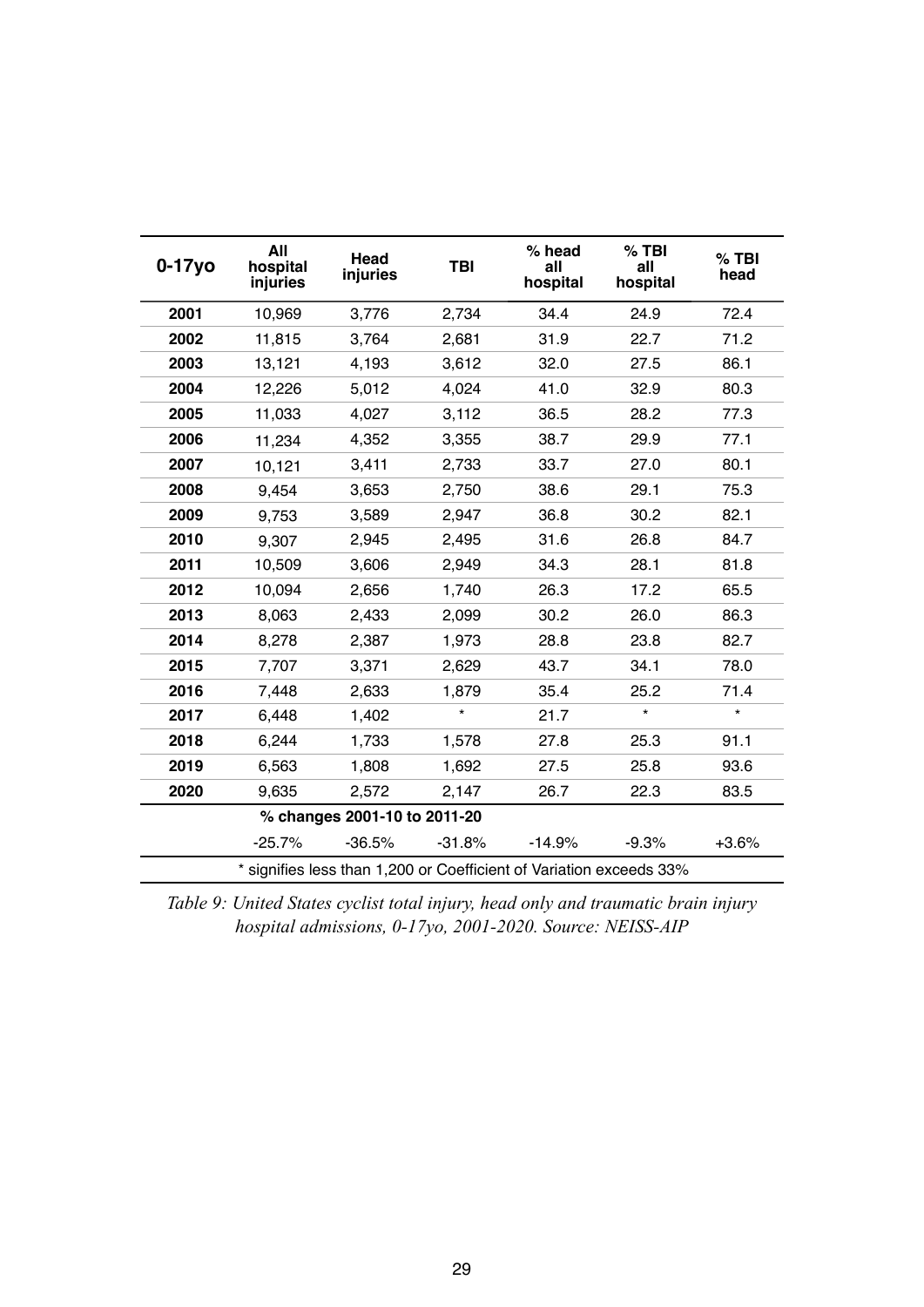| 18yo+ | All<br>hospital<br>injuries | Head<br>injuries             | <b>TBI</b> | % head<br>all<br>hospital | $%$ TBI<br>all<br>hospital                                          | $%$ TBI<br>head |
|-------|-----------------------------|------------------------------|------------|---------------------------|---------------------------------------------------------------------|-----------------|
| 2001  | 10,056                      | 3,097                        | 2,264      | 30.8                      | 22.5                                                                | 73.1            |
| 2002  | 11,001                      | $\star$                      | $\star$    | $\star$                   | $\star$                                                             | $\star$         |
| 2003  | 11,072                      | 3,526                        | 2,788      | 31.8                      | 25.2                                                                | 79.1            |
| 2004  | 11,979                      | 3,712                        | 2,986      | 31.0                      | 24.9                                                                | 80.4            |
| 2005  | 12,877                      | 4,948                        | $\star$    | 38.4                      | $\star$                                                             | $\star$         |
| 2006  | 14,455                      | $\star$                      | $\star$    | $\star$                   | $\star$                                                             | $\star$         |
| 2007  | 15,777                      | 5,402                        | 4,577      | 34.2                      | 29.0                                                                | 84.7            |
| 2008  | 17,348                      | 5,044                        | 4,655      | 29.1                      | 26.8                                                                | 92.3            |
| 2009  | 19,357                      | 6,292                        | 5,396      | 32.5                      | 27.9                                                                | 85.8            |
| 2010  | 22,068                      | 7,089                        | 6,133      | 32.1                      | 27.8                                                                | 86.5            |
| 2011  | 21,575                      | 7,182                        | 6,452      | 33.3                      | 29.9                                                                | 89.8            |
| 2012  | 25,716                      | 7,919                        | 6,906      | 30.8                      | 26.9                                                                | 87.2            |
| 2013  | 28,927                      | 9,717                        | 8,306      | 33.6                      | 28.7                                                                | 85.5            |
| 2014  | 25,781                      | 7,778                        | 6,713      | 30.2                      | 26.0                                                                | 86.3            |
| 2015  | 29,154                      | 7,782                        | 6,590      | 26.7                      | 22.6                                                                | 84.7            |
| 2016  | 29,321                      | 8,803                        | 7,529      | 30.0                      | 25.7                                                                | 85.5            |
| 2017  | 32,898                      | 9,618                        | 8,150      | 29.2                      | 24.8                                                                | 84.7            |
| 2018  | 36,212                      | 8,138                        | 6,498      | 22.5                      | 17.9                                                                | 79.8            |
| 2019  | 37,205                      | 10,551                       | 9,675      | 28.4                      | 26.0                                                                | 91.7            |
| 2020  | 41,894                      | 11,280                       | 10,275     | 26.9                      | 24.5                                                                | 91.1            |
|       |                             | % changes 2001-10 to 2011-20 |            |                           |                                                                     |                 |
|       | $+111.4%$                   | $+81.6%$                     | $+87.4%$   | $-10.2%$                  | $-3.8%$                                                             | $+4.2%$         |
|       |                             |                              |            |                           | * signifies less than 1,200 or Coefficient of Variation exceeds 33% |                 |

*Table 10: United States cyclist total injury, head only and traumatic brain injury hospital admissions, 18yo+, 2001-2020. Source: NEISS-AIP*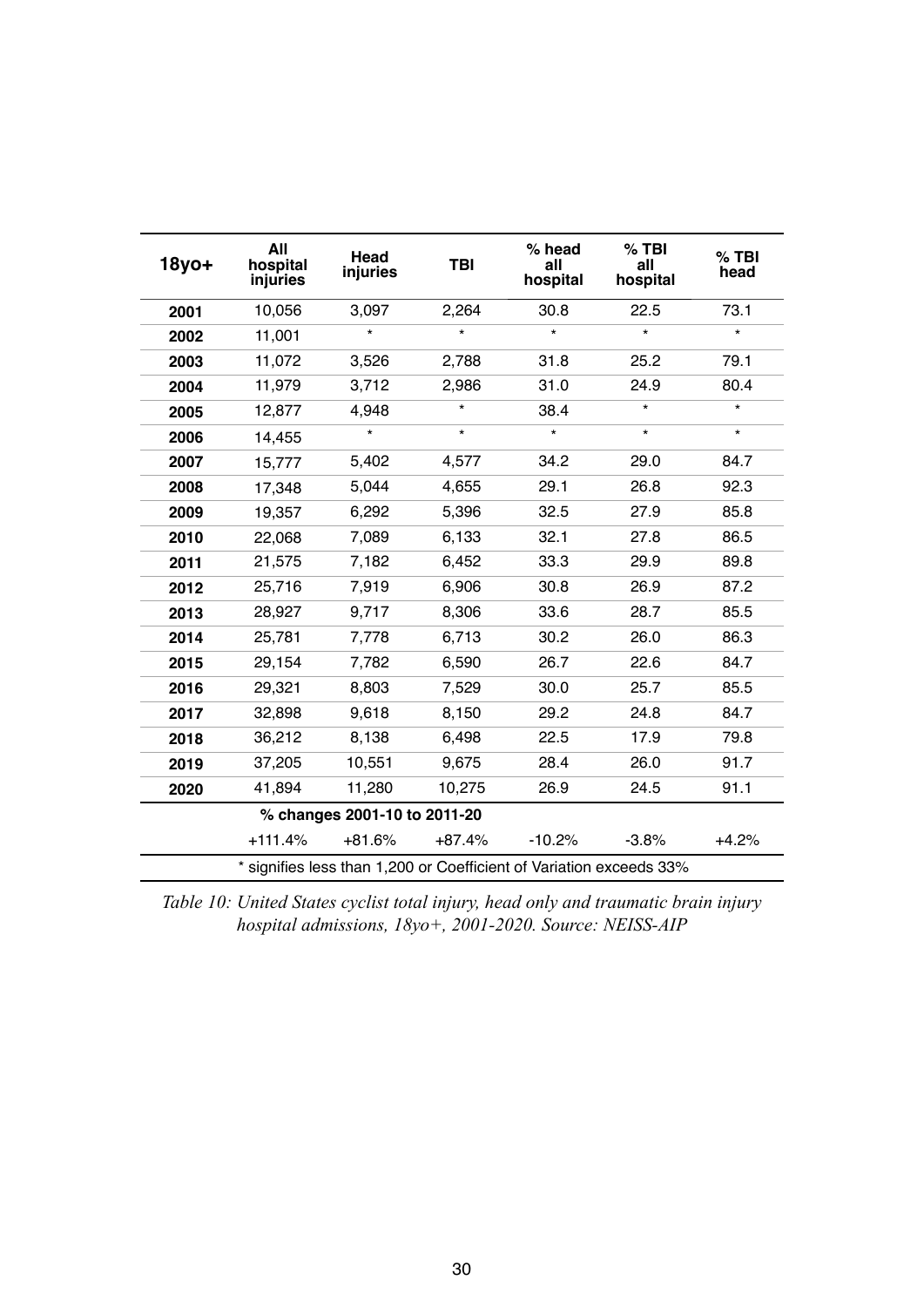| All ages | All<br>hospital<br>injuries | Lower<br>body<br>injuries    | <b>Upper</b><br>body<br>injuries | % lower<br>body all<br>hospital                                                      | % upper<br>body all<br>hospital |
|----------|-----------------------------|------------------------------|----------------------------------|--------------------------------------------------------------------------------------|---------------------------------|
| 2001     | 21,024                      | 7,406                        | 6,745                            | 35.2                                                                                 | 32.1                            |
| 2002     | 22,816                      | 8,087                        | 7,256                            | 35.4                                                                                 | 31.8                            |
| 2003     | 24,193                      | 8,123                        | 8,350                            | 33.6                                                                                 | 34.5                            |
| 2004     | 24,205                      | 8,845                        | 6,635                            | 36.5                                                                                 | 27.4                            |
| 2005     | 23,910                      | 7,427                        | 7,508                            | 31.1                                                                                 | 31.4                            |
| 2006     | 25,689                      | 9,010                        | 7,489                            | 35.1                                                                                 | 29.2                            |
| 2007     | 25,898                      | 8,577                        | 8,507                            | 33.1                                                                                 | 32.8                            |
| 2008     | 26,802                      | 8,768                        | 9,337                            | 32.7                                                                                 | 34.8                            |
| 2009     | 29,110                      | 9,798                        | 9,432                            | 33.7                                                                                 | 32.4                            |
| 2010     | 31,376                      | 9,911                        | 11,430                           | 31.6                                                                                 | 36.4                            |
| 2011     | 32,085                      | 10,558                       | 10,739                           | 32.9                                                                                 | 33.5                            |
| 2012     | 35,810                      | 11,601                       | 13,650                           | 32.4                                                                                 | 38.1                            |
| 2013     | 36,990                      | 11,623                       | 13,218                           | 31.4                                                                                 | 35.7                            |
| 2014     | 34,059                      | 10,297                       | 13,597                           | 30.2                                                                                 | 39.9                            |
| 2015     | 36,861                      | 11,723                       | 13,985                           | 31.8                                                                                 | 37.9                            |
| 2016     | 36,769                      | 12,498                       | 12,850                           | 34.0                                                                                 | 34.9                            |
| 2017     | 39,346                      | 11,689                       | 16,637                           | 29.7                                                                                 | 42.3                            |
| 2018     | 42,456                      | 15,045                       | 17,540                           | 35.4                                                                                 | 41.3                            |
| 2019     | 43,768                      | 17,494                       | 21,909                           | 40.0                                                                                 | 50.1                            |
| 2020     | 51,530                      | 21,400                       | 26,173                           | 41.5                                                                                 | 50.8                            |
|          |                             | % changes 2001-10 to 2011-20 |                                  |                                                                                      |                                 |
|          | $+52.8%$                    | $+55.8%$                     | +93.9%                           | $+0.3%$                                                                              | $+25.4%$                        |
|          |                             |                              |                                  | Lower body = pubic region, lower trunk, knee, lower leg, ankle, upper leg, foot, toe |                                 |
|          |                             |                              |                                  | Upper body = shoulder, elbow, lower arm, wrist, upper arm, hand, finger, upper trunk |                                 |

*Table 11: United States cyclist lower and upper body injury hospital admissions, all-ages, 2001-2020. Source: NEISS-AIP*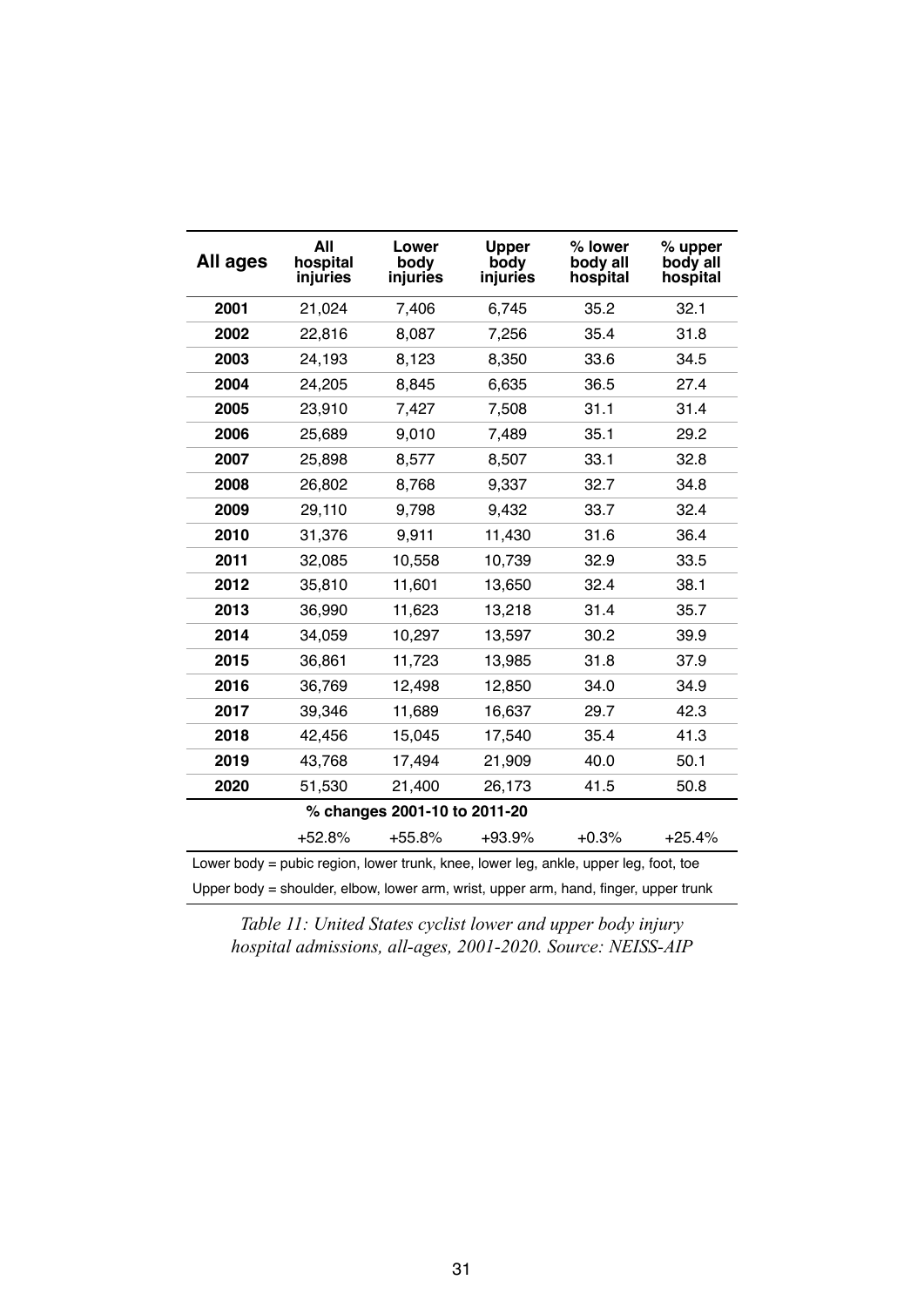| $0-17y$ o                                                                            | All<br>hospital<br>injuries | Lower<br>body<br>injuries    | <b>Upper</b><br>body<br>injuries | % lower<br>body all<br>hospital | % upper<br>body all<br>hospital |  |
|--------------------------------------------------------------------------------------|-----------------------------|------------------------------|----------------------------------|---------------------------------|---------------------------------|--|
| 2001                                                                                 | 10,969                      | 3,253                        | 3,940                            | 29.7                            | 35.9                            |  |
| 2002                                                                                 | 11,815                      | 3,642                        | 4,410                            | 30.8                            | 37.3                            |  |
| 2003                                                                                 | 13,121                      | 4,010                        | 4,917                            | 30.6                            | 37.5                            |  |
| 2004                                                                                 | 12,226                      | 3,334                        | 3,880                            | 27.3                            | 31.7                            |  |
| 2005                                                                                 | 11,033                      | 2,996                        | 4,010                            | 27.2                            | 36.3                            |  |
| 2006                                                                                 | 11,234                      | 3,827                        | 3,055                            | 34.1                            | 27.2                            |  |
| 2007                                                                                 | 10,121                      | 2,568                        | 4,141                            | 25.4                            | 40.9                            |  |
| 2008                                                                                 | 9,454                       | 2,437                        | 3,364                            | 25.8                            | 35.6                            |  |
| 2009                                                                                 | 9,753                       | 2,835                        | 3,329                            | 29.1                            | 34.1                            |  |
| 2010                                                                                 | 9,307                       | 2,627                        | 3,735                            | 28.2                            | 40.1                            |  |
| 2011                                                                                 | 10,509                      | 2,950                        | 3,953                            | 28.1                            | 37.6                            |  |
| 2012                                                                                 | 10,094                      | 3,655                        | 3,783                            | 36.2                            | 37.5                            |  |
| 2013                                                                                 | 8,063                       | 2,554                        | 3,076                            | 31.7                            | 38.1                            |  |
| 2014                                                                                 | 8,278                       | 2,579                        | 3,311                            | 31.2                            | 40.0                            |  |
| 2015                                                                                 | 7,707                       | 1,972                        | 2,364                            | 25.6                            | 30.7                            |  |
| 2016                                                                                 | 7,448                       | 1,835                        | 2,980                            | 24.6                            | 40.0                            |  |
| 2017                                                                                 | 6,448                       | 2,057                        | 2,989                            | 31.9                            | 46.4                            |  |
| 2018                                                                                 | 6,244                       | 2,053                        | 2,458                            | 32.9                            | 39.4                            |  |
| 2019                                                                                 | 6,563                       | 2,521                        | 3,450                            | 38.4                            | 52.6                            |  |
| 2020                                                                                 | 9,635                       | 3,542                        | 4,763                            | 36.8                            | 49.4                            |  |
|                                                                                      |                             | % changes 2001-10 to 2011-20 |                                  |                                 |                                 |  |
|                                                                                      | $-25.7%$                    | $-18.4%$                     | $-14.6%$                         | $+10.1%$                        | $+15.4%$                        |  |
| Lower body = pubic region, lower trunk, knee, lower leg, ankle, upper leg, foot, toe |                             |                              |                                  |                                 |                                 |  |
| Upper body = shoulder, elbow, lower arm, wrist, upper arm, hand, finger, upper trunk |                             |                              |                                  |                                 |                                 |  |

*Table 12: United States cyclist lower and upper body injury hospital admissions, 0-17yo, 2001-2020. Source: NEISS-AIP*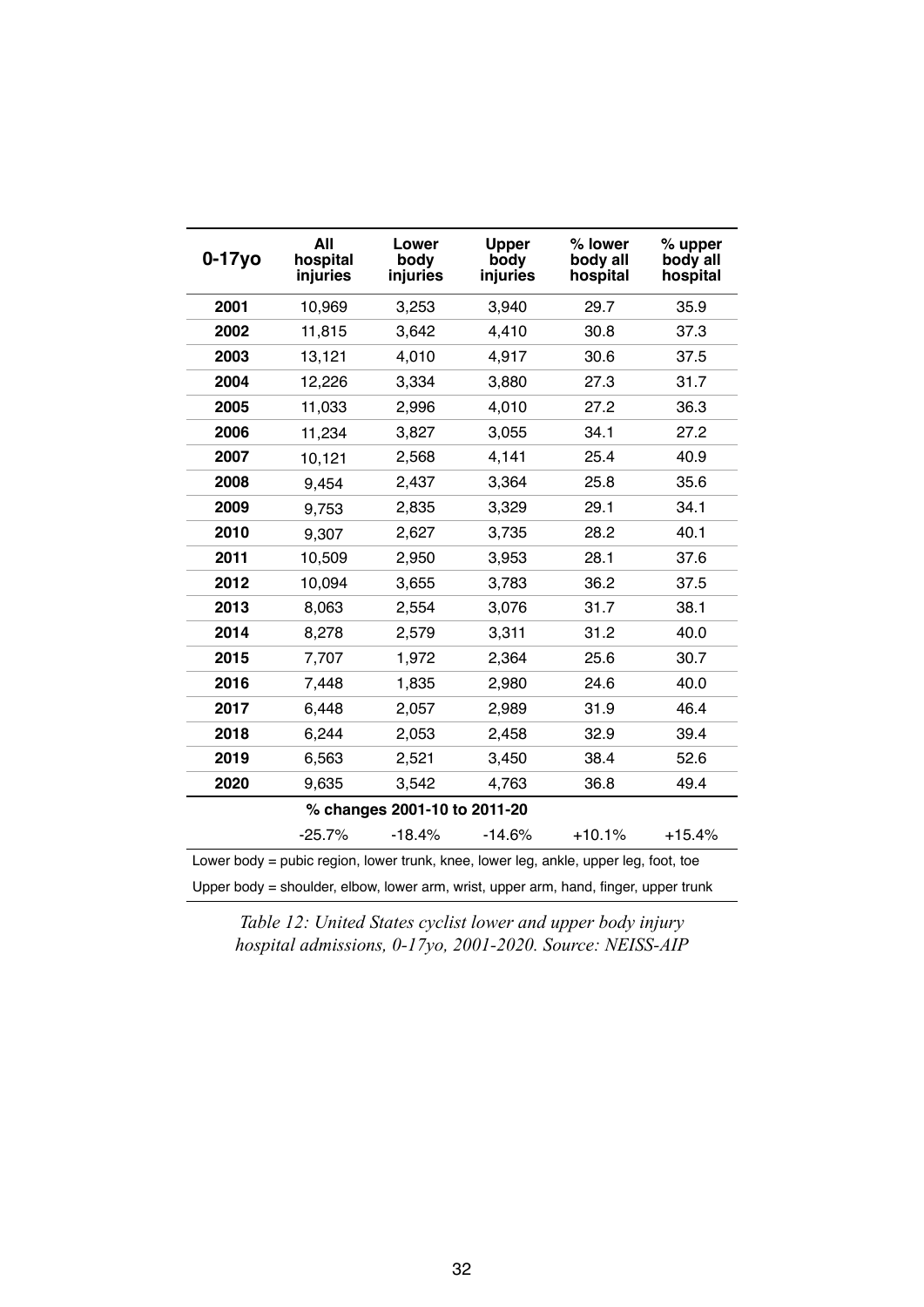| $18$ yo+                                                                             | All<br>hospital<br>injuries  | Lower<br>body<br>injuries | <b>Upper</b><br>body<br>injuries                                    | % lower<br>body all<br>hospital | % upper<br>body all<br>hospital |  |  |
|--------------------------------------------------------------------------------------|------------------------------|---------------------------|---------------------------------------------------------------------|---------------------------------|---------------------------------|--|--|
| 2001                                                                                 | 10,056                       | 4,154                     | 2,805                                                               | 41.3                            | 27.9                            |  |  |
| 2002                                                                                 | 11,001                       | 4,445                     | 2,847                                                               | 40.4                            | 25.9                            |  |  |
| 2003                                                                                 | 11,072                       | 4,113                     | 3,433                                                               | 37.1                            | 31.0                            |  |  |
| 2004                                                                                 | 11,979                       | 5,512                     | 2,755                                                               | 46.0                            | 23.0                            |  |  |
| 2005                                                                                 | 12,877                       | 4,431                     | $\star$                                                             | 34.4                            | $\star$                         |  |  |
| 2006                                                                                 | 14,455                       | 5,183                     | 4,434                                                               | 35.9                            | 30.7                            |  |  |
| 2007                                                                                 | 15,777                       | 6,009                     | 4,366                                                               | 38.1                            | 27.7                            |  |  |
| 2008                                                                                 | 17,348                       | 6,331                     | 5,973                                                               | 36.5                            | 34.4                            |  |  |
| 2009                                                                                 | 19,357                       | 6,963                     | 6,102                                                               | 36.0                            | 31.5                            |  |  |
| 2010                                                                                 | 22,068                       | 7,284                     | 7,695                                                               | 33.0                            | 34.9                            |  |  |
| 2011                                                                                 | 21,575                       | 7,608                     | 6,786                                                               | 35.3                            | 31.5                            |  |  |
| 2012                                                                                 | 25,716                       | 7,946                     | 9,851                                                               | 30.9                            | 38.3                            |  |  |
| 2013                                                                                 | 28,927                       | 9,069                     | 10,142                                                              | 31.4                            | 35.1                            |  |  |
| 2014                                                                                 | 25,781                       | 7,718                     | 10,285                                                              | 29.9                            | 39.9                            |  |  |
| 2015                                                                                 | 29,154                       | 9,751                     | 11,621                                                              | 33.4                            | 39.9                            |  |  |
| 2016                                                                                 | 29,321                       | 10,663                    | 9,855                                                               | 36.4                            | 33.6                            |  |  |
| 2017                                                                                 | 32,898                       | 9,632                     | 13,648                                                              | 29.3                            | 41.5                            |  |  |
| 2018                                                                                 | 36,212                       | 12,991                    | 15,082                                                              | 35.9                            | 41.6                            |  |  |
| 2019                                                                                 | 37,205                       | 14,974                    | 18,405                                                              | 40.2                            | 49.5                            |  |  |
| 2020                                                                                 | 41,894                       | 17,853                    | 21,410                                                              | 42.6                            | 51.1                            |  |  |
|                                                                                      | % changes 2001-10 to 2011-20 |                           |                                                                     |                                 |                                 |  |  |
|                                                                                      | $+111.4%$                    | $+98.8%$                  | $+183.0%$                                                           | $-9.0%$                         | $+35.4%$                        |  |  |
|                                                                                      |                              |                           | * signifies less than 1,200 or Coefficient of Variation exceeds 33% |                                 |                                 |  |  |
| Lower body = pubic region, lower trunk, knee, lower leg, ankle, upper leg, foot, toe |                              |                           |                                                                     |                                 |                                 |  |  |
| Upper body = shoulder, elbow, lower arm, wrist, upper arm, hand, finger, upper trunk |                              |                           |                                                                     |                                 |                                 |  |  |

*Table 13: United States cyclist lower and upper body injury hospital admissions, 18yo+, 2001-2020. Source: NEISS-AIP*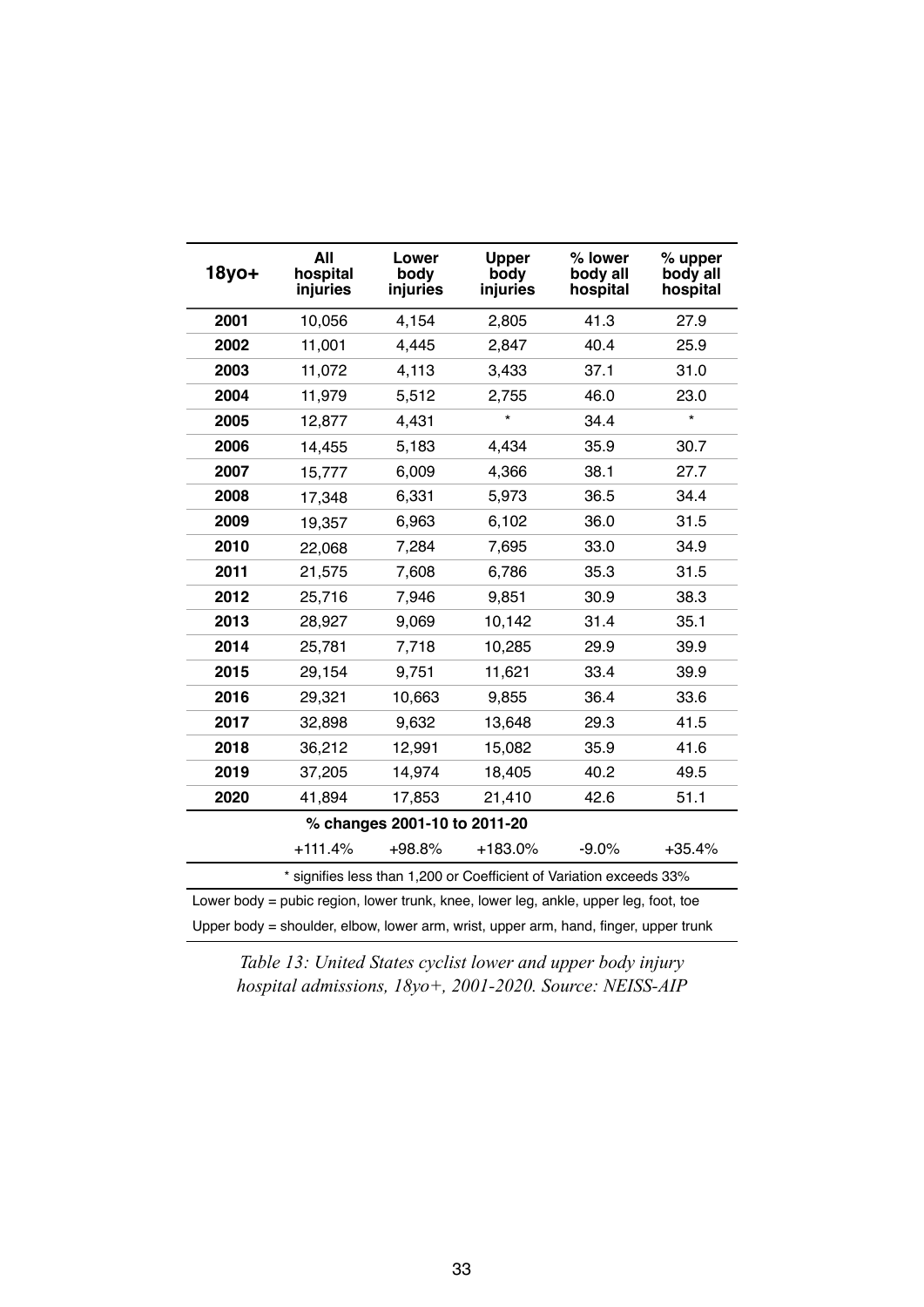# **Average number and crude rate per 100,000 population of hospitalized injuries among cyclists, vehicle occupants and pedestrians, 2001-2009 v 2011-2019**

|                                | <b>Pedal cyclists</b> |                           | <b>Vehicle occupants</b> |                           | <b>Pedestrians</b> |                           |
|--------------------------------|-----------------------|---------------------------|--------------------------|---------------------------|--------------------|---------------------------|
| $5-15y$ o<br>Average<br>number |                       | Crude rate<br>per 100,000 | Average<br>number        | Crude rate<br>per 100,000 | Average<br>number  | Crude rate<br>per 100,000 |
| 2001-2009                      | 6,519                 | 14.45                     | 10,097                   | 22.34                     | 3,955              | 8.76                      |
| 2011-2019                      | 3,769                 | 8.32                      | 4,580                    | 10.11                     | 2,956              | 6.52                      |
| % change                       | 57.8%                 | 57.6%                     | 45.4%                    | 45.2%                     | 74.8%              | 74.5%                     |

|           | <b>Pedal cyclists</b>                                         |                   | <b>Vehicle occupants</b>  |                   | <b>Pedestrians</b>        |        |
|-----------|---------------------------------------------------------------|-------------------|---------------------------|-------------------|---------------------------|--------|
|           | $16$ yo $+$<br>Crude rate<br>Average<br>number<br>per 100,000 | Average<br>number | Crude rate<br>per 100,000 | Average<br>number | Crude rate<br>per 100,000 |        |
| 2001-2009 | 13,690                                                        | 5.91              | 165,638                   | 72.13             | 21,862                    | 9.36   |
| 2011-2019 | 27,276                                                        | 10.65             | 170,753                   | 66.78             | 37,168                    | 14.53  |
| % change  | 199.2%                                                        | 180.2%            | 103.1%                    | 92.6%             | 170.0%                    | 155.2% |

Source : Centers for Disease Control and Prevention. Web-based Injury Statistics Query and Reporting System (WISQARS) [Online]. (2003). National Center for Injury Prevention and Control, Centers for Disease Control and Prevention (producer). Available from: URL: www.cdc.gov/injury/wisqars. 2021/10/15

> *Table 14: United States average hospitalized cyclist, vehicle occupant and pedestrian injuries in 2001-2009 and 2011-2019. Source: WISQARS*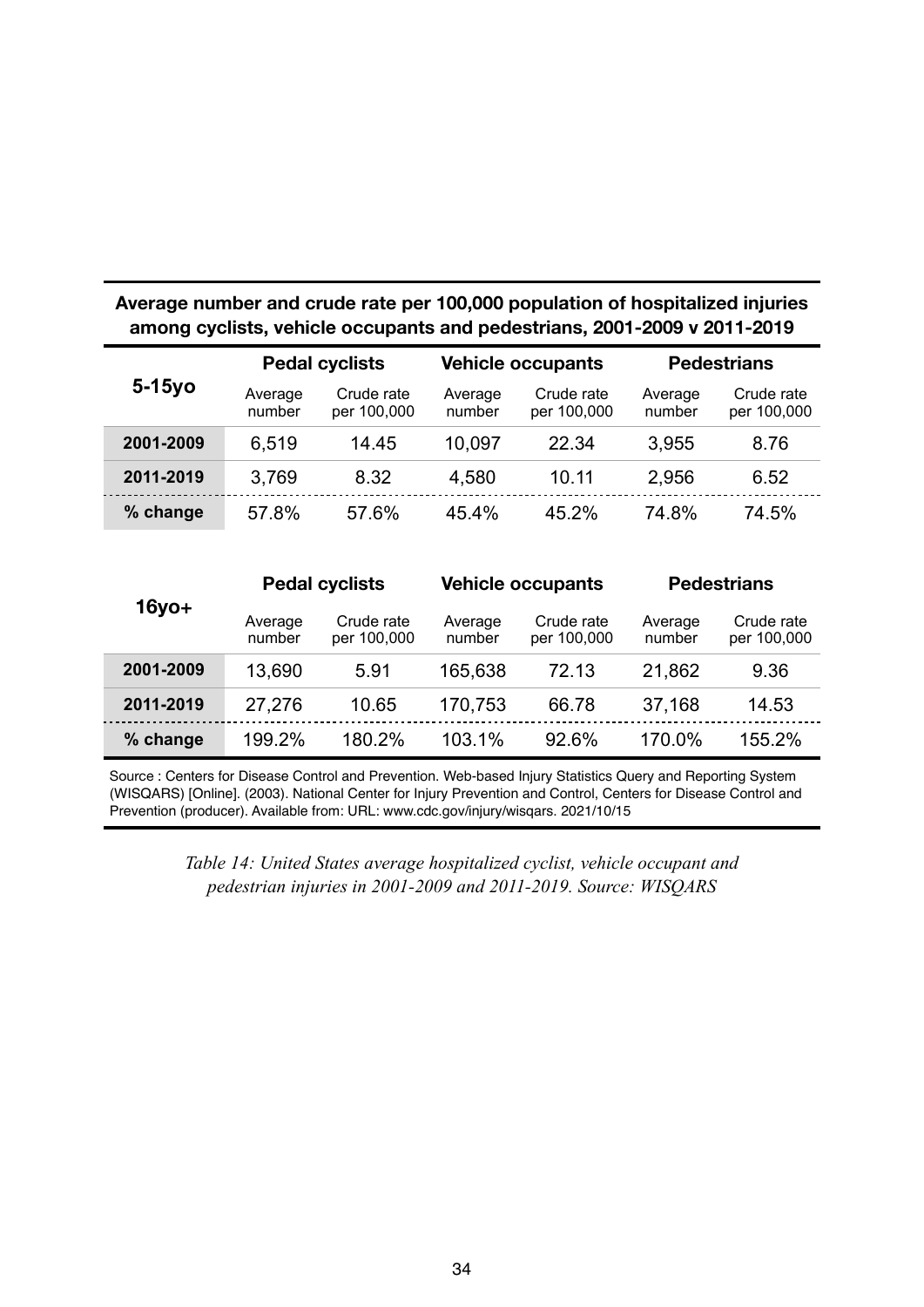| 6-17yo    | <b>OIA cycling</b><br>participation | <b>NEISS total</b><br>injuries | <b>Total</b><br>injuries per<br>100,000 | Head<br>injuries | Head<br>injuries per<br>100,000 |
|-----------|-------------------------------------|--------------------------------|-----------------------------------------|------------------|---------------------------------|
| 2006      | 17,463,000                          | 10,340                         | 59.21                                   | 3,698            | 21.18                           |
| 2007      | 15,550,000                          | 9,981                          | 64.19                                   | 3,170            | 20.39                           |
| 2008      | 14,716,000                          | 9,060                          | 61.57                                   | 3,297            | 22.40                           |
| 2009      | 14,652,000                          | 9,610                          | 65.59                                   | 3,264            | 22.28                           |
| 2010      | 13,657,000                          | 9,069                          | 66.40                                   | 2,809            | 20.57                           |
| 2011      | 13,283,000                          | 10,559                         | 79.50                                   | 3,520            | 26.50                           |
| 2012      | 13,421,000                          | 10,263                         | 76.47                                   | 2,395            | 17.85                           |
| 2013      | 13,498,000                          | 8,205                          | 60.79                                   | 2,264            | 16.77                           |
| 2104      | 12,953,000                          | 8,693                          | 67.11                                   | 2,220            | 17.14                           |
| 2015      | 12,461,000                          | 7,626                          | 61.20                                   | 2,819            | 22.62                           |
| 2016      | 12,889,000                          | 6,977                          | 54.13                                   | 2,281            | 17.70                           |
| 2017      | 12,535,000                          | 6,338                          | 50.56                                   | $\star$          | $\star$                         |
| 2018      | 12,703,000                          | 6,295                          | 49.56                                   | 1,549            | 12.19                           |
| 2019      | 12,743,000                          | 6,390                          | 50.15                                   | 1,738            | 13.64                           |
| 2006-2012 | 14,677,429                          | 9,840                          | 67.56                                   | 3,165            | 21.59                           |
| 2013-2019 | 12,826,000                          | 7,218                          | 56.21                                   | 2,145            | 16.68                           |
| % change  | $-12.6%$                            | $-26.6%$                       | $-16.8%$                                | $-32.2%$         | $-22.7%$                        |

*Table 15: United States 6-17yo average cycling participation and hospitalized total and head injuries. Source: OIA and NEISS*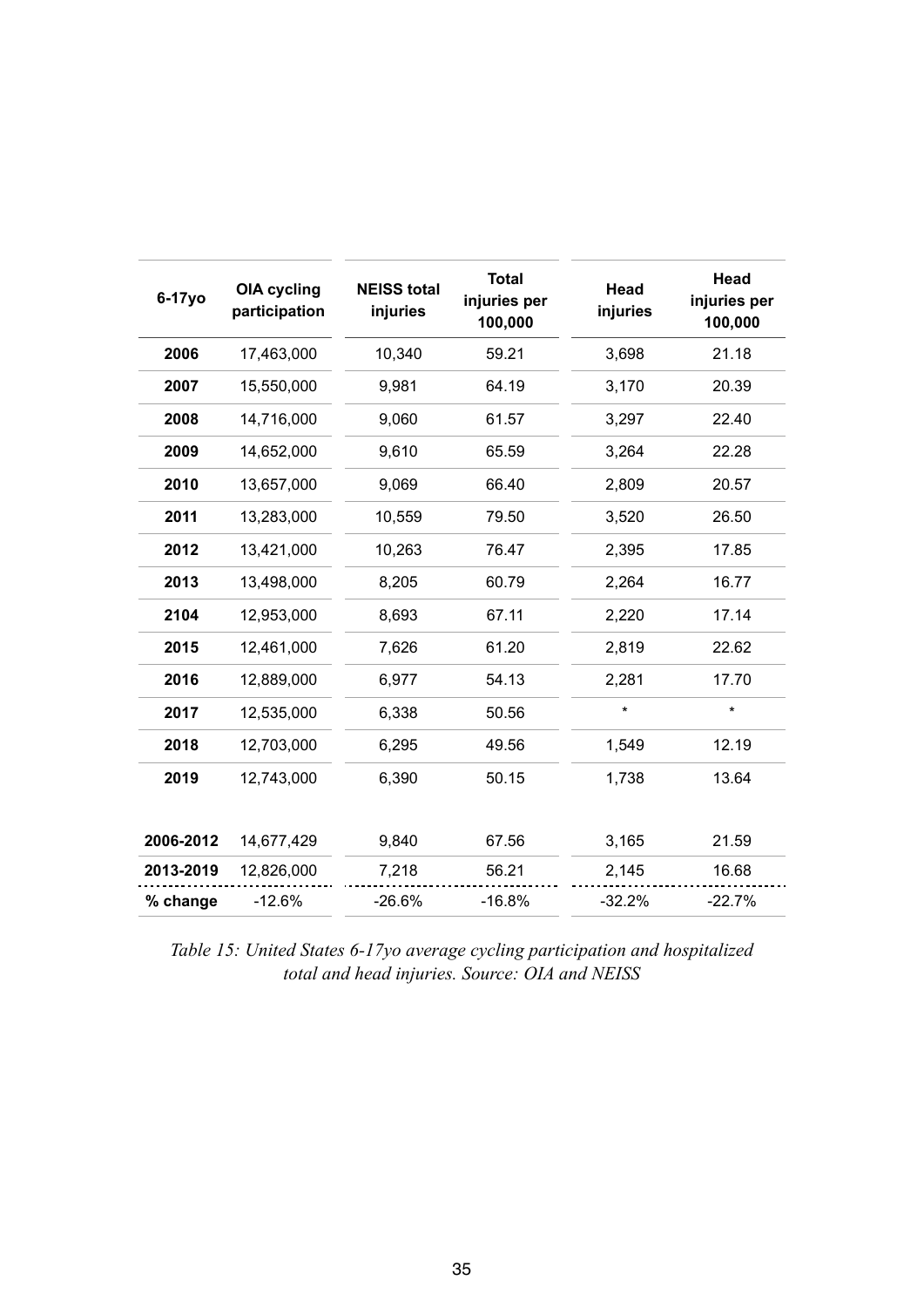| $18y$ o+  | <b>OIA cycling</b><br>participation | <b>NEISS total</b><br>injuries | <b>Total</b><br>injuries per<br>100,000 | Head<br>injuries | Head<br>injuries per<br>100,000 |
|-----------|-------------------------------------|--------------------------------|-----------------------------------------|------------------|---------------------------------|
| 2006      | 22,225,000                          | 16,449                         | 74.01                                   | $\star$          | $\star$                         |
| 2007      | 26,576,000                          | 17,888                         | 67.31                                   | 5,402            | 20.33                           |
| 2008      | 26,832,000                          | 20,070                         | 74.80                                   | 5,044            | 18.80                           |
| 2009      | 28,612,000                          | 21,900                         | 76.54                                   | 6,292            | 21.99                           |
| 2010      | 28,690,000                          | 24,884                         | 86.73                                   | 7,089            | 24.71                           |
| 2011      | 29,687,000                          | 24,785                         | 83.49                                   | 7,182            | 24.19                           |
| 2012      | 28,915,000                          | 30,292                         | 104.76                                  | 7,919            | 27.39                           |
| 2013      | 33,105,000                          | 33,407                         | 100.91                                  | 9,717            | 29.35                           |
| 2104      | 31,061,000                          | 29,957                         | 96.45                                   | 7,778            | 25.04                           |
| 2015      | 30,612,000                          | 33,785                         | 110.37                                  | 7,782            | 25.42                           |
| 2016      | 32,938,000                          | 35,519                         | 107.84                                  | 8,803            | 26.73                           |
| 2017      | 35,000,000                          | 38,795                         | 110.84                                  | 9,618            | 27.48                           |
| 2018      | 35,174,000                          | 40,902                         | 116.28                                  | 8,138            | 23.14                           |
| 2019      | 36,140,000                          | 41,217                         | 114.05                                  | 10,551           | 29.20                           |
| 2006-2012 | 27,362,429                          | 22,324                         | 81.09                                   | 6,488            | 22.90                           |
| 2013-2019 | 33,432,857                          | 36,226                         | 108.11                                  | 8,912            | 26.62                           |
| % change  | $+22.2%$                            | $+62.3%$                       | $+33.3%$                                | $+37.4%$         | $+16.2%$                        |

*Table 16: United States 18yo+ average cycling participation and hospitalized total and head injuries. Source: OIA and NEISS*